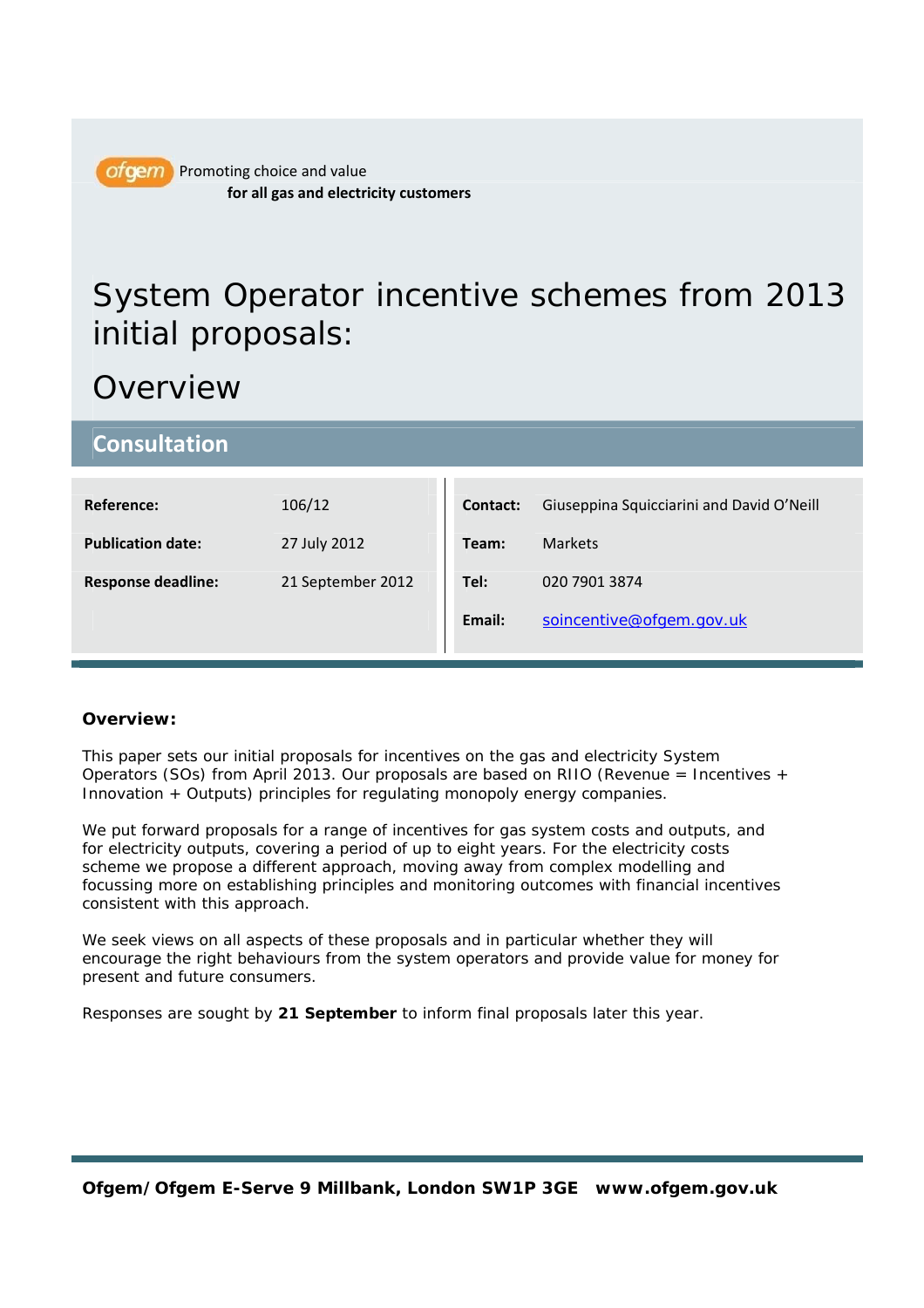

# Context

These initial proposals form part of our work to regulate monopolies effectively. We consider that it is important for both the electricity and gas markets that the role of the System Operator (SO) is correctly identified and that the SO has the appropriate tools available to it to undertake this role.

Any interventions in the market by the SO can lead to costs being incurred, both directly by the SO and more widely by the market. Since consumers ultimately bear these costs it is important that they are efficient. The SO also has a wider role than its core balancing activities and we consider that it is important that the SO has the appropriate incentives to play a full role in delivering a sustainable energy system.

This work builds on previous material published in both SO incentive schemes and RIIO-T1 documents.

# Associated documents

- System Operator incentive schemes from 2013 initial proposals: Supplementary appendices. 27 July 2012: http://www.ofgem.gov.uk/Markets/WhlMkts/EffSystemOps/SystOpIncent/Docum ents1/appendices%SO%2013.pdf
- RIIO-T1: Initial Proposals for National Grid Electricity Transmission plc and National Grid Gas plc, 27 July 2012, Ref 104/12: http://www.ofgem.gov.uk/Networks/Trans/PriceControls/RIIO-T1/ConRes/Documents1/RIIO%20T1%20Initial%20Proposals%20for%20NGGT% 20and%20NGET%20Overview%202707212.pdf
- Decision on the concept for the implementation of the Environmental Discretionary Reward for the electricity transmission owners and system operator, 4 July 2012: http://www.ofgem.gov.uk/Networks/Trans/PriceControls/RIIO-T1/ConRes/Documents1/RIIO-T1%20- %20Environmental%20Discretionary%20Reward%20(EDR)%20decision%20lette r.pdf
- System Operator incentive schemes from 2013: principles and policy, 31 January 2012, Ref 12/12: http://www.ofgem.gov.uk/Markets/WhlMkts/EffSystemOps/SystOpIncent/Docum ents1/SO%202013%20Principles.pdf
- System Operator incentive schemes from 2013, 14 June 2011, Ref 77/11: http://www.ofgem.gov.uk/Markets/WhlMkts/EffSystemOps/SystOpIncent/Documents1/SO %20incentives%20from%20April%202013%20Inital%20Views%20Consultation.pdf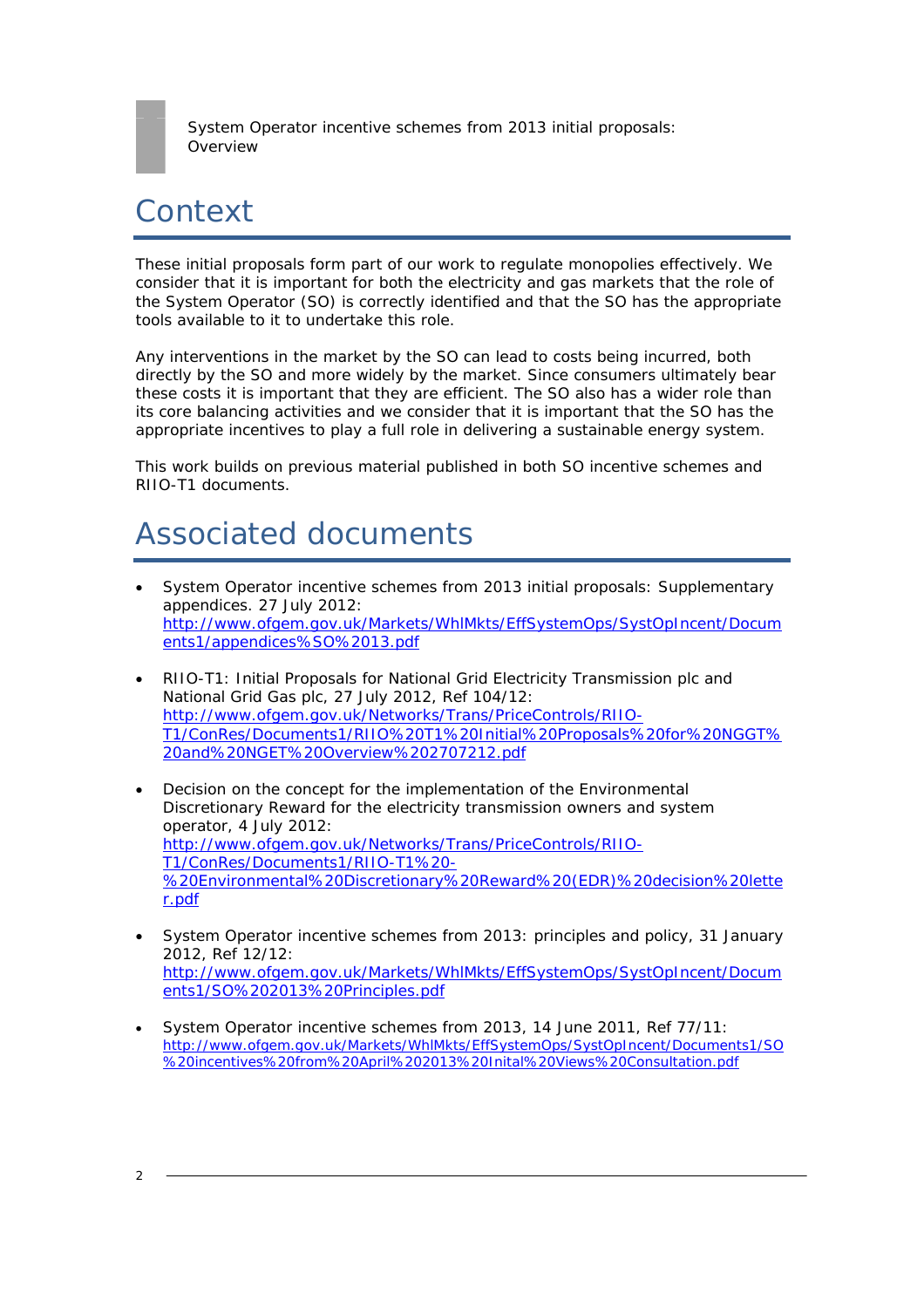

# **Contents**

| <b>Executive summary</b>                                                                                                                                                                                                                                                                                                                                        | 4                                                  |
|-----------------------------------------------------------------------------------------------------------------------------------------------------------------------------------------------------------------------------------------------------------------------------------------------------------------------------------------------------------------|----------------------------------------------------|
| 1. Introduction<br>Where this consultation sits in the process and next steps<br>The role of the gas and electricity SOs<br>The evolution of the SOs' role in the wider market and policy context<br>Playing a full role                                                                                                                                        | 6<br>6<br>7<br>$\overline{7}$<br>9                 |
| 2. The purpose of SO incentives<br>Setting incentives in line with the RIIO framework                                                                                                                                                                                                                                                                           | 10<br>10                                           |
| 3. Performance of the SO against the incentive schemes<br>Performance of the Electricity SO against the incentive schemes<br>Performance of the Gas SO against the incentive schemes                                                                                                                                                                            | $12 \overline{ }$<br>12<br>14                      |
| 4. Electricity SO incentives<br>Electricity SO output incentives<br><b>Transmission losses</b><br>Information on renewable generation<br>Electricity SO cost incentives<br>Balancing services costs (energy costs and constraint costs): A broader<br>approach to incentives<br><b>Black start</b><br>SO-TO interactions<br>Summary of electricity SO proposals | 16<br>16<br>18<br>19<br>19<br>21<br>22<br>23<br>23 |
| 5. Gas SO incentives<br>Gas SO Output incentives<br><b>Gas SO Cost incentives</b>                                                                                                                                                                                                                                                                               | 25<br>25<br>30                                     |
| 6. Uncertainty mechanisms and risk premium<br>Uncertainty mechanisms<br>Risk premium                                                                                                                                                                                                                                                                            | 32<br>32<br>33                                     |
| 7. Appendices                                                                                                                                                                                                                                                                                                                                                   | 34                                                 |
| Appendix 1 - Consultation Response and Questions                                                                                                                                                                                                                                                                                                                | 35                                                 |
| Appendix 2 - Electricity outputs and output incentives                                                                                                                                                                                                                                                                                                          | 38                                                 |
| Appendix 3 - Electricity cost incentives                                                                                                                                                                                                                                                                                                                        | 39                                                 |
| Appendix 4 - Gas outputs and output incentives                                                                                                                                                                                                                                                                                                                  | 40                                                 |
| Appendix 5 - Gas Cost Incentives                                                                                                                                                                                                                                                                                                                                |                                                    |
| Appendix 6 - Glossary                                                                                                                                                                                                                                                                                                                                           |                                                    |
| Appendix 7 - Feedback Questionnaire                                                                                                                                                                                                                                                                                                                             | 51                                                 |

3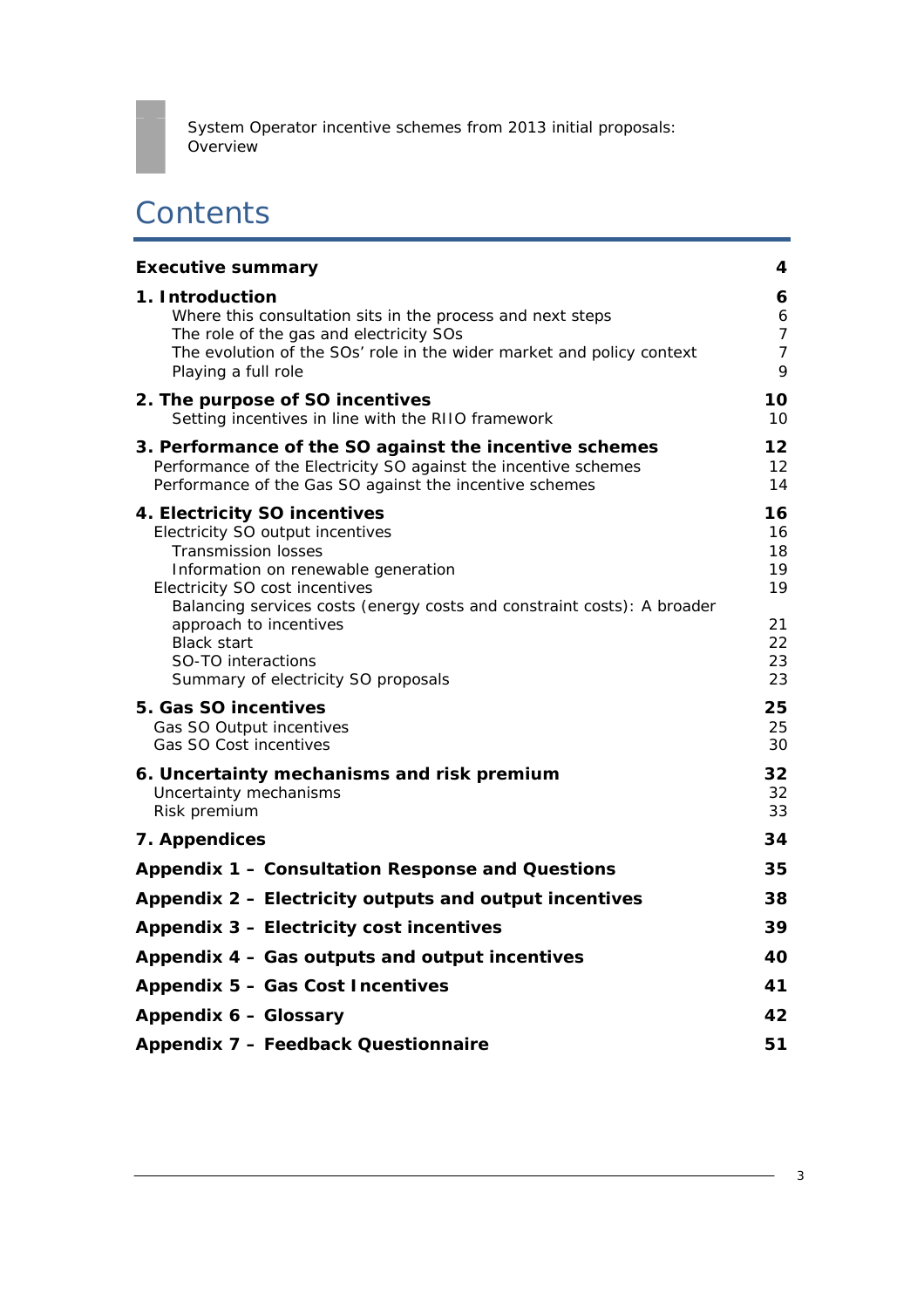# Executive summary

The gas and electricity systems will go through significant change over the coming years including major reforms in the UK (Electricity Market Reform) and in Europe (European Target Models). The way the electricity system is operated will need to adapt to accommodate a more intermittent generation mix, more interconnection and a more integrated way to trade across borders with neighbouring countries. The gas system will have to adapt to accommodate a more variable use of gas as a result of intermittency in electricity and, potentially, an increase in storage and LNG facilities.

Meeting these challenges will require the System Operators (SOs) to play a full role in delivering a sustainable energy system that is robust to the challenges they face. Playing a full role will require the SOs to take a proactive approach and take appropriate actions to reduce the impact of these challenges to SO costs. It will also require them to think longer term, anticipating future challenges to deliver long term value for money for consumers. In doing this the SOs will have to work with others and take account of the interactions with all energy market participants including in particular the Transmission Owners (TOs).

To support and encourage the SOs to play a full role we are changing the way we regulate them. Consistent with the approach we are taking for the transmission business price controls, the proposals we outline in this document are based on the RIIO (Revenue= Incentives + Innovation + Outputs) principles for regulating monopoly energy companies. These principles ensure that sustainability and the needs of both current and future consumers are at the heart of regulation. This will be the first SO regulatory framework based on the RIIO principles.

One of the key components of the RIIO principles is to encourage long term innovative thinking though a clear, transparent and stable regulatory framework. As with the network businesses more generally, we have concerns that the SOs have been too focussed on short term cost reduction and on managing the regulatory relationship, and have not been sufficiently innovative or creative in seeking "software" solutions rather than investing in "hardware". Innovative behaviour may also include shifting the focus from efficiently operating under current market arrangements to seeking to improve those arrangements.

For the electricity SO, National Grid Electricity Transmission (NGET), we have identified outputs and costs that could be incentivised. However, our view is that the significant changes that are occurring to the electricity market make it difficult to derive robust cost targets for the SO, which do not require regular revisiting and revision. We recognised the problems in setting appropriate targets in 2010 and have been working with NGET to see whether it is possible to develop more reliable models. However, despite using new "bottom-up" models of balancing costs to derive target costs since 2011, it has become clear that the accuracy of the models in forecasting costs remains a major issue. NGET's proposals for incentives from 2013 are based on models that are significantly more complex than the current models but still seem unlikely to be robust.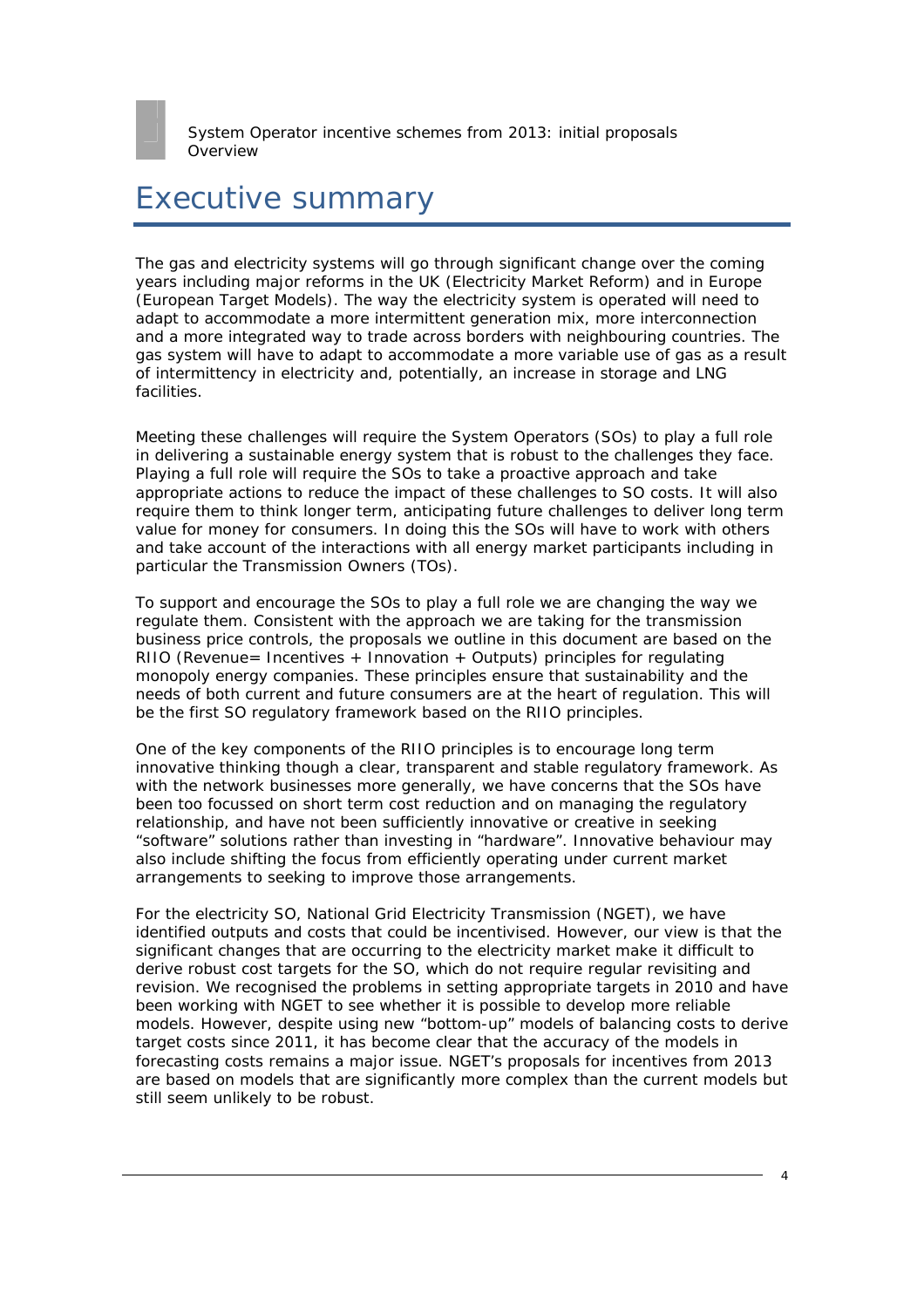

Therefore we are proposing to remove short-term financial incentives based on detailed modelling of balancing costs in favour of a broader incentive approach. This is designed to encourage more innovative behaviour while recognising the increasing challenges that are likely to be associated with balancing the system. We propose to clarify and, where necessary, extend the current obligations to make clear that actions to reduce balancing costs should be considered "business as usual" for the SO. We will monitor closely the level of balancing costs and work to increase the transparency of these costs to stakeholders.

We also propose introducing a licence condition that will enable us to disallow costs that NGET has incurred if we can demonstrate that they are inefficient. At the same time, we wish to encourage NGET to shift its focus from short term minor improvements to "making a difference" in the way it operates the system and thereby ensure that it plays a full role in delivering a sustainable decarbonised electricity market. Consequently, we propose that NGET could be able to retain a proportion of any measurable net benefit to consumers resulting from the actions it takes that go well beyond "business as usual".

We consider the there is merit in retaining output incentives on NGET. For example, recognising the increasing role of intermittent generation, we are proposing to introduce a financial output incentive on NGET's renewable forecasts. Via RIIO-T1, we are proposing to have output related incentives on innovation, environmental performance and stakeholder satisfaction. The RIIO-T1 work on the development of SO-TO interactions (as part of the Network Access Policy) will also consider incentives.

Separately, in response to the wider changes occurring in the electricity market, we will press ahead with our ongoing reform work, the aim of which is to achieve efficient balancing and system operation in the context of the European Electricity Target Model in Great Britain (GB), including reviewing the cash-out arrangements. Alongside the substantial increases in transmission investment provided for under the RIIO-T1 proposals, we consider this work is needed to address the longer term challenges of balancing costs.

For the gas SO, National Grid Gas (NGG), we are proposing incentives that follow the RIIO approach and focus on outputs and costs. Our proposals broadly follow those included in NGG's business plans, build on past experience of incentivising the gas SO and include some improvements to allow for long term incentives and to take fully into account SO and TO interactions. We have removed some incentives where they are not needed, and added others in direct response to stakeholder input and consultation responses. In particular, we are proposing new output incentives related to the accuracy of demand forecasts for two to five days ahead, and to the number of and changes in maintenance days.

For the gas schemes and electricity output incentives we recognise that market and regulatory developments may require the proposals to be adjusted during the incentive scheme period and have included proposals for uncertainty mechanisms to deal with such situations.

*Consultation on the Initial Proposals closes on 21 September 2012. Responses should be sent to* soincentive@ofgem.gov.uk. *In November 2012 we will publish Final Proposals and consult on draft licence conditions.*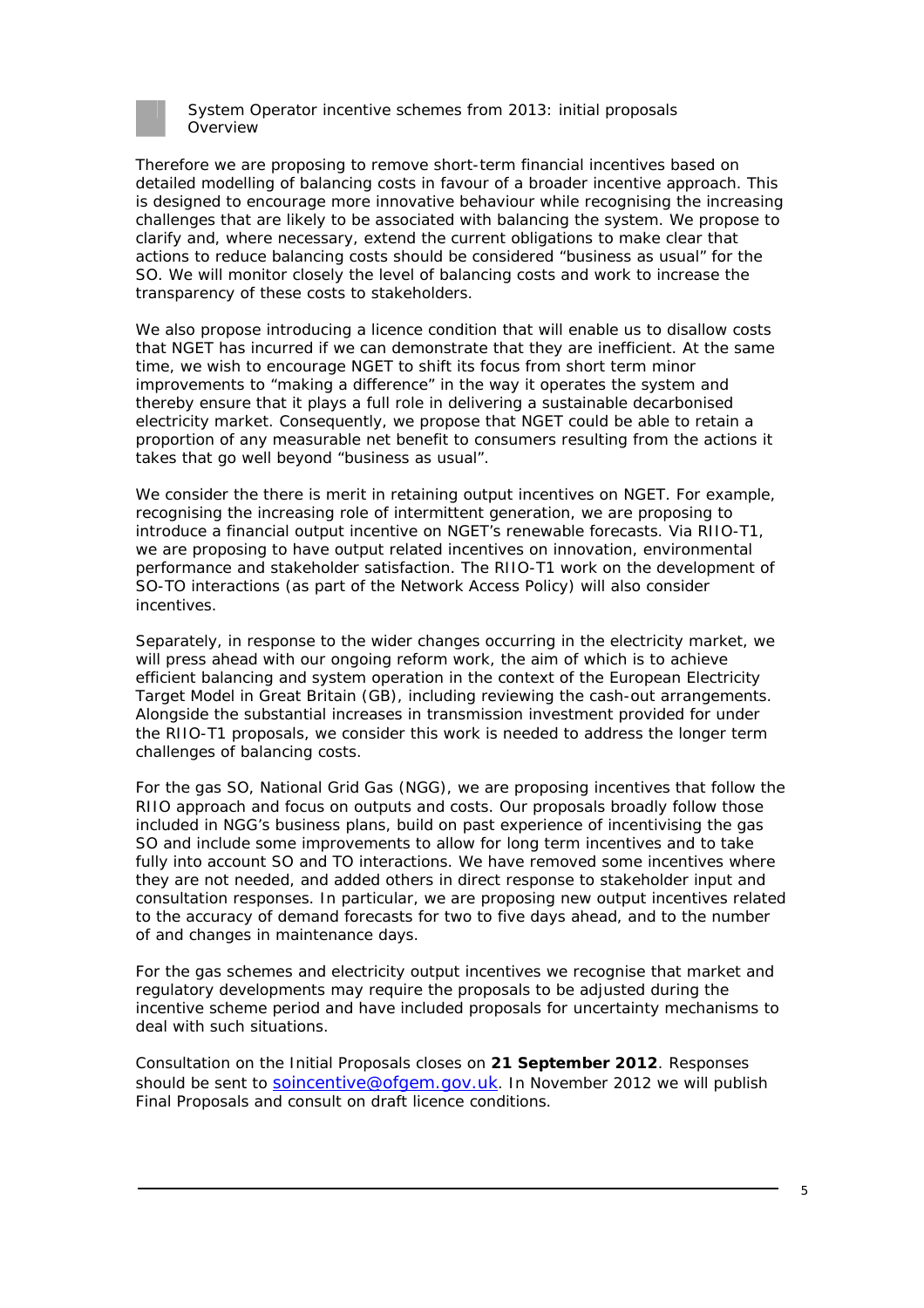

# 1. Introduction

In this overview document we set out the context for the initial proposals and a high level summary of those initial proposals. Readers who would like further detail on the initial proposals are referred to Appendices 2 and 3 (Electricity System Operator output and cost incentives) and Appendices 4 and 5 (Gas System Operator output and cost incentives).

#### **Where this consultation sits in the process and next steps**

1.1. This document, and the appendices published alongside it, begins our consultation on initial proposals for incentives for the gas and electricity System Operators (SOs) from April 2013. This is part of a process that began in June 2011. Table 1 below sets out the process so far and, in italics, an overview of the anticipated process from the publication of these initial proposals until implementation in April 2013.

| <b>Date</b>          | <b>Action</b>                                                   |
|----------------------|-----------------------------------------------------------------|
| <b>June 2011</b>     | Published consultation "System operator incentive schemes       |
|                      | from 2013" setting out initial views on the principles that we  |
|                      | consider should underpin longer term SO incentive schemes       |
|                      | to apply from April 2013.                                       |
| January 2012         | Published consultation "System Operator incentive schemes       |
|                      | from 2013: principles and policy" setting out proposed          |
|                      | objectives, policy and principles for the regulation of the SOs |
|                      | from April 2013.                                                |
| <b>May 2012</b>      | The gas and electricity SOs (NGET and NGG) submitted their      |
|                      | business plans setting out their proposed incentive schemes     |
|                      | from April 2013                                                 |
| 27 July 2012         | Consultation on Initial Proposals for incentive schemes from    |
|                      | April 2013 (this document)                                      |
| 14 September 2012    | A workshop with stakeholders to discuss our Initial Proposals   |
|                      | (this will also be an opportunity to discuss SO-TO alignment    |
|                      | issues covered in these initial proposals and in the RIIO-T1    |
|                      | initial proposals)                                              |
| 21 September 2012    | Consultation on the Initial Proposals closes. Responses should  |
|                      | be sent to soincentive@ofgem.gov.uk                             |
| <b>November 2012</b> | Publication of Final Proposals and consultation on draft        |
|                      | licence conditions                                              |
| <b>February 2013</b> | Decision to modify the licence to be issued                     |
| <b>April 2013</b>    | SO incentives in place                                          |

#### **Table 1: Setting incentives from April 2013: process and next steps**

1.2. The 14 September workshop to discuss these initial proposals will be held at Ofgem, with registration at 10.30am for an 11am start. The morning session (11am – 1pm) will cover gas and the afternoon session (1.45pm – 3.45pm, with lunch and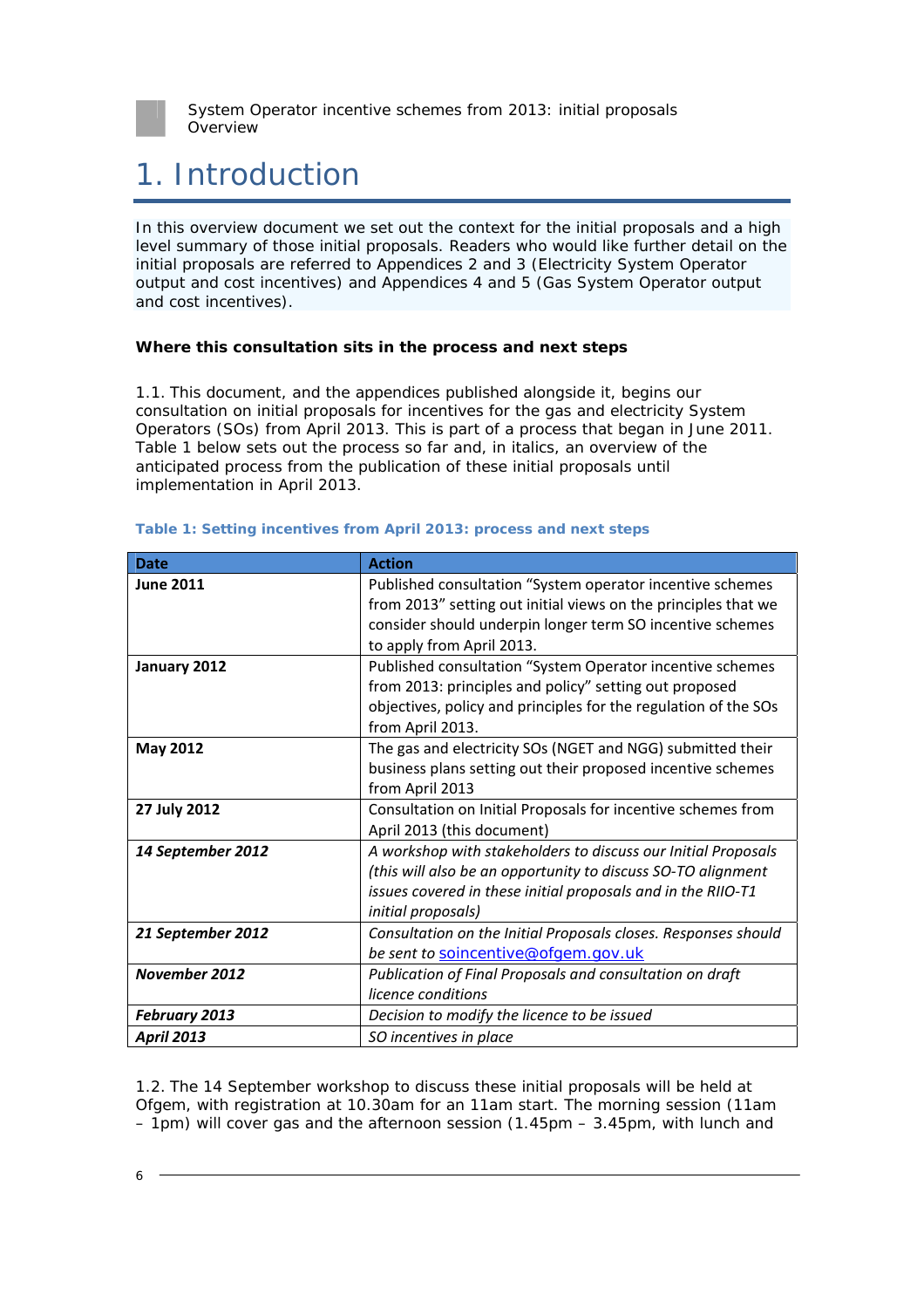

registration from 1pm) will cover electricity. If you are interested in attending the workshop, please email soincentive@ofgem.gov.uk stating your name, job title, company, and whether you will be joining for gas, electricity (or both sessions) and whether you will be attending for lunch. Please respond by **5 September 2012** and note that places are limited.

#### **The role of the gas and electricity SOs**

1.3. For both gas and electricity, National Grid as the System Operator (SO) is responsible for balancing the system on a continuous basis across GB. To do this, the SO buys and sells energy and procures associated services. It also provides other services to market participants, such as forecasts of demand. The SO is obliged to perform its role in an economic and efficient manner.

#### **The evolution of the SOs' role in the wider market and policy context**

1.4. As we set out in our January 2012 consultation, the electricity and gas SOs are facing a number of challenges and opportunities which could significantly change the way they need to operate their systems:

#### *Decarbonisation of the energy supply:*

- As increasing levels of wind and other types of renewable generation come on line, the associated increase in intermittency will require additional reserve (to ensure that additional generation is available should output from intermittent generation reduce).
- As renewable generation connects to the system before network reinforcement takes place (and as thermal generation is decommissioned) network flows are likely to change. The impact of these changes is likely to be higher volumes of more volatile constraints on the system.
- As more intermittent generation connects to the electricity network, the demand for gas fired generation is likely to become more variable. In addition, more storage and LNG facilities are likely to connect and there will be a need to manage this.

*Increased interconnection capability and implementation of policies to increase market integration at a European level:* 

- In the European context the development of network codes in several areas (including balancing, system operation and grid connection) will affect the SOs' interaction with neighbouring gas and electricity markets.
- Electricity interconnector capacity is forecast to increase significantly from its current level of 3.5GW and this may bring additional complexity to system operation as well as benefits.

#### *Maintaining security of supply in the face of decarbonisation and declining stocks of fossil fuels:*

This may require the SOs to improve system management (eg through the facilitation of demand side response) and to take advantage of initiatives developed at EU level (eg ensuring that interconnectors are used efficiently).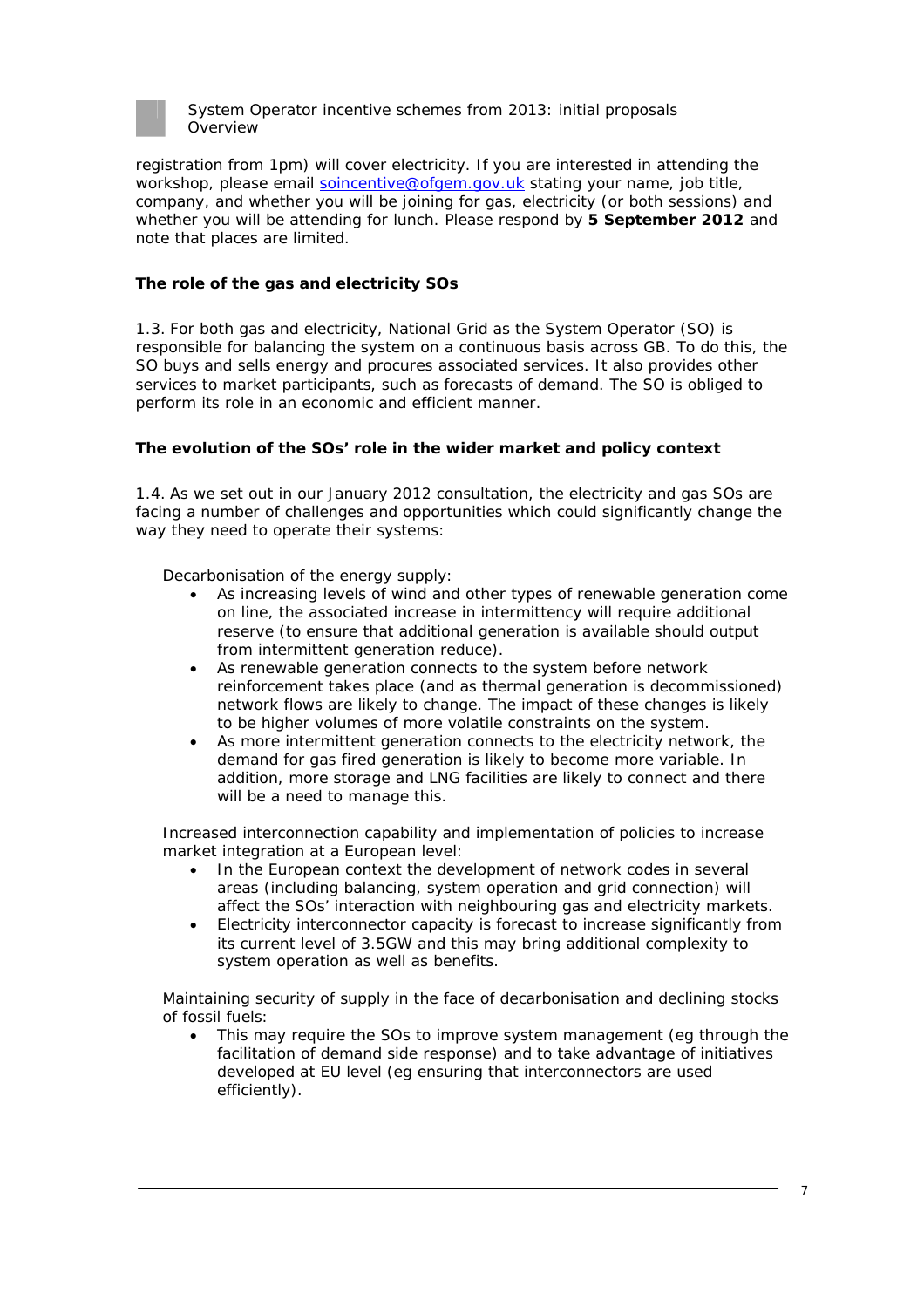

1.5. We have already started seeing evidence of changes in the GB market and their significant impact on electricity system operation in particular. Constraint costs have increased from £84m in 2005-6 following the introduction of the British electricity trading and transmission arrangements (BETTA) to £320m in 2011-12. There have been several high profile incidences this winter of high constraint costs at times of high wind generation and low demand. As the penetration of wind increases, more intermittent generation with low load factor will share network resources with thermal generation putting pressure on the way constraints are managed in the system.

1.6. We have also recently published an open letter on the issues around the implementation of the European Electricity Target Model in GB from 20141. The Target Model mandates changes to existing market arrangements to remove obstacles to cross-border trade and the implementation of market coupling. It also requires us to consider price zones to manage internal constraints and proposes harmonizing specification, use and procurement of balancing products and the crossborder sharing of balancing resources in the form of a common merit order. The implementation of the Target Model could impact on system operations:

- Efficient use of interconnectors, including intraday, could make it easier for intermittent generators to export any surplus to neighbouring markets, potentially alleviating SO's balancing and constraint management costs.
- Constraint management, currently the biggest single cost for the SO, could change if price zones are adopted.
- Cross-border balancing and sharing of reserves could provide for additional balancing resources and improve system security.

1.7. In addition to these changes, which mainly impact on how the SO performs its core balancing functions, the SO role may also evolve as a result of Government policy. In particular, the Department of Energy and Climate Change (DECC) intends to confer the Electricity Market Reform delivery function on the electricity SO. The proposal that the electricity SO will be responsible for delivering the capacity mechanism and Feed-in tariff contracts for difference (FIT CFDs) will expand the SO functions and give the electricity SO additional responsibilities. We are currently conducting a joint project with DECC to assess the extent to which the SO performing the EMR delivery role creates new conflicts of interest and/or new synergies for National Grid. It may be that the outcome of EMR project, and the joint project on conflicts of interest and synergies, significantly changes the role of the SO, and requires a reconsideration of SO incentives.

1.8. Finally, Ofgem's Integrated Transmission Planning and Regulation (ITPR) project and associated workstreams will consider whether improvements are needed in the longer-term to the electricity SO's role and incentives as system planner across the whole of the national electricity transmission system. It is also considering whether the current governance arrangements, relationships with other parts of National Grid and with other transmission parties in GB, can best deliver efficient system planning.

<sup>1</sup> http://www.ofgem.gov.uk/Europe/Documents1/EU%20Target%20Model%20open%20letter.pdf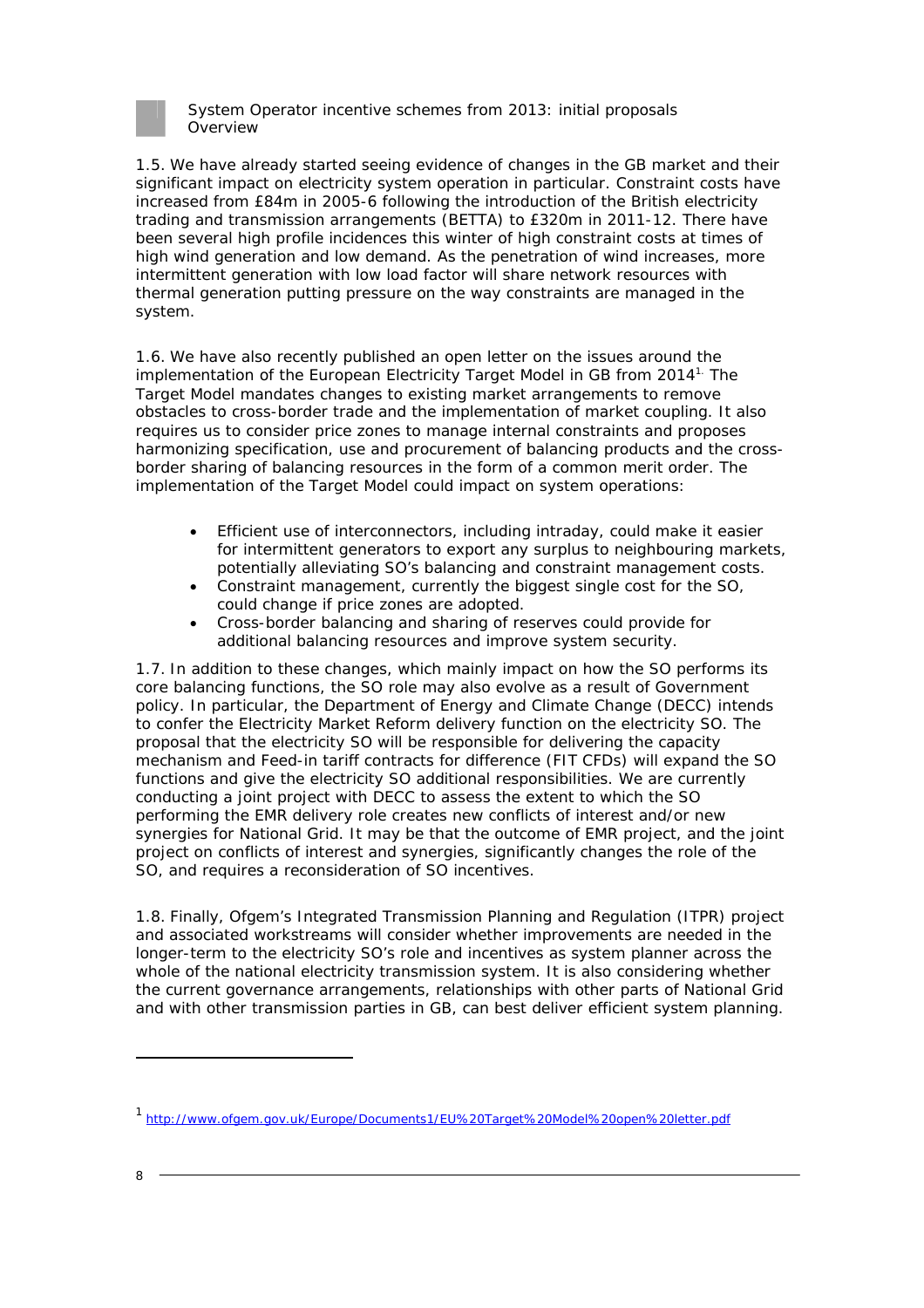

### **Playing a full role**

1.9. In addressing these challenges and opportunities, and in anticipating and responding to what may be significant policy changes, it is important for the GB energy sector to achieve a successful transition to low-carbon that the SOs play a full role in that transition. Playing a full role includes:

- Taking a proactive approach and taking appropriate actions to reduce the impact of challenges on the costs of performing the SO functions (eg developing the use of demand side response in system balancing).
- Thinking longer term to anticipate future challenges and deliver long term value for money for consumers.
- Thinking innovatively and strategically about market operations and trading arrangements.
- Working with others and taking account of the interactions with all energy market participants (eg how the SOs work with the TOs to manage constraints).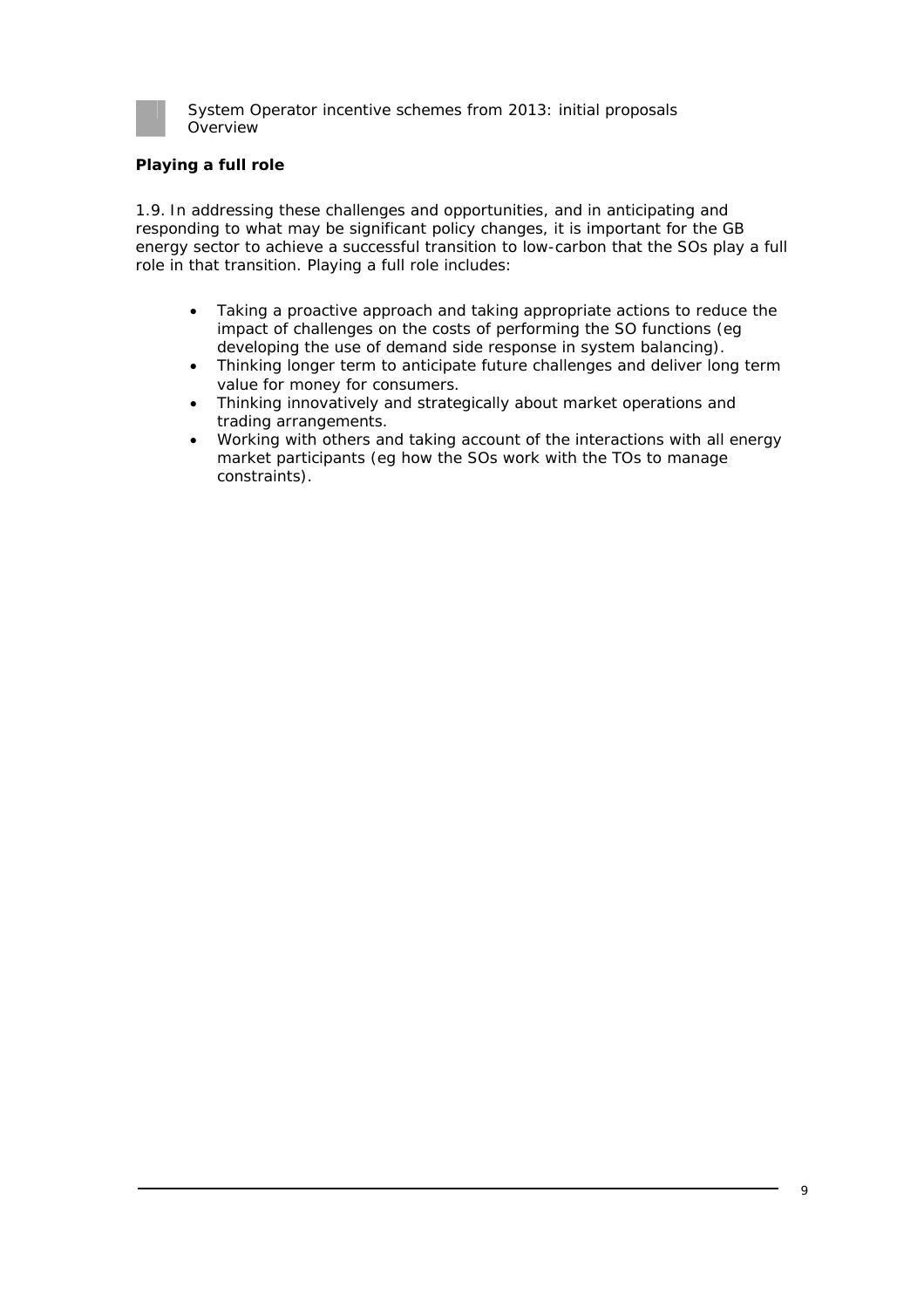

# 2. The purpose of SO incentives

- 2.1. The rationale for setting SO incentives is:
	- System operation is a natural monopoly activity. Monopoly companies tend to face little of the market discipline that spurs firms facing competition to deliver high quality and / or low costs.
	- As the SOs are subject to licence conditions that require certain objectives are met (such as security of supply), they may have an incentive to over spend ('gold plating') to ensure these objectives are met.
	- The two problems described above are exacerbated as the costs the SOs incur are reflected in charges they levy on shippers, suppliers and generators. These stakeholders pass the charges through to end users in their energy bills. As such there is no direct countervailing buyer power to keep costs in check.
	- There is an information asymmetry in the SOs' favour that means that more direct 'command and control' style regulation would be inefficient as Ofgem knows less about what is possible in terms of quality and cost than the SOs. This restricts the ability of Ofgem to prescribe what the SO should do in precise terms (as it may prescribe costs or outputs that are not challenging enough or are unachievable).

2.2. Incentives, by working with the grain of the market, aim to overcome these problems. The principle behind incentives is to set realistic targets on outputs and costs with penalties for failing to reach, or rewards for doing better than, the target. This removes the need for Ofgem to prescribe exactly what the SOs should do and instead gives the SO the incentive to take economic and efficient actions, in the context of its own cost function and capabilities.

2.3. In practice, the incentive payments and penalties work through the charges that the SOs levy on users of the systems (generators, suppliers, shippers). Where, for example, the SO works to reduce the costs of a particular activity below the target, the SO gets to keep a pre-defined proportion of that cost saving by not being required to pass 100% of that cost reduction through to system users in the form of reduced charges for using the SO's system. Where actual costs are in excess of the target, the SO is prevented from increasing system user charges to fully recover those excess costs and is therefore penalised by having to bear a proportion of excess costs itself.

### **Setting incentives in line with the RIIO framework**

2.4. Since early 2011, we have been working on setting new incentives for the SOs in line with our RIIO (Revenue = Incentives  $+$  Innovation  $+$  Outputs) framework. The most important aspect of this work has been to establish incentives that focus the SOs on "right" behaviours – to encourage them to play a full role in the transition to a more sustainable energy sector. As with the network businesses generally, we have been concerned that the SOs have been too focussed on short term cost reduction and on managing the regulatory relationship, and have not been sufficiently innovative or creative in seeking "software" solutions rather than investing in "hardware". Part of the conservatism of the SOs has been to focus on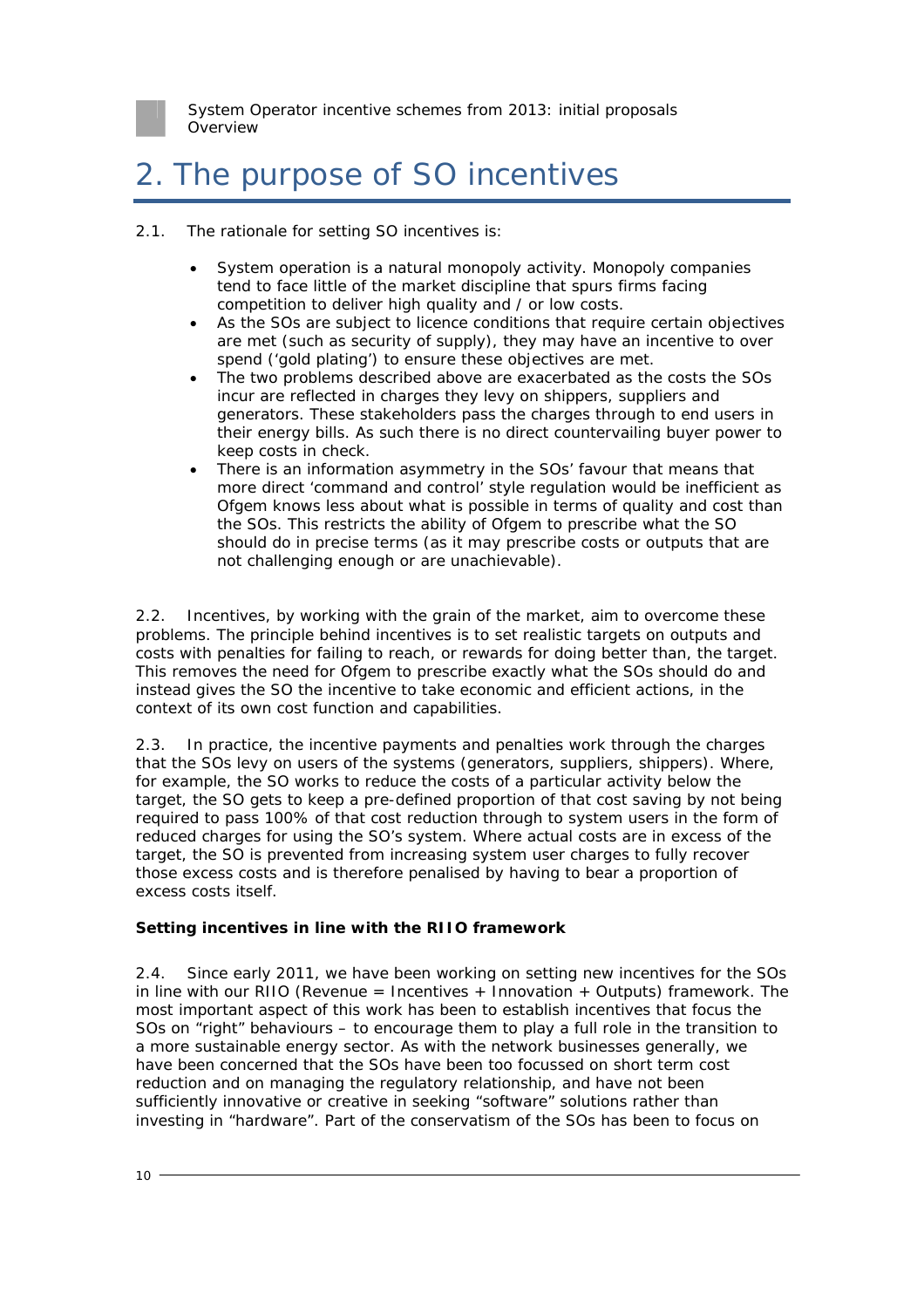

efficiently operating under current market arrangements rather than seeking to improve those arrangements. The details of the incentive schemes are a means to get the SOs to focus on the "right" behaviours.

2.5. We have aimed to align with the approach we are taking for the SOs with the transmission business price controls under RIIO-T1. The RIIO framework aims to:

- **Focus the SOs on delivery of outputs:** we set out what outputs the SOs will be held to account to deliver and set suitable incentives relating to these outputs through licence requirements, reputational incentives and financial incentive schemes. We also set out how output incentive schemes may be adapted over time.
- **Focus the SOs on delivering outputs at long term value for money:** we set cost targets and upfront sharing factors that determine how cost reductions (or increases) are shared between the SO and consumers. The cost incentive schemes include uncertainty mechanisms where appropriate.
- **Focus the SOs to work with the TOs to reduce overall costs of system operation:** we set out outputs and cost incentives taking into account the interactions between the SO and TO roles and the interactions of incentives on them. Also, recognising in particular that constraint costs are likely to rise as more renewable generation connects to the system before network reinforcements take place, we are working to encourage behavioural changes, for example in the management of network outages.

2.6. Our aim has been to put the objectives, principles and policies of the SO regulatory frameworks in place for eight years (until end of March 2021). However, as recognised by respondents to our earlier consultations, this would not be appropriate in several areas and we propose setting some incentive schemes for a shorter period. We have also considered mechanisms to allow for changes to be made to individual incentive schemes, or to the set of schemes, during this period.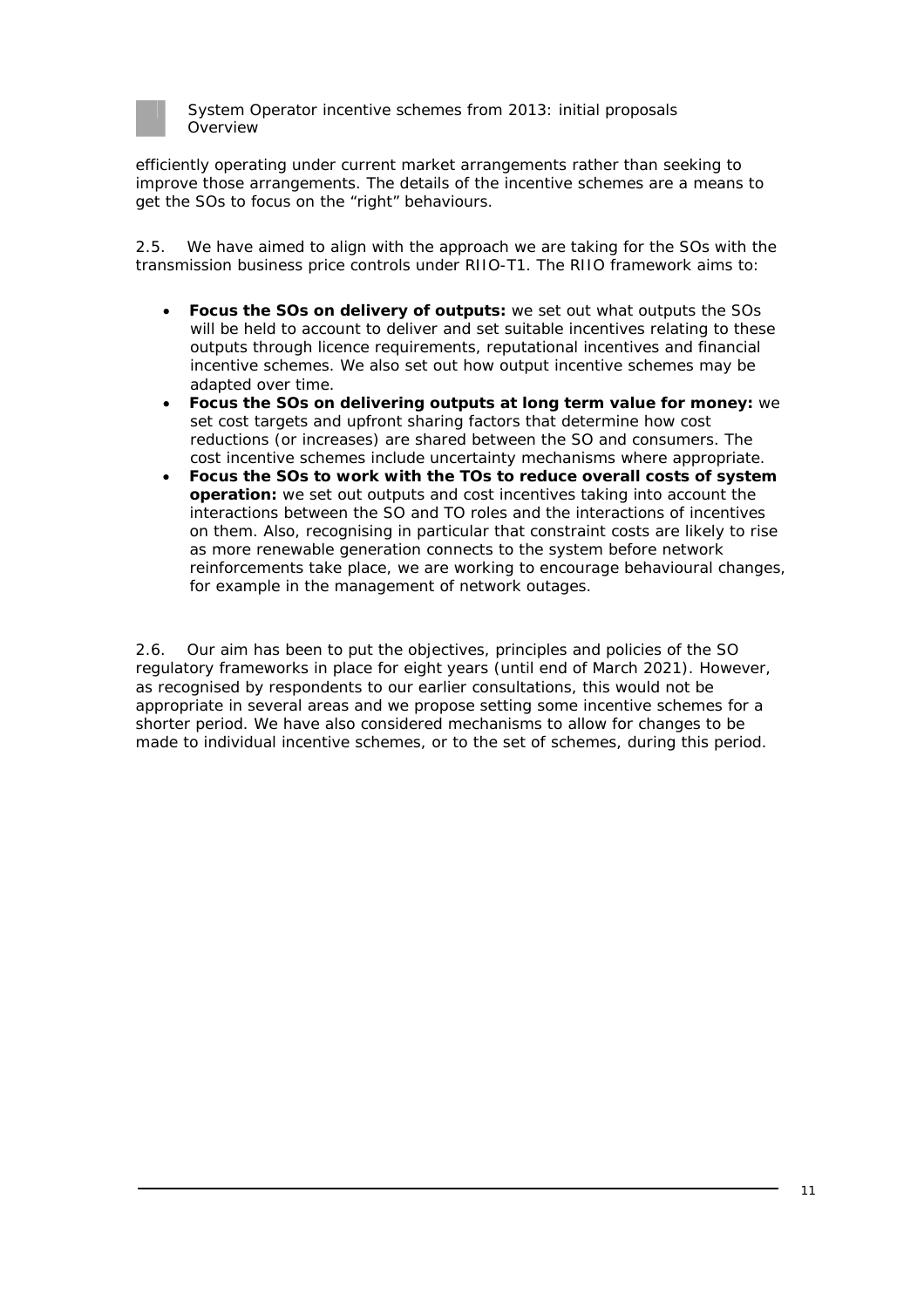

# 3. Performance of the SO against the incentive schemes

3.1. We have been setting SO incentives in broadly their current form since 2001. The schemes incentivise the SOs to take actions that are consistent with economic and efficient outcomes when undertaking their activities (eg buying energy to balance the system). The schemes generally provide cost or output targets which the SO is rewarded for beating or penalised for missing, subject to caps, floors and sharing factors. This section reviews the performance of the SOs against the incentive schemes between 2005 and 2012, as context for our proposals.

## **Performance of the Electricity SO against the incentive schemes**

3.2. The electricity SO has a single financial incentive scheme target – the Balancing Services Incentive Scheme (BSIS) - that represents the combined costs associated with a number of discrete SO activities. The discrete schemes cover two main areas:

- The services the electricity SO provides in terms of balancing the system to ensure that demand and supply match (STOR, energy imbalance, black start, transmission losses, etc). ('Energy costs.')
- The costs the SO incurs in managing constraints on the system. ('Constraints costs')

3.3. Figure 1 shows the performance of the electricity SO against its incentive schemes over the last seven years<sup>2</sup>.

 $<sup>2</sup>$  In 2006/07 there was no incentive scheme in place for electricity. Instead we relied on monitoring. The</sup> "target" for 2006/07 shown in figure 1 shows our ex ante forecast.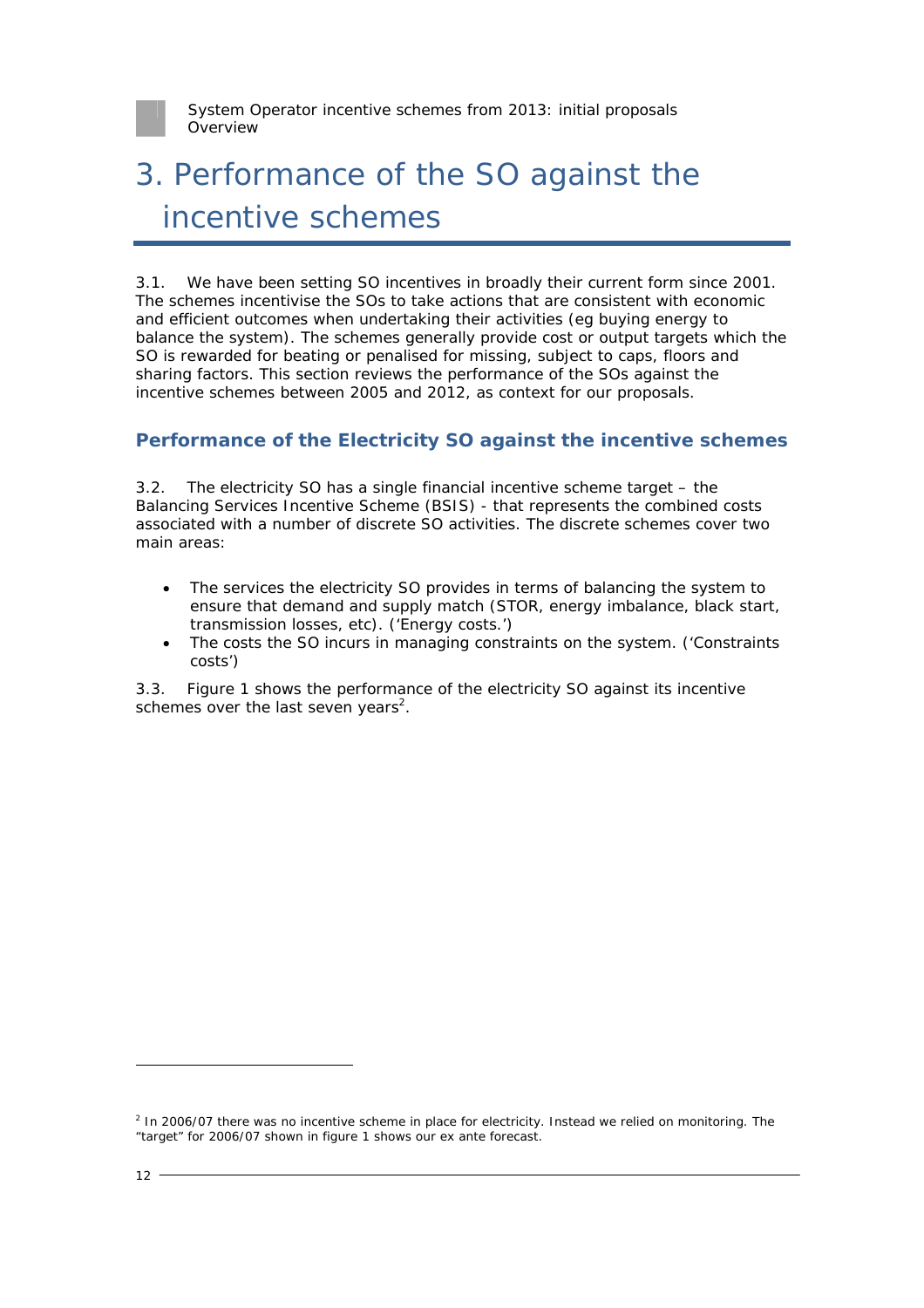

**Figure 1: Performance of the electricity SO against the incentive schemes: Target v Outturns (2005 – 2012)** 

3.4. As can be seen, performance and targets have diverged significantly since 2008 as the volatility of outturns has increased. In 2010-11, for example, the outturn was £280m against a target of £539m, leading to the maximum capped incentive payment to the SO of £15m.

3.5. The increasing volatility in SO costs from 2008 means that it has become more difficult to set an appropriate target on an ex ante basis. Recognising this, in April 2010, we put in place a licence obligation on the electricity SO to cooperate with a comprehensive review of its incentive methodology, including its models and modelling approach.

3.6. As a consequence of our review substantial changes were made to the models and incentive methodology from April 2011. This attempt to improve the ability of the models to deal with greater volatility increased significantly the complexity of the models and methodology underlying the incentives. Indeed, several stakeholders have argued that the models used by NGET as the basis for incentive scheme targets are overly complex and that this makes it difficult for them to comment meaningfully on the proposed schemes and on NGET's performance against the schemes.

3.7. This greater complexity has not significantly improved the ability of the models and methodology to deal with volatility, as can be seen from Figure 1. In 2011-12, the cost of operating the system to consumers was £886m against a target of £654m. If this performance continued, NGET would have been subject to the maximum performance penalty of £50m when the scheme expires in March 2013. We understand that further modelling errors have come to light in respect of April and May 2012, which would change the outcome to a £50m reward to NGET. NGET are currently consulting (the consultation closes on 10 August), as permitted by the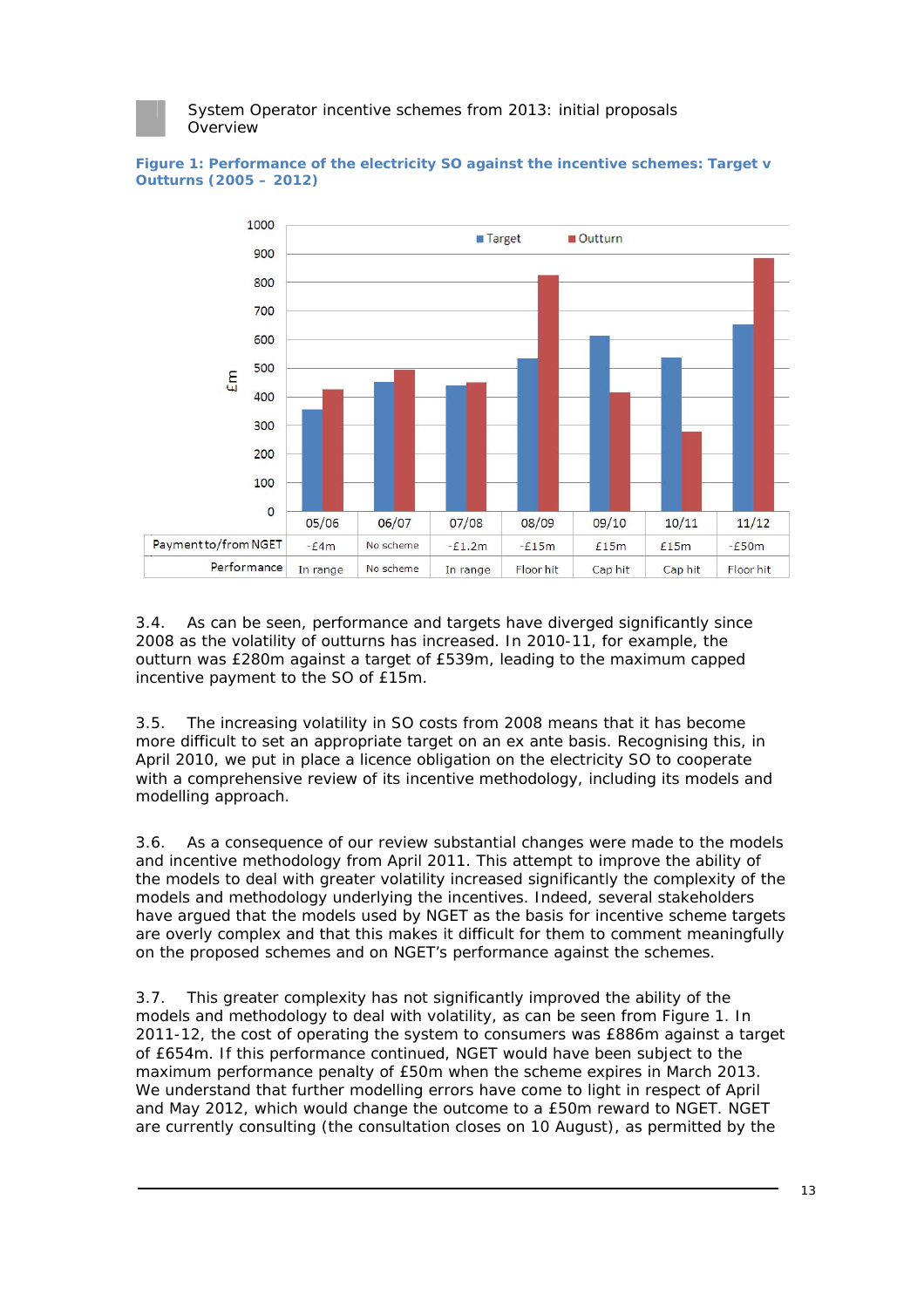

licence, on changes to the model to be applied retrospectively which could result in a different target.

## **Performance of the Gas SO against the incentive schemes**

3.8. The gas SO currently has six separate financial incentive schemes. While the way some of the schemes work has changed significantly over time, the aim of each scheme has remained broadly consistent. The purpose of the each scheme is summarised in Table 2 below, and Figure 2 shows the incentive rewards and penalties from 2005 to 2011.

#### **Table 2: The gas SO financial incentive schemes**

| <b>Scheme</b>                      | <b>Purpose</b>                                      |
|------------------------------------|-----------------------------------------------------|
| <b>Residual balancing</b>          | Minimise the impact of its role in balancing the    |
|                                    | system                                              |
| Greenhouse gas emissions (venting) | Minimise emissions due to venting of compressors    |
| <b>Demand forecasting</b>          | Minimise the error of NGG's day ahead demand        |
|                                    | forecasts.                                          |
| Shrinkage                          | Minimise cost of purchasing gas and electricity for |
|                                    | operating compressors, CV shrinkage and UAG         |
| Data publication                   | Encourage timeliness & availability of published    |
|                                    | information                                         |
| <b>Operating margins (OM)</b>      | Minimise the cost of procuring operating margins    |
|                                    | requirements                                        |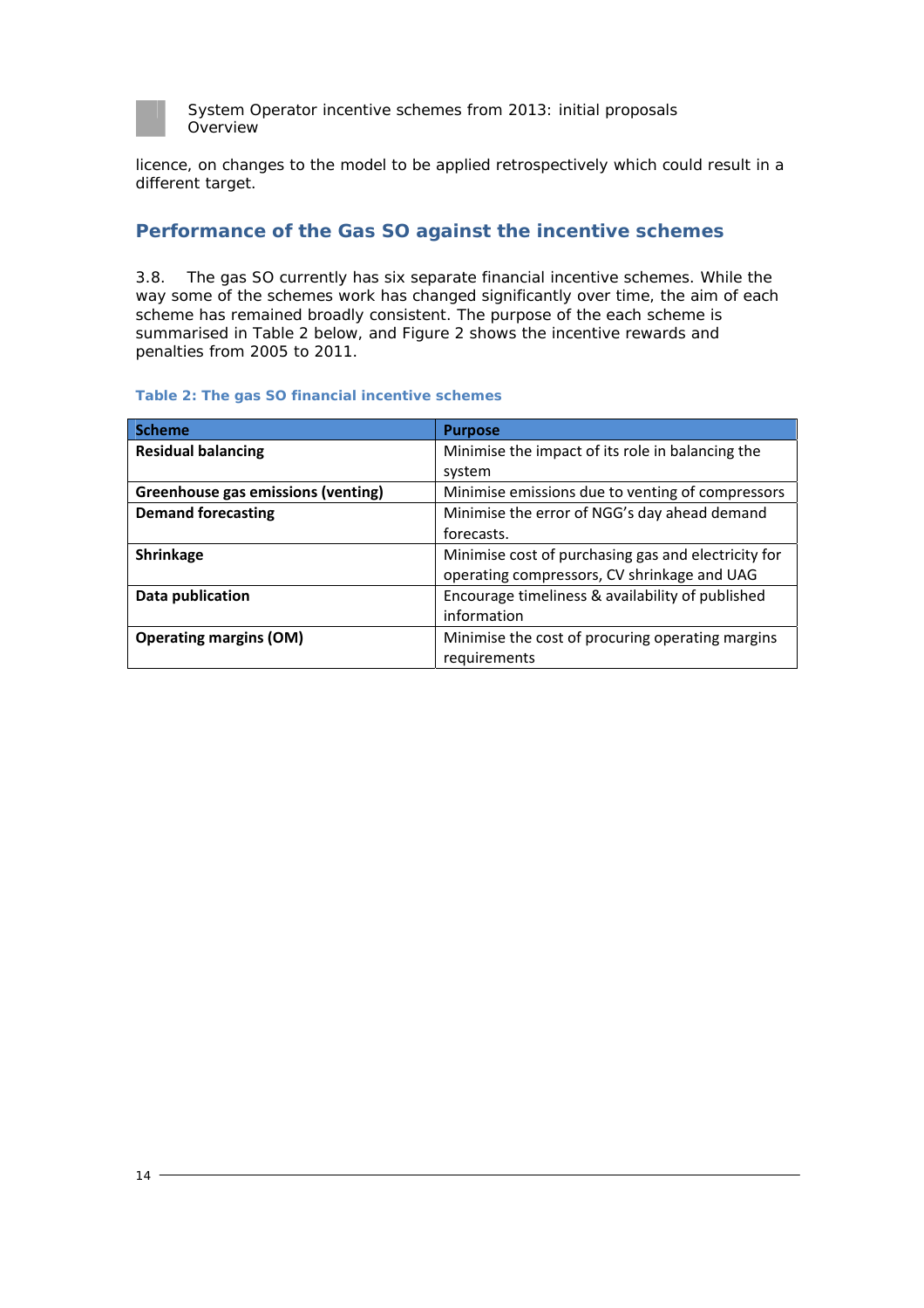





3.9. In aggregate, the performance of the SO has been fairly consistent over the seven year period with its overall performance leading to net incentive payments of between £4m and £9m to the SO each year. The main driver of the payments to the SO has been the shrinkage incentive scheme which has hit its cap each year, except in 2008-9. In Section 5 we outline our initial proposals for the gas SO incentive schemes from 2013, including the changes that we are making to the shrinkage scheme.

 $3$  Note that unaccounted for gas (UAG) is not shown as it has not generated an incentive payment or reward in any year this scheme was in place (from 2009/10 to 2011/12).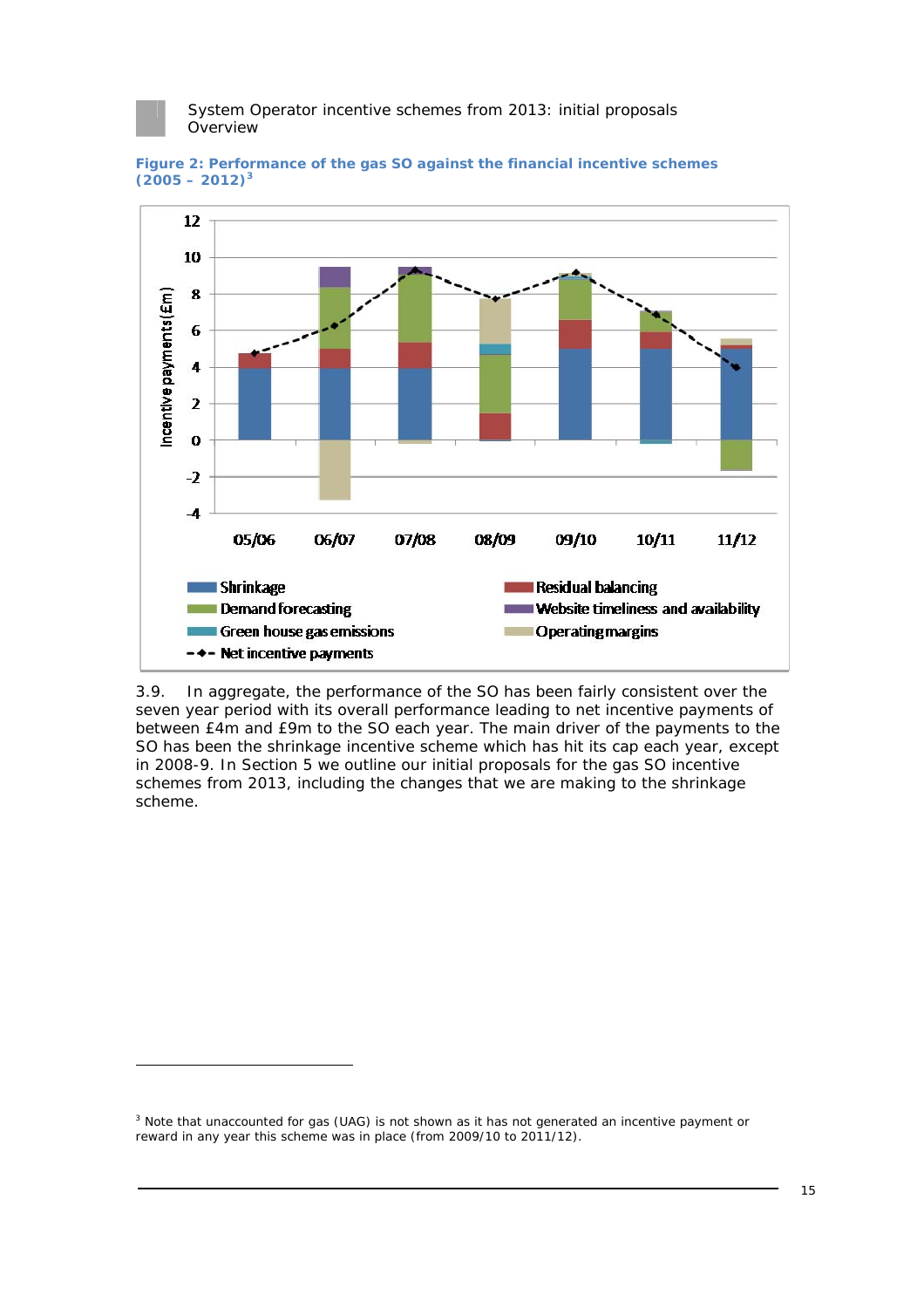

## 4. Electricity SO incentives

This section sets out an overview of our main proposals for the electricity SO. Following the RIIO framework, we look at outputs, costs and SO-TO interactions in turn. Supporting analysis relevant to the questions we ask can be found in Appendices two and three.

### **Electricity SO output incentives**

**Question 1:** In respect of transmission losses, do you agree with our proposal to put in place a reputational incentive and to remove the current financial incentive? **Question 2:** Please provide your comments in respect of our proposals for an incentive on renewable forecasting. In particular: estion 2: Please provide your comments in respect of our proposals for an<br>entive on renewable forecasting. In particular:<br>a. Do you agree that an incentive is appropriate?<br>b. Which renewable output forecast would you like

- a. Do you agree that an incentive is appropriate?
- 5am, 1 11am or 11 1pm)?
- c. Do you have a view on which error measure should be incentivised and Do you have a view on which error measure should be incentivised and<br>whether the monthly target should be set on an annual or a seasonal basis?
- d. Do you agree with the proposed cap, floor and range of the incentive?
- e. Do you agree that the incentive should initially be set for 2 years?

4.1 NGET is expected to deliver in respect of the seven output categories shown in Figure 3. . As we set out in our January consultation document, we have considered what

#### **Figure 3: Electricity SO output categories**

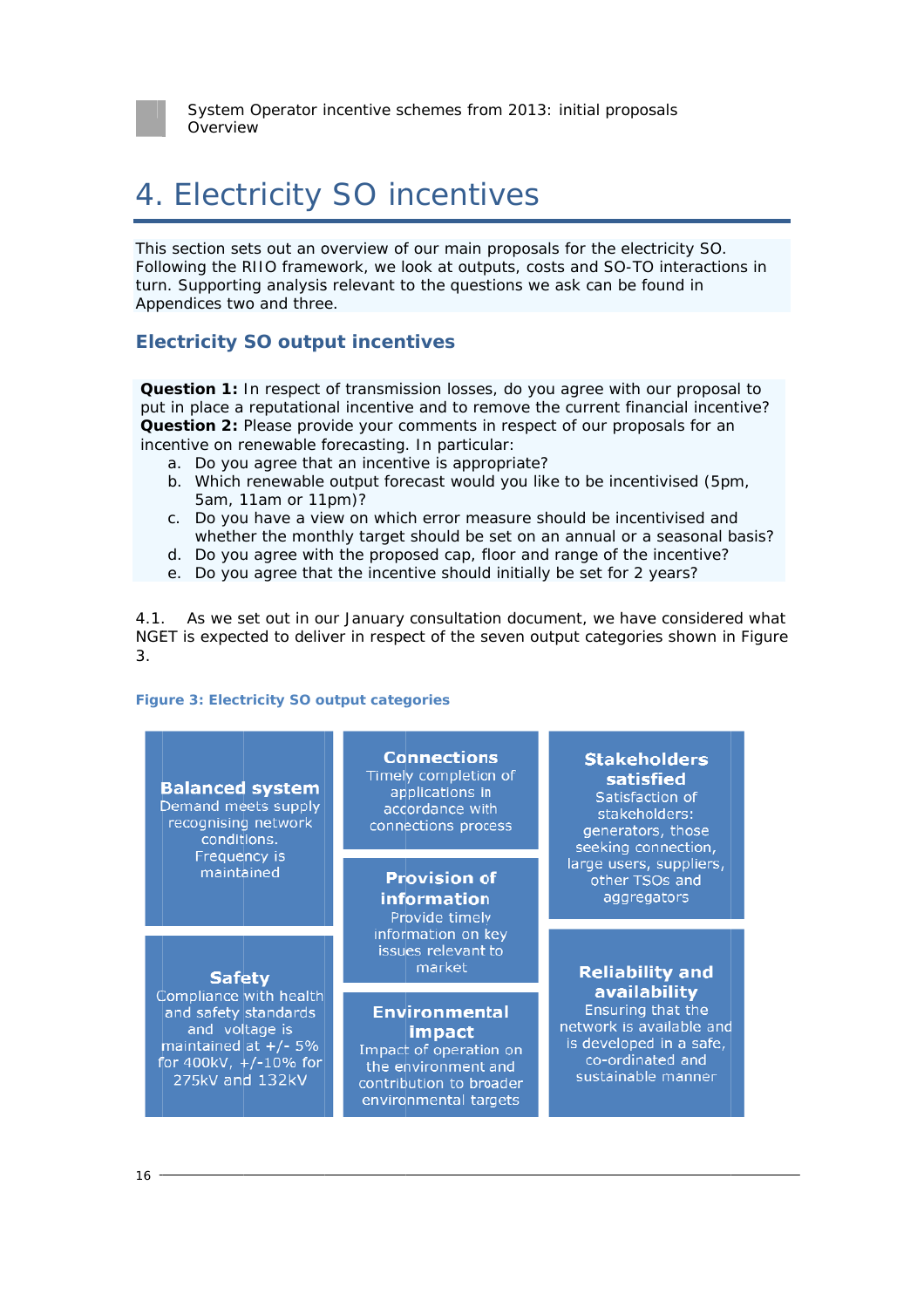

4.2. We divided these seven broad categories into twelve separate areas and proposed implementing financial incentives for two of these categories and reputational incentives for five more. The remaining five categories we considered were adequately covered elsewhere in legislation or will be incentivised under the RIIO-T1 regime.

4.3. As Table 3 demonstrates, our views on the appropriate treatment of many of these output categories generally remain broadly the same. However, in three instances (broad environmental targets, reliability and availability, and stakeholder satisfaction) it has become apparent that it would be more efficient to implement a joint SO-TO approach.

4.4. The only major change from the January consultation for the output incentives is that we are no longer proposing to implement a financial incentive on transmission losses, for reasons that are explained further below.

| <b>Output</b>                                                                                                                                                        | <b>Initial proposals</b>                                                                                                                                                                 |  |
|----------------------------------------------------------------------------------------------------------------------------------------------------------------------|------------------------------------------------------------------------------------------------------------------------------------------------------------------------------------------|--|
| <b>Safety</b>                                                                                                                                                        |                                                                                                                                                                                          |  |
| Work place safety<br>- to design and operate its network to ensure<br>the safety of the public and its employees                                                     | As set out in our January consultation, this is<br>captured by HSE legislative requirements: no<br>incentive scheme.                                                                     |  |
| Correct system voltage<br>- to ensure that voltage is maintained at $\pm 5\%$<br>for 400kV $\pm$ 10% for 275kV and 132kV lines                                       | As set out in our January consultation, this is<br>captured by HSE legislative requirements: no<br>incentive scheme.                                                                     |  |
| <b>Environmental impact</b>                                                                                                                                          |                                                                                                                                                                                          |  |
| Broad environmental targets<br>- to ensure energy companies play a full role in<br>the delivery of a sustainable energy sector                                       | We will incorporate the electricity SO into the<br>Environmental Discretionary Reward (EDR)<br>scheme (rewards of up to £4m a year).                                                     |  |
| <b>Transmission losses</b><br>- to reduce transmission losses when procuring<br>the services it needs to balance the system                                          | Replace the current financial incentive with a<br>reputational incentive.                                                                                                                |  |
| Business carbon footprint<br>- to reduce its business carbon footprint                                                                                               | SO impact captured in TO output in RIIO-T1: no<br>incentive scheme.                                                                                                                      |  |
| <b>Connections</b>                                                                                                                                                   |                                                                                                                                                                                          |  |
| Timely connections process<br>- to fulfil its obligations regarding the<br>connections process under its licence and the<br>Connection and Use of System Code (CUSC) | In our January consultation we set out our view<br>that the financial output incentive under RIIO-T1<br>captures the SO, therefore we will not implement<br>an incentive on connections. |  |
| <b>Reliability and availability</b>                                                                                                                                  |                                                                                                                                                                                          |  |
| Management of processes and procedures<br>- to play an important, proactive and<br>innovative role                                                                   | We have decided to progress this as part of the<br>Network Access Policy (NAP) work being<br>undertaken under RIIO-T1 rather than as part of<br>the SO incentives.                       |  |
| Interactions with TO's, especially with respect<br>to network investment<br>- to develop a policy statement that<br>demonstrates how ongoing interactions            | We have decided to progress this as part of the<br>Network Access Policy (NAP) work being<br>undertaken under RIIO-T1 rather than as part of<br>the SO incentives.                       |  |

#### **Table 3: Electricity SO output incentives**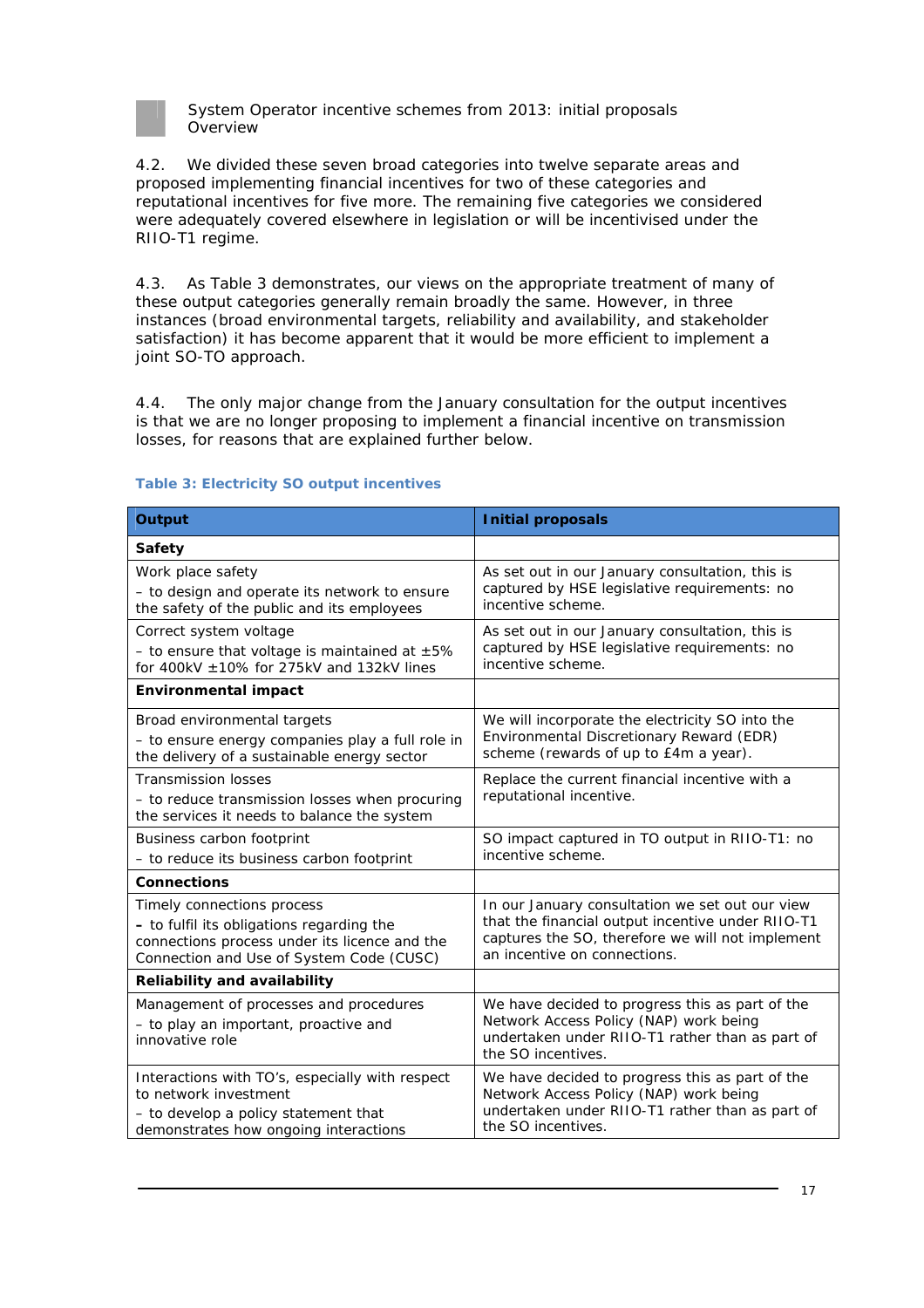

| <b>Output</b>                                                                                                                                                                                                                                                                                           | <b>Initial proposals</b>                                                                                                                                                                                                                                                                                                     |
|---------------------------------------------------------------------------------------------------------------------------------------------------------------------------------------------------------------------------------------------------------------------------------------------------------|------------------------------------------------------------------------------------------------------------------------------------------------------------------------------------------------------------------------------------------------------------------------------------------------------------------------------|
| between the SO and TOs (and TSOs) will occur                                                                                                                                                                                                                                                            |                                                                                                                                                                                                                                                                                                                              |
| <b>Stakeholders satisfied</b>                                                                                                                                                                                                                                                                           |                                                                                                                                                                                                                                                                                                                              |
| Stakeholder survey<br>- to assess customer/stakeholder views of the<br>SO's performance                                                                                                                                                                                                                 | We consider that the RIIO-T1 stakeholder survey<br>financial incentive covers both SO and TO issues.<br>Therefore, no additional incentive scheme in the<br>SO regulatory framework.                                                                                                                                         |
| <b>Balanced system</b>                                                                                                                                                                                                                                                                                  |                                                                                                                                                                                                                                                                                                                              |
| Demand meets supply<br>- to balance electricity system demand and<br>supply to ensure the security and quality of<br>electricity supply across the GB Transmission<br>System<br>- to keep frequency within the required<br>boundaries ( $\pm$ 1% 50Hz save in abnormal or<br>exceptional circumstances) | We have decided not to proceed with introducing<br>output incentives here and will instead monitor<br>how these output measures develop over time as<br>part of our broader approach to incentives<br>discussed below.                                                                                                       |
| <b>Provision of information</b>                                                                                                                                                                                                                                                                         |                                                                                                                                                                                                                                                                                                                              |
| General information provision<br>- to provide information to the market on<br>energy issues including how the system is<br>operating as well as more general information<br>that could be useful to the sector                                                                                          | As there are already legal requirements for NGET<br>to provide information we are not proposing to<br>have a separate output incentive scheme. In the<br>event of non compliance we have a number of<br>actions available to us and views on the<br>information provided will be captured through the<br>stakeholder survey. |
| Information on renewable generation<br>- to provide timely information to the market<br>about the level of renewable generation<br>(principally wind generation) expected over the<br>short and medium                                                                                                  | Financial incentive based on monthly targets, with<br>cap and floor of £250k. Considering whether<br>output measure should be mean average error or<br>root mean square error and also whether target<br>for each month should be fixed on an annual or<br>seasonal basis.                                                   |

4.5. In addition to the outputs proposed in the January consultation, we are now proposing a further output on **innovation leading to environmental benefits and security of supply**. Our proposal is that the SO should be incorporated into the Network Innovation Competitions (NICs) where funding for the best innovation projects will be available.

4.6. In our January consultation, we also discussed the issue of SO-SO interactions and the potential benefits associated with National Grid, as both electricity and gas SO, taking into account the interactions between the activities of both SOs when making decisions. However, we need to consider further the implications of SO-SO information sharing so we will not make any proposals at this stage on SO-SO interactions from April 2013.

#### **Transmission losses**

4.7. Transmission losses are the energy that is lost as electricity flows across the system. Annual transmission losses have historically been around two per cent of demand. We are of the opinion that the changing mix of plant types on the GB system will make it increasingly difficult for the SO to forecast or control the level of losses. For example, the increasing capacity of wind plants in Scotland is likely to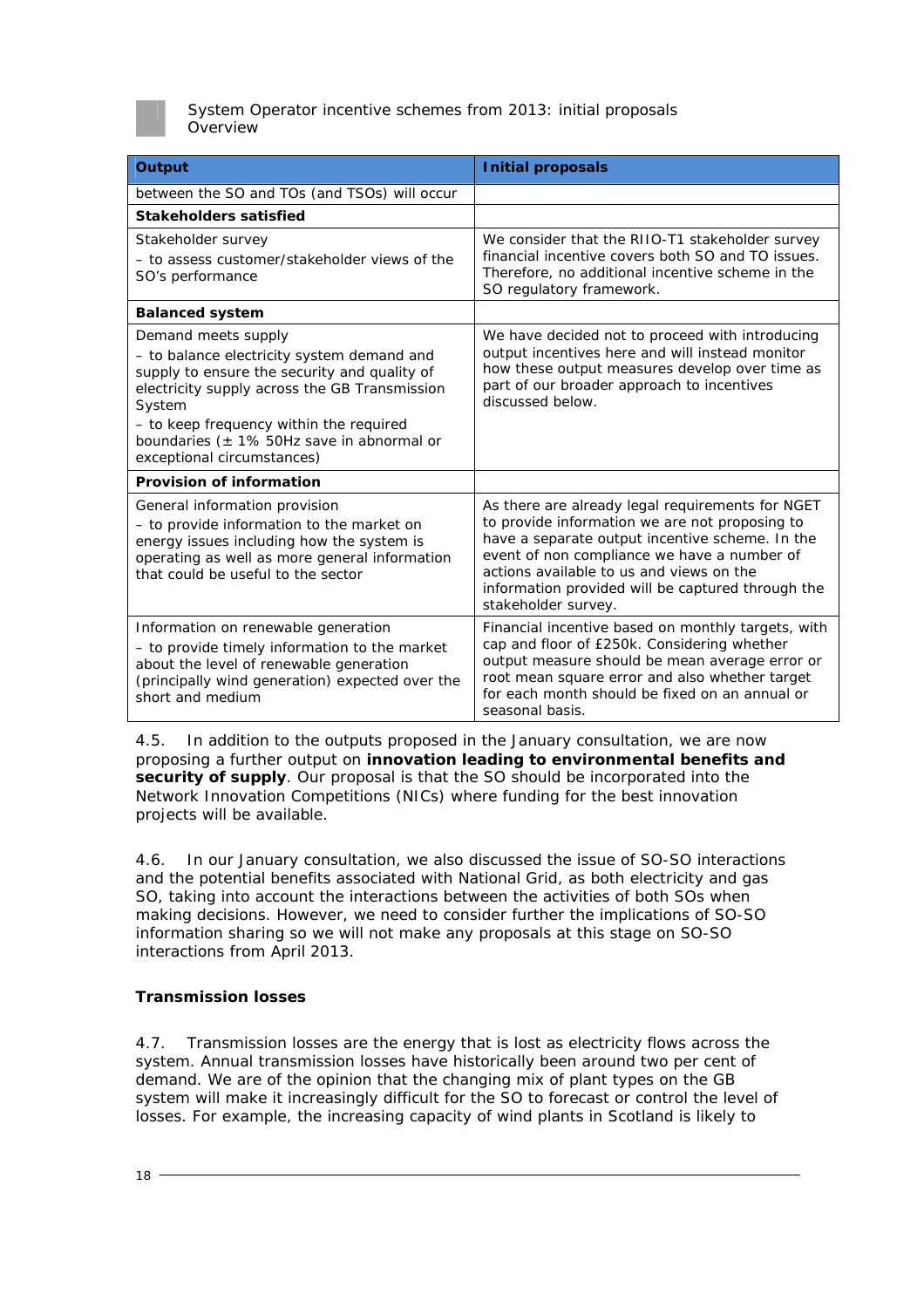

increase losses and it would not be environmentally beneficial for the SO to constrain these plants off (in favour, for example, of thermal generation located in the South) to reduce the volume of losses. In addition we recognise that the SO can only manage the losses associated with a small proportion of the total volume of energy (approximately 3% of electricity generated goes through the Balancing Mechanism).

4.8. On this basis, we propose removing the current financial incentive. We considered whether it would be possible to design a scheme that focussed on those elements of losses that the SO can control (and the SO included a proposal in its business plans that aimed to do this). However, we are of the view that any such proposal would be complex, opaque, and unlikely to yield material results.

4.9. Nevertheless, we recognise the significance of transmission losses and that they are likely to increase as more remote generation connects to the network. Therefore, while we are proposing to remove the financial incentive, we want the SO and stakeholders to continue to have a keen interest in transmission losses. So we are proposing to extend the RIIO-T1 reputational incentive on losses to also cover the SO. Under this proposal, NGET would publish its strategy for transmission losses and report to stakeholders annually on its progress in implementing its strategy. It would also include an estimate of the impact this has had on transmission losses in its transmission area.

#### **Information on renewable generation**

4.10. In our January consultation we set out that we consider that the SO is uniquely well placed to provide information to the market about the likely level of renewable generation and proposed that an output incentive on the accuracy of renewable generation forecasts should be introduced. Accurate forecasting of renewable generation will become increasingly important as the volume of intermittent renewable generation increases. Accurate forecasts will enable stakeholders, if they choose to rely on NGET's forecasts, to balance their positions more accurately. They should also enable NGET to manage the costs of operating reserve more efficiently.

4.11. Our proposal is to introduce a renewables forecasting incentive broadly along the lines proposed by NGET in its business plans. The incentive will be based on the minimising the average error in its forecasts over the course of a month, and we propose that the SO will have a symmetrical monthly incentive calculated on a sliding scale from a reward of £250k for a zero error to a maximum penalty of £250k when the error that is twice the target error. Appendix 2 sets out several areas where we would welcome the views of respondents on the detail of this proposal. As this is a new scheme, our proposal is for the scheme parameters to be set initially for a two year period.

## **Electricity SO cost incentives**

**Question 3:** In respect of the incentive on energy balancing and constraint costs, do you agree that direct financial incentive should be removed? **Question 4:** Do you agree that we should put in place a licence condition to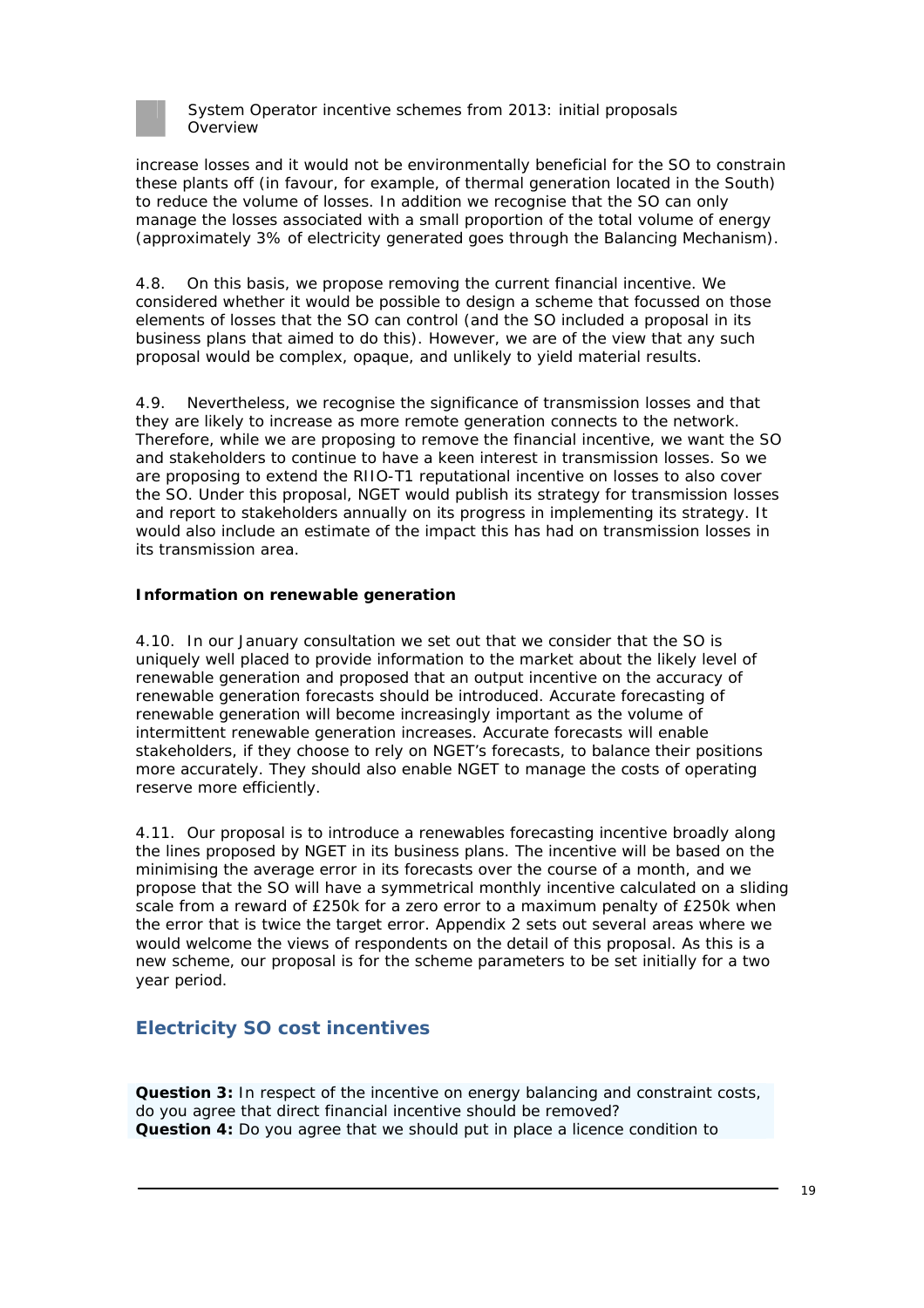

enable us to disallow costs incurred by NGET if they are uneconomic or inefficient? **Question 5:** Please provide you comments in respect or our proposals for a discretionary reward mechanism. In particular:

- a. Do you consider that the proposed process for agreeing to a reward is appropriate?
- b. Who should be the members of the panel that decides upon reward requests?
- c. Is the size of the potential reward appropriate?
- d. Are the examples of behaviours that might lead to a reward being made appropriate?

**Question 6:** Do you consider that a cost incentive on black start should be retained? Do you consider that the proposed parameters for a black start scheme are appropriate?

**Question 7:** What are your views on NGET's proposals for commercial contracts with non-NGET TOs to incentivise them in respect of constraint costs caused by changes to their output plans?

4.12. As described in the preceding section, the divergence between target and outturn electricity SO balancing costs has increased significantly since 2008. It is also clear that the fundamental review that we undertook and NGET's efforts to introduce more robust modelling techniques has not solved this problem. Our view is that the problem has primarily been caused by the changing nature of the market, as developments in the mix and location of generating plants (eg the growth of wind farms in Scotland) have moved faster than transmission infrastructure changes and the market design has not fundamentally changed to accommodate these developments.

4.13. The electricity market will undergo further significant changes over the course of the eight year incentive scheme period and this means that modelling balancing costs is likely to become even more challenging. The level of intermittent generation on the system is set to increase substantially and this may necessitate increased requirements for reserve and, possibly, other balancing services. European initiatives, such as the implementation of the Electricity Target Model<sup>4</sup>, may also impact on the way in which the SO balances the system as might other work that we are undertaking, such as the electricity cash-out Significant Code Review<sup>5</sup>. NGET's proposals contain provisions for regular fundamental reviews to the models in addition to annual updates to parameters.

4.14. For all these reasons, we remain to be convinced that any modelling approach will provide a robust method for setting incentive scheme targets over the next few years. The models are likely always be "playing catch up" with the market and are likely to become increasingly complex. Stakeholders have expressed concerns that the models used by NGET to forecast its energy and constraint target costs are already too complex and opaque and that this makes it difficult for them to comment meaningfully not only on proposed schemes but also on NGET's performance against the schemes.

<sup>4</sup> http://www.ofgem.gov.uk/Europe/Documents1/EU%20Target%20Model%20open%20letter.pdf

<sup>5</sup> http://www.ofgem.gov.uk/Markets/WhlMkts/CompandEff/CashoutRev/Documents1/electricity-cash-out-SCR.pdf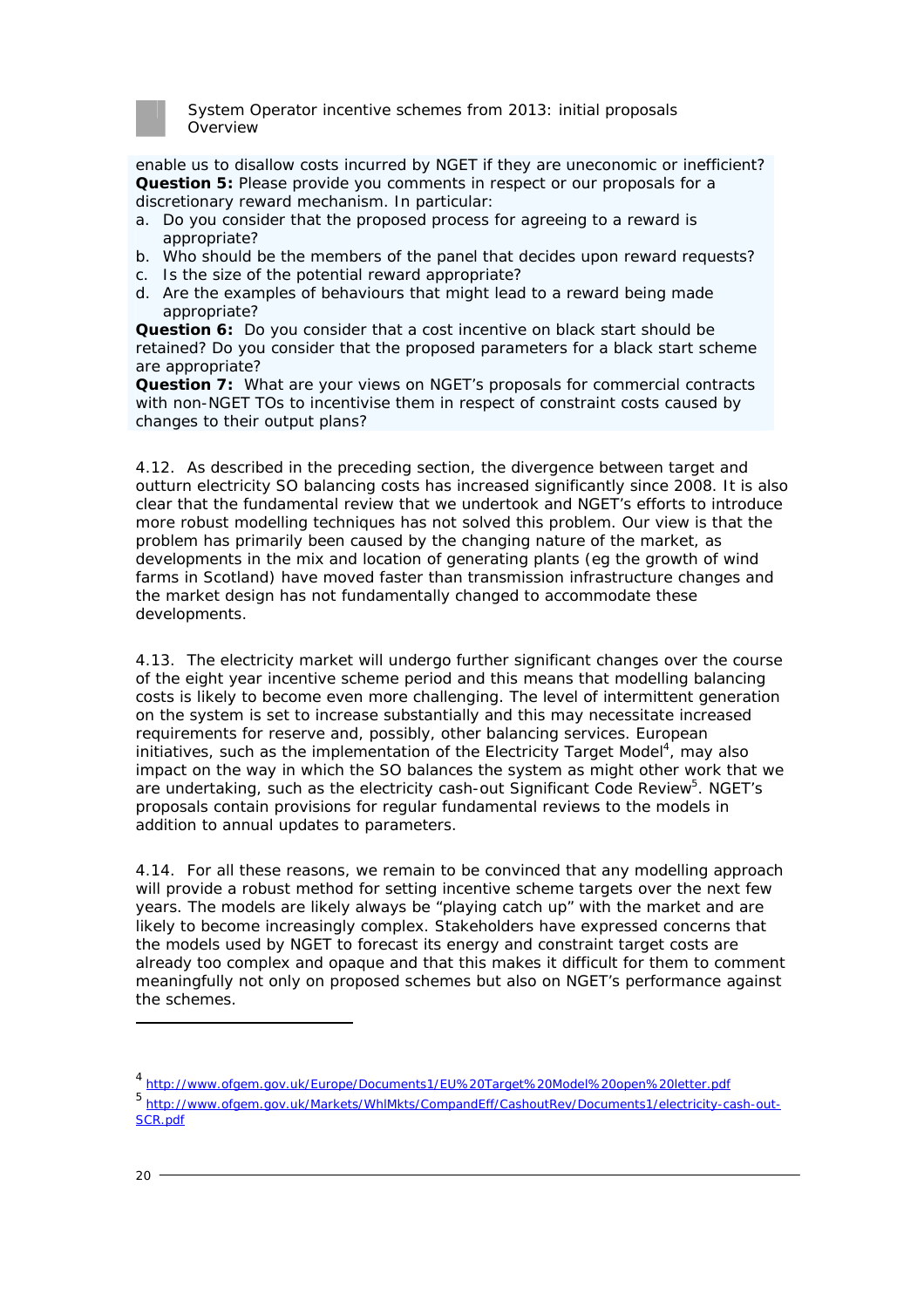

4.15. Where an incentive target is not realistic or robust the power of that incentive to promote the "right" behaviours is reduced and perverse behavioural incentives can arise. For example, where there is a possibility of the SO making windfall gains and losses (through events that are beyond its control) its incentive to take actions to improve outputs or reduce costs is reduced. Where targets are missed by a large margin, the focus of the SO's efforts may naturally turn to resetting the target rather than on behaviours to improve performance against the target. Either way, once the cap or floor is significantly breached, the incentive becomes less effective. As explained in section 3, this has been the case in the last four years in a row. Where targets are adjusted regularly, particularly if they are adjusted retrospectively, the power of the incentive is undermined as the target is less credible.

4.16. More fundamentally, we have been concerned for several years now that short term schemes are not encouraging the right sorts of behaviours and that the only way forward for the electricity cost incentive is to have a longer term scheme. With the current modelling this is clearly not credible. We propose, therefore, to remove the direct incentive on balancing services costs. However, as explained further below, we are of the view that NGET, as SO, should face broader incentives to play its full role in creating a sustainable decarbonised market.

4.17. We recognise that NGET's business plans include proposals for a balancing cost scheme and that it is continuing to work on improving its models. However, even if the new models were to overcome the problems listed above, which we consider doubtful, they would not be available for scrutiny and validation until the end of August 2012. Given the performance of the current set of models, whose performance was initially relatively good but has since declined, we consider it essential that there is an extensive period of testing before any new models are used to set a cost target. Consequently, even if we were to propose a shorter term balancing services cost incentive, it is our view that it would not be plausible to introduce new cost incentives from April 2013.

#### **Balancing services costs (energy costs and constraint costs): A broader approach to incentives**

4.18. We propose moving away from short-term incentives based on detailed modelling of balancing costs to a broader incentive approach, designed to encourage more innovative behaviour, which recognises the increasing challenges that are likely to be associated with balancing the system. Without a mechanistic incentive on balancing costs, in the first instance we will rely on:

a) Clear obligations on the SO and **monitoring** its performance. Therefore, we propose to clarify and extend the current licence conditions to leave no doubt that actions to reduce balancing costs are part of the SO's "business as usual". We will also increase our scrutiny of balancing costs and work to enhance the transparency of information available to stakeholders.

4.19. If our monitoring of SO costs shows problems or successes, we want to be able act on these findings: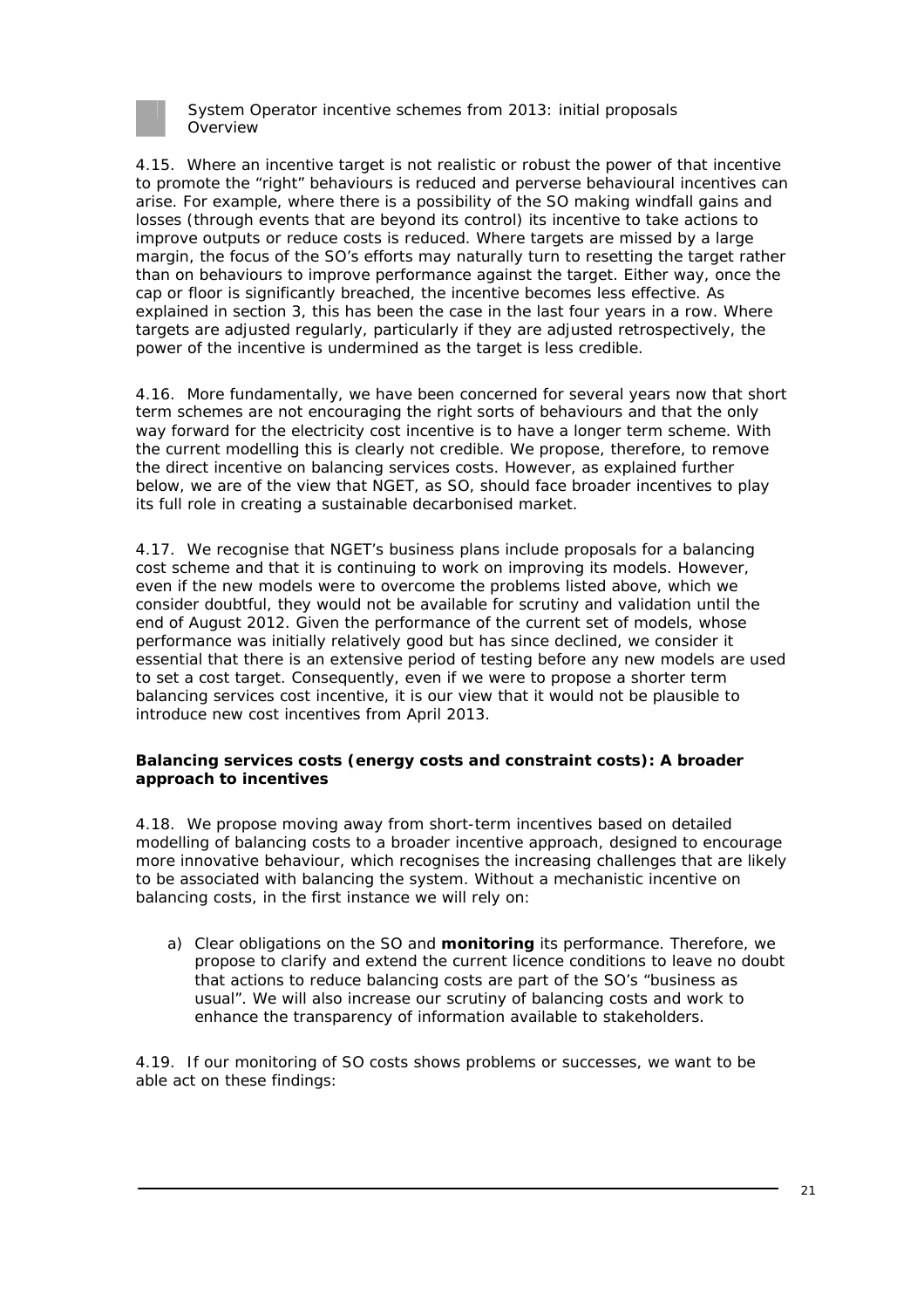

b) Consequently, we propose to introduce licence conditions that would enable us (i) to **disallow costs** that the SO has incurred if it can be demonstrated that the SO has taken inefficient actions and (ii) to award discretionary payments to the SO if it is "making a difference" in the way in which it operates the system. For example, under such a **discretionary reward** scheme, the SO might be able to retain say 25% of any measurable net benefit to consumers resulting from the actions it takes that go well beyond "business as usual". By providing clear upsides and downsides for actions that fail to meet, or go well beyond, "business as usual" we intend to focus the SO on the right behaviours in the context of the longer term challenges.

4.20. Alongside this approach of monitoring, disallowing costs, and discretionary rewards, we are proposing:

c) **Financial incentives** on those SO services which we believe can be effectively incentivised. In addition to the output related incentives on renewable forecasting and, via RIIO-T1, on innovation, environmental performance and stakeholder satisfaction, this may include the development of SO-TO interactions (as part of the RIIO-T1 Network Access Plans) and possibly black start.

4.21. Separately, we will press ahead with our ongoing work looking at efficient balancing and system operation in the context of the implementation of the European Electricity Target Model in GB and the review of cash-out arrangements. Overall, along with increased investment in transmission provided for in the RIIO-T1 proposals, we consider this is the best way to meet long-term challenges and seek step changes in the level of balancing costs and the approach that the SO takes in managing them. Appendix 3 has more detail on how our proposals on monitoring, enforcement and the discretionary rewards could work. We note here that internally, we will also be reviewing why the improvements to the methodology and the models underpinning the incentive scheme have not worked. This leaves open the option of re-introducing financial incentives on balancing costs in the future.

#### **Black start**

4.22. If the electricity system experiences a full or partial shut-down, isolated power stations that have black start capability (an auxiliary generating plant located onsite) are started individually and gradually connected to each other to form an interconnected system again. Black start capability is seen as important for security of supply. NGET is forecasting that the costs of ensuring sufficient black start capability will increase by approximately a factor of four over the next eight years due to the need to contract with new service providers as some of the plants currently providing this service are decommissioned.

4.23. In view of the likely trend towards increasing black start costs, we are considering continuing with a financial incentive on black start costs, broadly along the lines proposed by NGET in its business plans though with some important differences that are set out in Appendix 3. We would set sharing factors, caps and floors for this scheme. On the basis of NGET's historic black start performance, we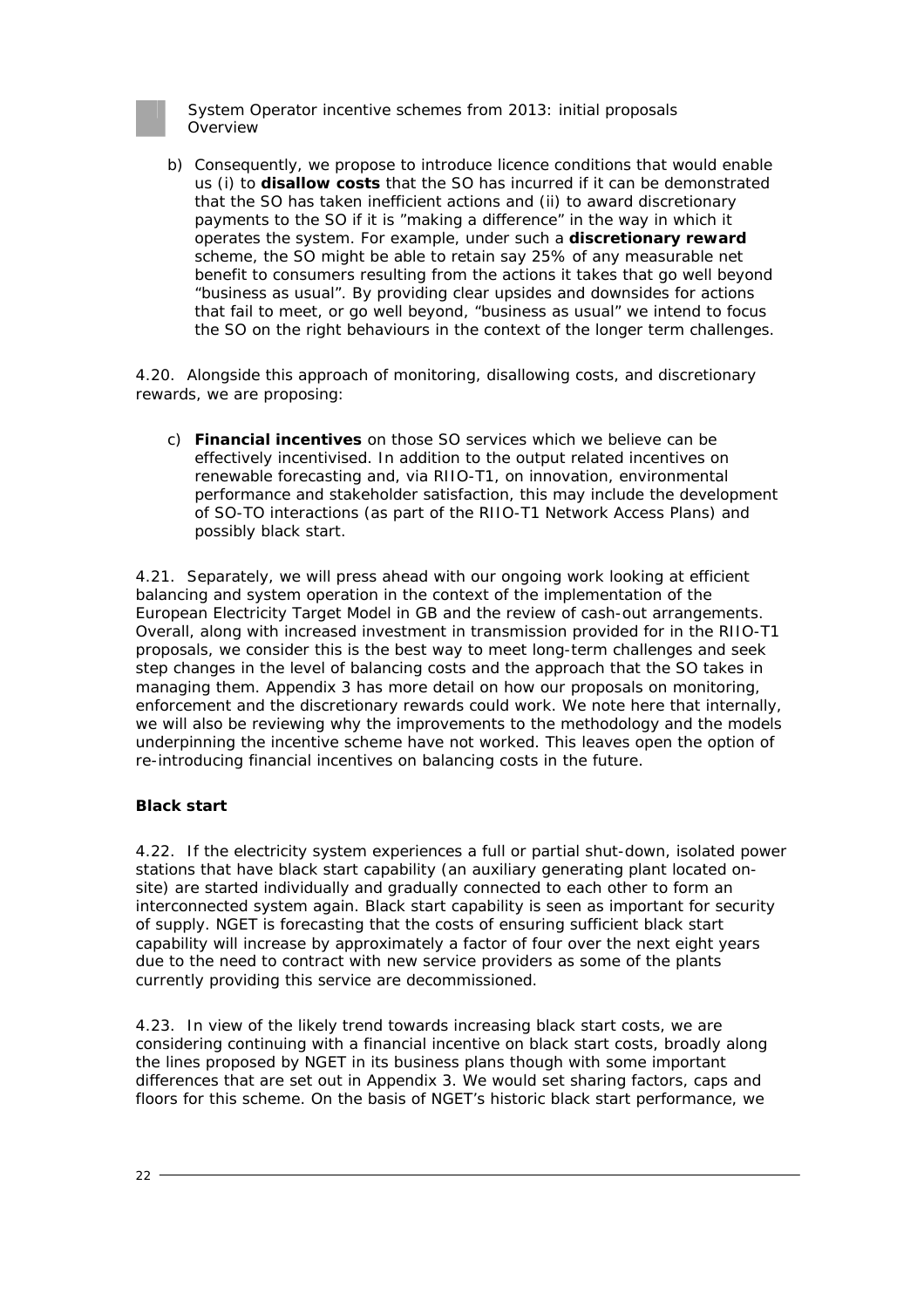

would propose that the cap and floor should be  $+/-10\%$  of each year's target costs and that the sharing factors should be 25%.

4.24. However, we are also mindful of the importance for system security of black start provisions and the difficulty of assessing reasonable cost targets (and the risk of perversely rewarding the SO for not having taken longer term actions already). For these reasons, we are considering whether it would be more appropriate to remove the cost incentive and rely instead on monitoring NGET's procurement process as part of the broader monitoring approach outlined above. We would welcome views on which approach is more appropriate.

### **SO-TO interactions**

4.25. In our January consultation we indicated that we expected the SO to take account of SO-TO interactions when making decisions about output delivery and that it may improve overall efficiency if there is a provision for the SO to pay the Scottish TOs to incentivise them to change their outage plans to deliver overall cost savings to customers.

4.26. NGET is proposing an adjustment to the way in which its incentivised balancing costs are currently calculated to reduce very significantly its exposure to changes in constraint costs that are caused by alterations in network outages on grids that are not owned by National Grid. NGET also suggested that it should enter into commercial arrangements with non-NGET TOs that would result in payments being made to the TO where it adjusted its network outages in a way that reduced the constraint costs. Conversely, where changes in network outages lead to increased constraint costs, the TO would make payments to the SO.

4.27. We broadly support NGET's proposals to align the interests of Scottish Power Transmission Limited (SPTL) and Scottish Hydro Electric Transmission Limited (SHETL) with the SO in seeking to reduce costs. We also consider that these proposals are equally important if (as we propose) there is no mechanistic incentive on balancing costs as improvements in this area are a necessary part of efficient operation. However, the proposals that NGET has made are under-developed (including insufficient dialogue with the TOs before submitting the plan) and involve significant overlap with broader work that is being undertaken in relation to network availability (the Network Access Policy (NAP)) under the RIIO-T1 price control. For these reasons, we have decided to progress the SO-TO interaction proposals as part of the NAP work being undertaken under RIIO-T1 rather than as part of the SO incentives.

#### **Summary of electricity SO proposals**

4.28. Our proposals for the electricity SO are summarised in Figure 4 below. Note that this regime would operate within a context where we will also be considering more fundamental reform through the implementation of the European Electricity Target Model in GB and the review of cash-out arrangements.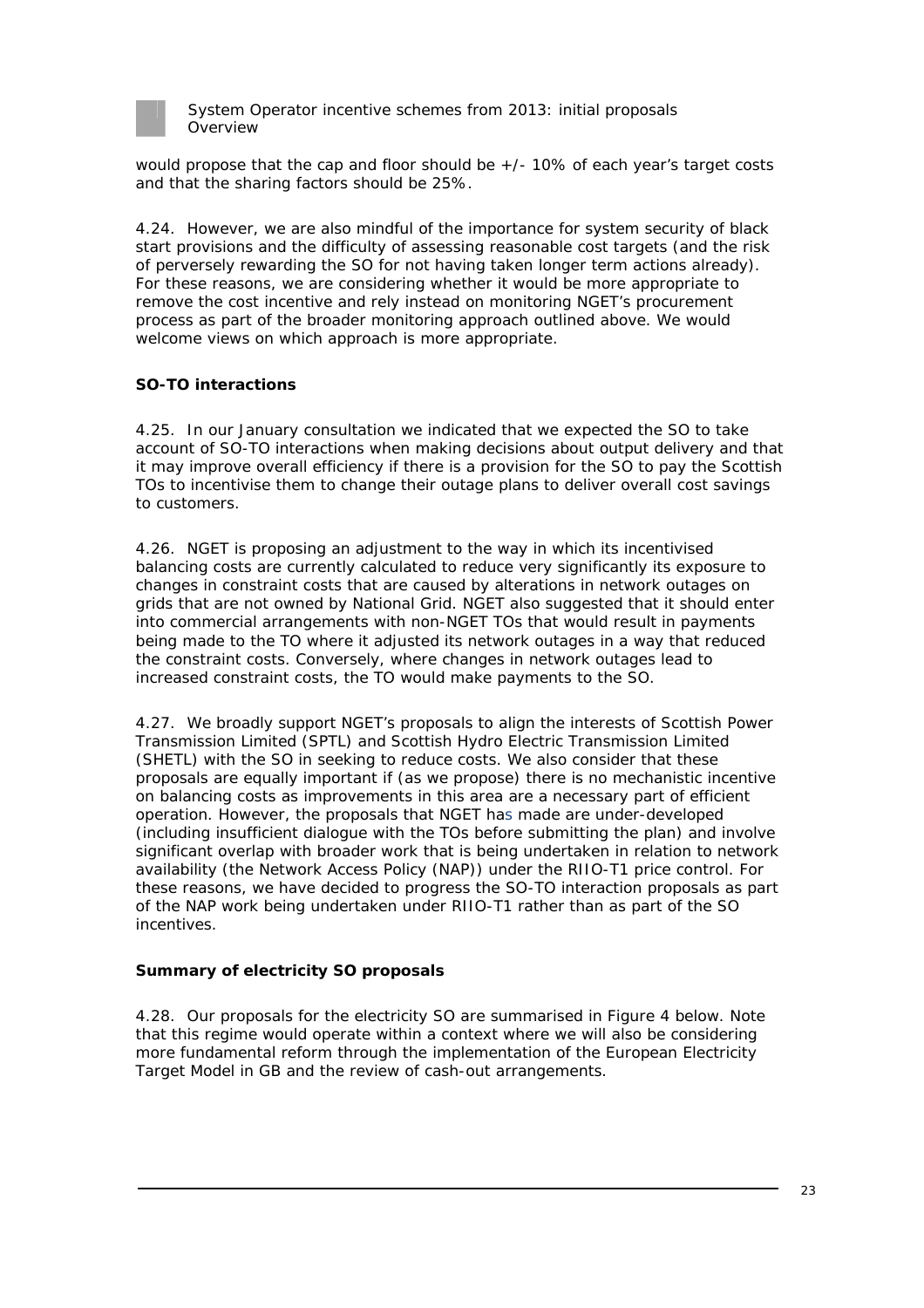

#### **Figure 4: Overview of proposed electricity SO regime from 2013/14**



#### **Monitoring and surveillance regime**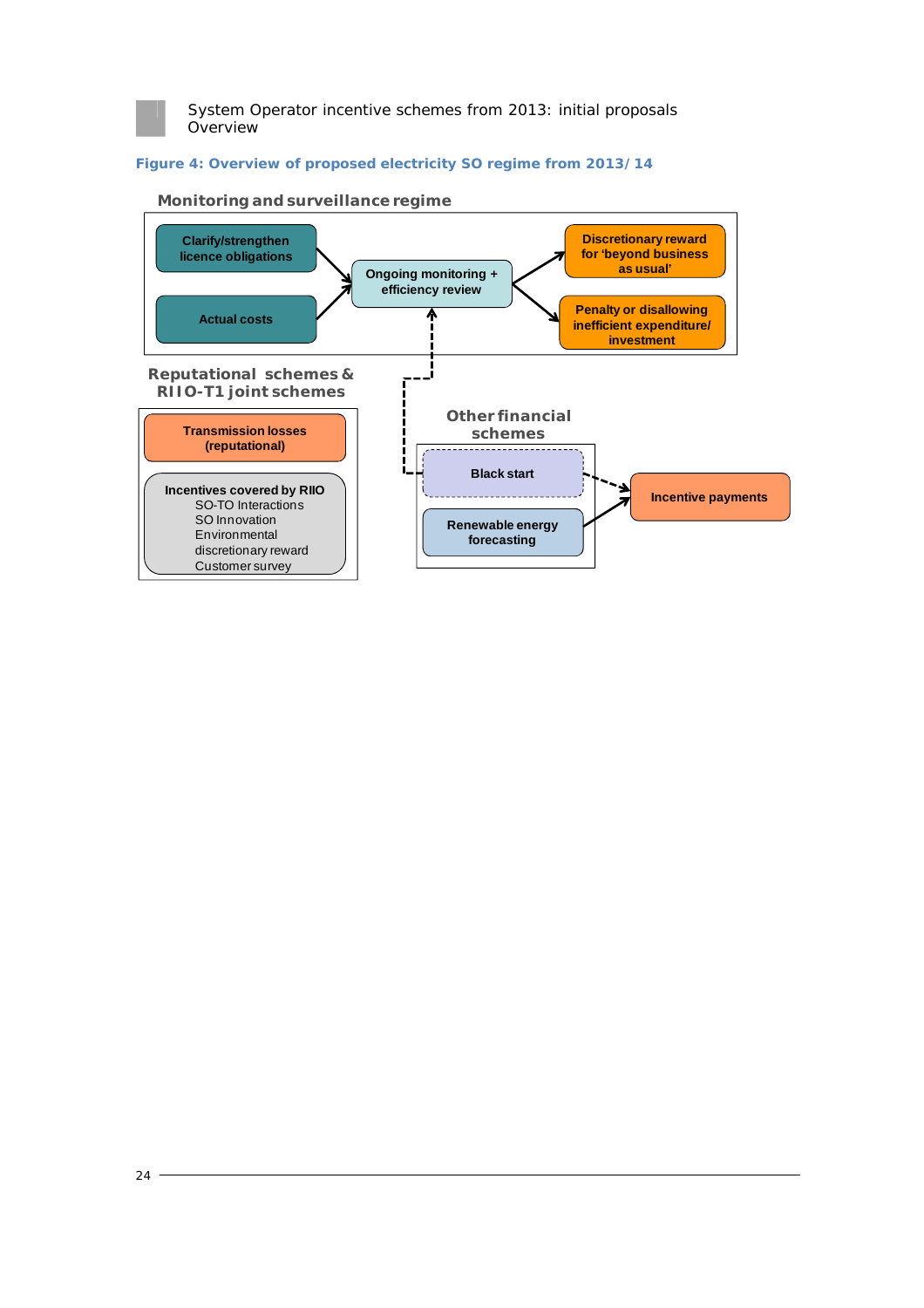

# 5. Gas SO incentives

This section sets out an overview of our main proposals for the gas SO. Following the RIIO framework, we look at output incentives and cost incentives in turn. Supporting analysis relevant to the questions we ask can be found in Appendices four and five.

## **Gas SO Output incentives**

**Question 8:** In respect of an incentive on greenhouse gas emissions, is your preference for Option 1 (penalty only) or Option 2 (upside and downside payment) and why?

**Question 9:** Please provide your comments in respect of our proposals for a residual balancing incentive. In particular, do you agree that by fixing the targets for the eight year period this will provide NGG with an incentive continuously to improve its performance in this area?

**Question 10:** Do you agree that we should continue to put in place a reputational incentive on NGG in respect of investigating the drivers of UAG? Do you support the proposed industry workgroup to assist the investigation of the drivers of UAG? **Question 11:** Please provide your comments in respect of our proposals for demand forecasting incentives. In particular:

- a. Do you agree that by fixing the targets for the eight year period in respect of the D-1 forecast this will provide an NGG with an incentive continuously to improve its performance in this area?
- b. Do you agree with our proposal to amend the calculation of the error target, including increasing the weighting for days of higher demand?
- c. Do you agree with our proposals for the D-5 to D-2 forecast incentive?
- d. Do you agree that the improvement in the NDM forecast should be taken forward by the DNs?

**Question 12:** Do you consider that our proposals in respect of maintenance could address the concerns that you have in respect of NGG's behaviour in this area? Are our proposals appropriate and likely to be effective?

5.1. As we set out in our January consultation document, we intended to incentivise National Grid Gas (NGG) in respect of the seven output categories shown in Figure 5 below.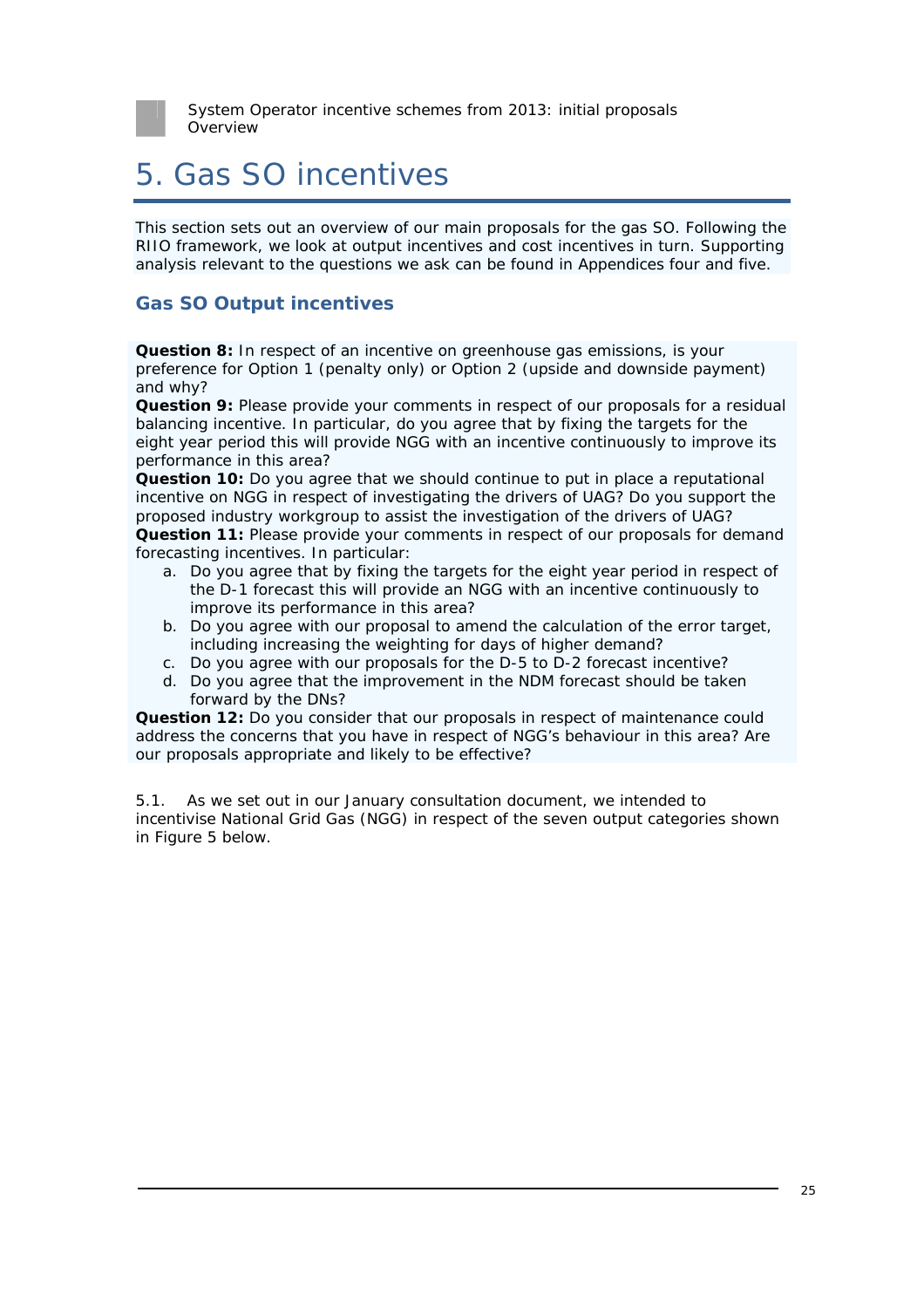

#### **Figure 5: Gas SO output categories**

| <b>Balanced system</b><br>Demand equal to<br>supply on a daily basis<br>subject to linepack and<br>system pressures | <b>Connections</b><br>Timely completion of<br>applications in<br>accordance with<br>connections process                             | <b>Stakeholders</b><br>satisfied<br>Satisfaction of<br>stakeholders: shippers,<br>large users, electricity<br>SO, other TSOs,<br>storage, LNG and |
|---------------------------------------------------------------------------------------------------------------------|-------------------------------------------------------------------------------------------------------------------------------------|---------------------------------------------------------------------------------------------------------------------------------------------------|
|                                                                                                                     | <b>Provision of</b><br>information<br>Provide timely<br>information on key<br>issues                                                | interconnector owners<br>and those seeking<br>connections                                                                                         |
| <b>Safety</b><br>Compliance with health<br>and safety standards<br>and safety case                                  | <b>Environmental</b><br>impact<br>Impact of operation on<br>the environment and<br>contribution to broader<br>environmental targets | <b>Reliability and</b><br>availability<br>Capacity is available<br>such that gas can flow<br>at the right quality and<br>pressure                 |

5.2 structure of each output incentive remain the same as those that we set out in the January consultation, as can be seen from Table 4 below. However, our thinking in respect of incentives to reduce NGG's direct emissions from venting gas and to improve demand forecasting has developed since the January consultation. respect of incentives to reduce NGG's direct emissions from venting gas and to<br>improve demand forecasting has developed since the January consultation.<br>5.3. On the **direct emissions output incentive**, we propose that over . In general our views on the type (financial or reputational), length and

term NGG should take full responsibility for the environmental costs of the gas it vents ("polluter pays" principle). Accordingly, we have considered two structural options for a greenhouse gas emissions incentive scheme, both based on a methane emissions threshold. The current approach allows a "deadband" range around the threshold, penalises NGG if its emissions exceed the range, and rewards NGG if its emissions are below the range, at the non-traded sector CO<sub>2</sub>e price. Particularly coupled with the fact that NGG expects higher emissions in 2012/13, we are concerned this does not give adequate incentives. Structurally one option (Option 1) would be a one-way incentive, which would penalise NGG for emissions above a threshold but not give a financial reward for over-achieving. The other option (Option 2) is retain the two-way incentive but to remove the deadband range. NGG was due to provide more detailed information on methane emissions in its Scheme of Work but this work is not now expected to be completed in time for the information to be included in an incentive for 2013. The existing threshold covers venting from compressors and is set at  $3007$ t $CO<sub>2</sub>$ .

5.4 energy sector project a halving of overall energy sector methane emissions from we note that government projections for methane emissions from the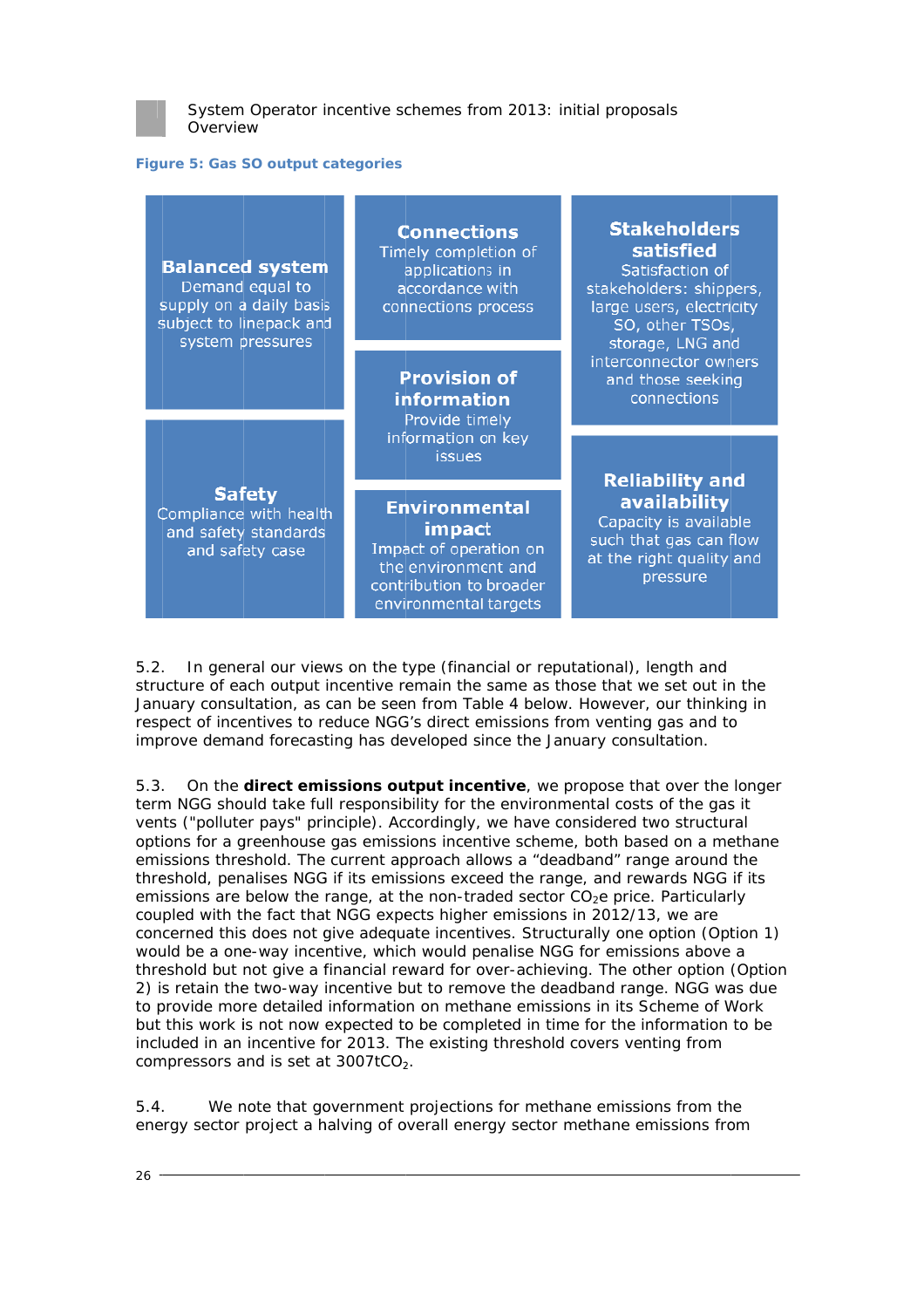

2010 to 2030 (from about 8000 to 4000ktCO<sub>2</sub>e), implying a substantially more rapid reduction of methane than CO<sub>2</sub> even in the absence of specific incentives for *controlling methane* from the energy sector. We also note that methane has disproportionately greater short term impact; that there are potentially cheaper options for controlling or capturing methane than  $CO<sub>2</sub>$ ; and that we have allowed funding for capital investment under RIIO-T1 some of which may also contribute to methane reductions. We therefore propose that the threshold for charging NGG for methane venting starts with a linear reduction of 5% per year from the existing threshold. Once we receive information from the Scheme of Work, we may revise the 5% annual reduction figure and the scope of emission sources included (and corresponding threshold) may also be adjusted to include the results of NGG's investigation into the emissions produced from venting gas from sources other than compressors. Moreover, given the inadequacy of information at present, we believe it would be inappropriate for NGG to have a potential financial reward. Accordingly, we are minded to implement option 1 (one-way incentive) and introduce a short-term threshold based on the current level (3007 tonnes) minus the 5% per year reduction factor; we may subsequently review the threshold and implementation options incorporating the results from NGG's investigation.

5.5. For **demand forecasting**, we have taken account of stakeholders' desire for NGG's longer term (D-2 to D-5) forecasts to be more accurate and are proposing to introduce a new financial incentive to improve these forecasts. At the same time, we are proposing to improve the D-1 forecast incentive by changing the way the average error is calculated.

5.6. In addition, we are proposing two new output incentives relating to the **number of maintenance days** and **changes in maintenance days**. These new incentives are a response to stakeholders' requests for incentives in these areas.

5.7. For all the existing output incentives, we are proposing to put in place schemes whose parameters will be fixed in advance for eight years. However, we propose that the Authority should have the ability to reopen a scheme should it appear no longer fit for purpose after four years. For the new output incentives (D-2 to D-5 forecasts and the maintenance incentives), we are proposing that the initial schemes should only last two years. This will enable us to review how well the new incentives have worked, and adjust them as appropriate in the light of experience. We believe that these decisions provide an appropriate balance between regulatory certainty and capping NGG's exposure to risks.

| Output                                                                                                | <b>Initial Proposals</b>                                                         |  |
|-------------------------------------------------------------------------------------------------------|----------------------------------------------------------------------------------|--|
| Safety                                                                                                |                                                                                  |  |
| Work place safety<br>- to operate its network to ensure the safety<br>of the public and its employees | Covered by legal requirements and captured<br>by RIIO-T1 outputs - no SO scheme. |  |

#### **Table 4: Gas SO output incentives**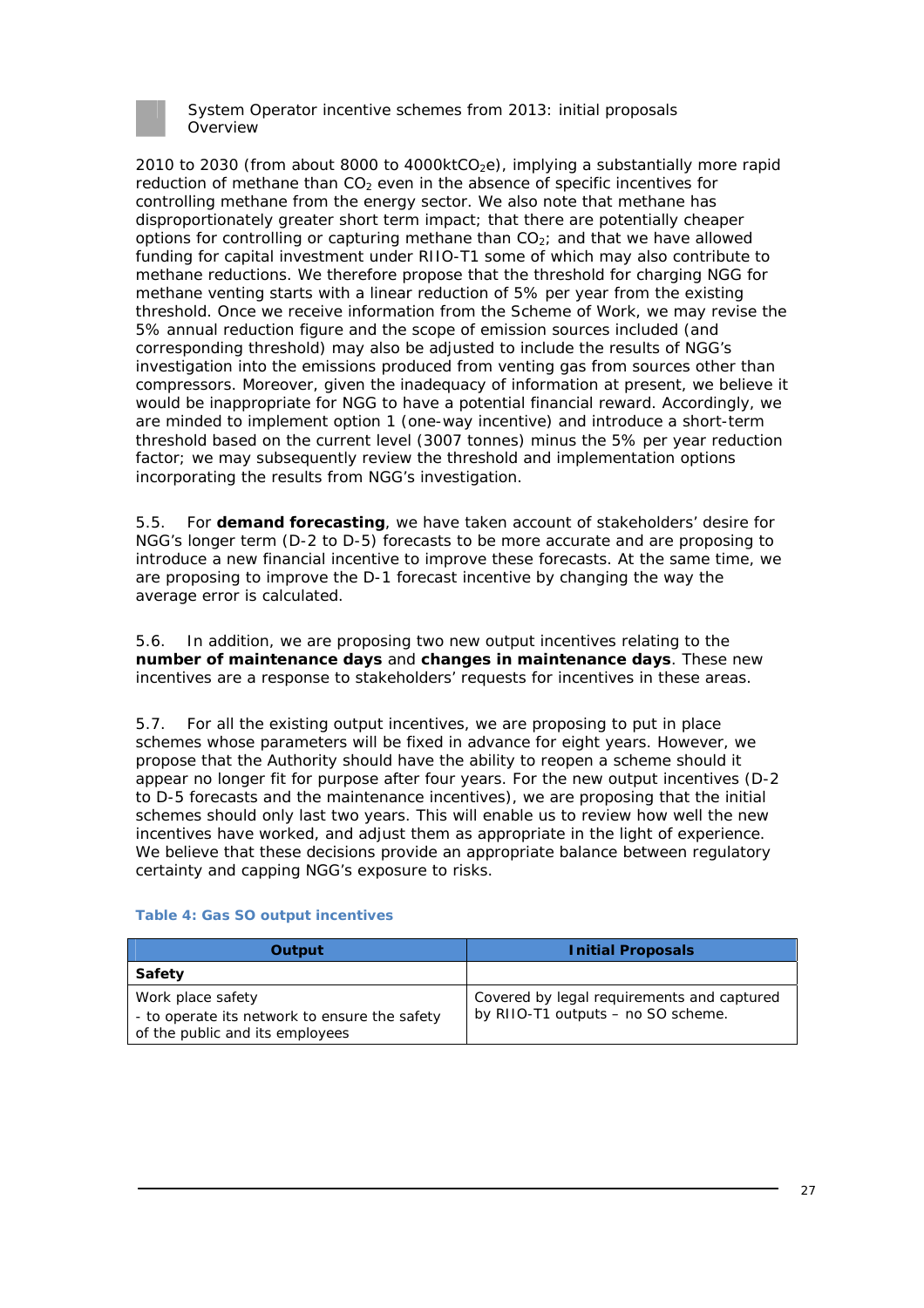

| <b>Output</b>                                                                                                                                                                                                                                                                                                                                                                   | <b>Initial Proposals</b>                                                                                                                                                                                                                                                                                                                                                                   |  |
|---------------------------------------------------------------------------------------------------------------------------------------------------------------------------------------------------------------------------------------------------------------------------------------------------------------------------------------------------------------------------------|--------------------------------------------------------------------------------------------------------------------------------------------------------------------------------------------------------------------------------------------------------------------------------------------------------------------------------------------------------------------------------------------|--|
| Meet Operating Margins requirements<br>- to ensure that Operating Margins are<br>purchased to meet Safety Case requirements<br>- to work with potential new providers of OM<br>in order to facilitate additional providers                                                                                                                                                      | Meeting Safety Case requirements captured<br>by wider HSE legal requirements - no output<br>based financial SO scheme.<br>Update existing licence requirement to<br>promote competition (Special Condition C25),<br>including transparent reporting requirements<br>(reputational incentive in SO regulatory<br>framework set for eight years).                                            |  |
| <b>Environmental impact</b>                                                                                                                                                                                                                                                                                                                                                     |                                                                                                                                                                                                                                                                                                                                                                                            |  |
| Broad environmental output<br>- to ensure that energy companies play a full<br>role in the delivery of a sustainable energy<br>sector                                                                                                                                                                                                                                           | There are no clear aspects identified where<br>the gas SO could be expected to make a<br>contribution at this stage. No additional SO<br>scheme.                                                                                                                                                                                                                                           |  |
| Reduction in venting emissions<br>- to consider how it operates its system to<br>reduce emissions, also potential to introduce<br>alternatives to venting                                                                                                                                                                                                                       | Introduce financial incentive. Target adjusted<br>each year by 5%. Target to incorporate<br>results from Scheme of Work (Special<br>Condition C28) when available then.<br>Considering two possible options but minded<br>to implement option 1:<br>Option 1: Asymmetric scheme (only<br>$\bullet$<br>penalties)<br>Option 2: Symmetric structure (rewards<br>and penalties). No deadband. |  |
| <b>Connections</b>                                                                                                                                                                                                                                                                                                                                                              |                                                                                                                                                                                                                                                                                                                                                                                            |  |
| Ensure efficient and timely connections<br>- to fulfil its obligations regarding a<br>connections process that needs to be put in<br>place                                                                                                                                                                                                                                      | Covered by implementation of UNC 373. No<br>separate SO scheme.                                                                                                                                                                                                                                                                                                                            |  |
| <b>Reliability and availability</b>                                                                                                                                                                                                                                                                                                                                             |                                                                                                                                                                                                                                                                                                                                                                                            |  |
| Make capacity available at entry and exit<br>points to meet customer requirements<br>- to ensure capacity is made available as<br>required and in the most efficient way<br>- to have in place and adhere to a<br>methodology statement that details how it<br>chooses between the different options (eg<br>buy-back, invest) it has in respect of making<br>capacity available | Under RIIO-T1, NGG to produce a<br>methodology statement on how it makes<br>capacity available. No further incentive.                                                                                                                                                                                                                                                                      |  |
| <b>Stakeholders satisfied</b>                                                                                                                                                                                                                                                                                                                                                   |                                                                                                                                                                                                                                                                                                                                                                                            |  |
| Stakeholder survey<br>- to ensure that NGG's stakeholder survey<br>includes questions relating to NGG's role as<br>system operator                                                                                                                                                                                                                                              | Financial incentive in RIIO-T1 will cover both<br>SO and TO roles. No further incentive.                                                                                                                                                                                                                                                                                                   |  |
| <b>Balanced system</b>                                                                                                                                                                                                                                                                                                                                                          |                                                                                                                                                                                                                                                                                                                                                                                            |  |
| Supply $=$ demand<br>- to ensure that supply and demand are equal<br>on a daily basis subject to pressure and<br>linepack requirements                                                                                                                                                                                                                                          | No SO regulatory output scheme.                                                                                                                                                                                                                                                                                                                                                            |  |
| Minimise change in linepack<br>- to ensure that the change between each end                                                                                                                                                                                                                                                                                                     | Financial incentive for eight years. No change<br>to current scheme parameters.                                                                                                                                                                                                                                                                                                            |  |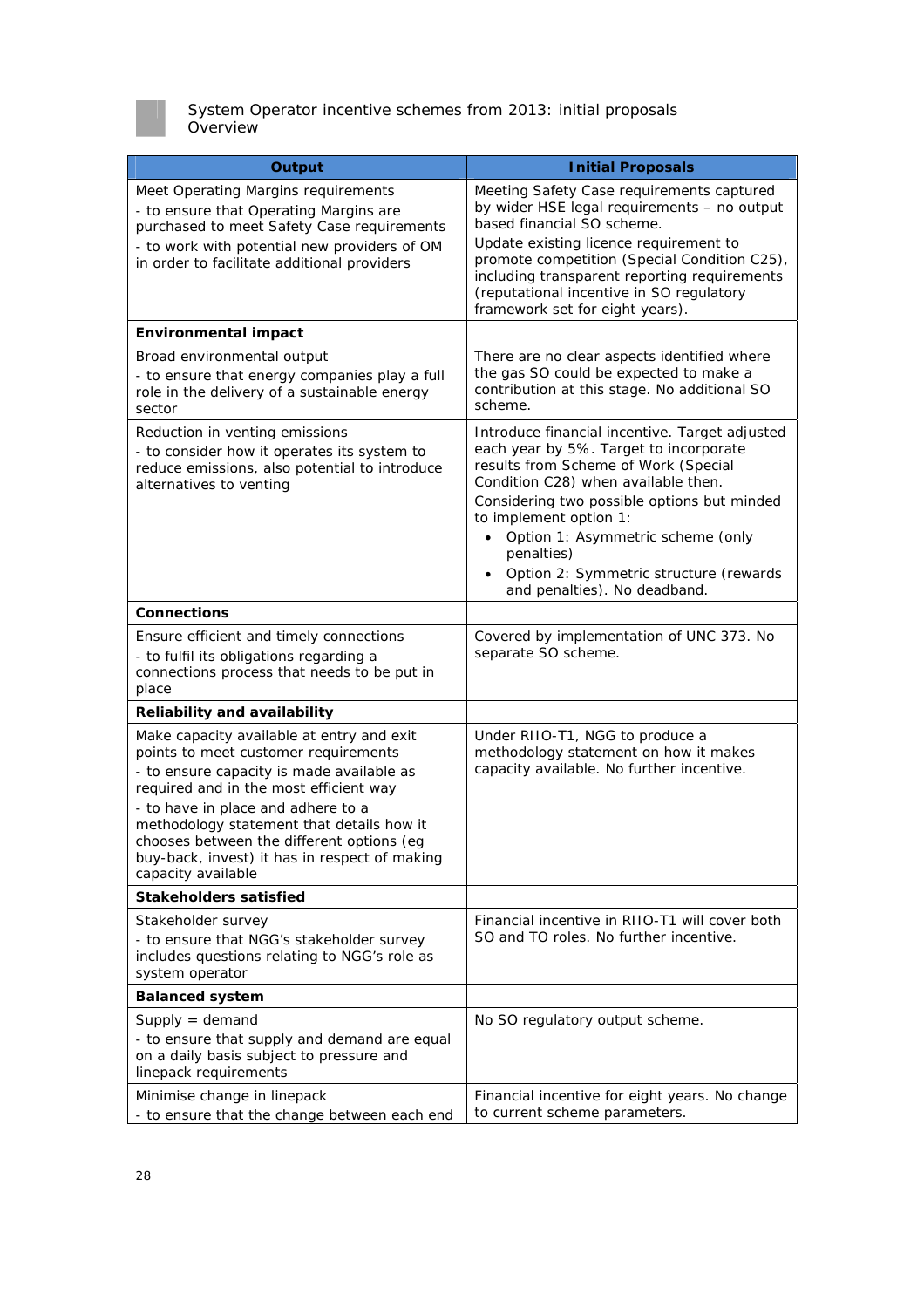

| <b>Output</b>                                                                                                                                                                                                                                                                                                                                                                                  | <b>Initial Proposals</b>                                                                                                                                                                                                                                                                                                                                                                                                                                        |  |
|------------------------------------------------------------------------------------------------------------------------------------------------------------------------------------------------------------------------------------------------------------------------------------------------------------------------------------------------------------------------------------------------|-----------------------------------------------------------------------------------------------------------------------------------------------------------------------------------------------------------------------------------------------------------------------------------------------------------------------------------------------------------------------------------------------------------------------------------------------------------------|--|
| of day linepack is kept to a minimum                                                                                                                                                                                                                                                                                                                                                           |                                                                                                                                                                                                                                                                                                                                                                                                                                                                 |  |
| Minimise impact on On the Day Commodity<br>Market<br>- to ensure that when NGG enters the OCM it<br>minimises its impact on the market by trading<br>close to the market price                                                                                                                                                                                                                 | Financial incentive for eight years. No change<br>to current scheme parameters, (duration of<br>scheme to be eight years).                                                                                                                                                                                                                                                                                                                                      |  |
| Unaccounted for gas<br>- to continue to explore the drivers of<br><b>Unaccounted for Gas</b><br>- should current ongoing work to understand<br>the drivers of UAG highlight specific outputs<br>for the gas SO                                                                                                                                                                                 | Reputational incentive for eight years to<br>investigate drivers and report on volumes of<br>UAG. Update existing Special Condition C29<br>and extend condition to require NGG to<br>promote wider industry involvement in<br>investigating causes of UAG.                                                                                                                                                                                                      |  |
| <b>Provision of information</b>                                                                                                                                                                                                                                                                                                                                                                |                                                                                                                                                                                                                                                                                                                                                                                                                                                                 |  |
| Availability and timeliness of information on<br>website<br>- to ensure that the SO publishes information<br>that enables market participants to operate in<br>the gas market                                                                                                                                                                                                                  | Remove current financial incentive and<br>introduce a reputational incentive for eight<br>years.                                                                                                                                                                                                                                                                                                                                                                |  |
| Accuracy of demand forecasts<br>- to ensure that the demand forecasts that<br>NGG publishes are as accurate as possible                                                                                                                                                                                                                                                                        | D-1 13:00 forecast: Financial incentive set<br>for eight years. Modify current performance<br>measure to give more weight to days when<br>demand is high. Other parameters remain<br>the same as current incentive.<br>New financial incentive relating to overall<br>accuracy of D-2 to D-5 forecasts ie a single<br>bundled incentive across all four forecasts.<br>Incentive initially set for two years.<br>NDM demand forecast: No SO output<br>incentive. |  |
| Publication of forward looking market<br>information<br>- to publish information to the market that<br>assists participants with understanding future<br>developments<br>- to publish statements that assist market<br>participants to understand how NGG as SO<br>undertakes its role<br>- to ensure that actions undertake by the SO<br>or TO that affect the other party are<br>transparent | Reputational incentive to publish information.                                                                                                                                                                                                                                                                                                                                                                                                                  |  |
| Maintenance                                                                                                                                                                                                                                                                                                                                                                                    |                                                                                                                                                                                                                                                                                                                                                                                                                                                                 |  |
| Minimise number of changes to agreed<br>maintenance plans, whilst carrying out an<br>efficient level of maintenance.                                                                                                                                                                                                                                                                           | Financial incentive on number of<br>maintenance days and financial incentive on<br>minimising NGG instigated changes to<br>Maintenance Plan. Both incentives to be set<br>for two years.                                                                                                                                                                                                                                                                        |  |

5.8. In its Stakeholder Engagement consultation, NGG raised the possibility of introducing an incentive for it to provide enhanced services for NTS users. NGG did not propose an incentive in this area in its business plans and we do not consider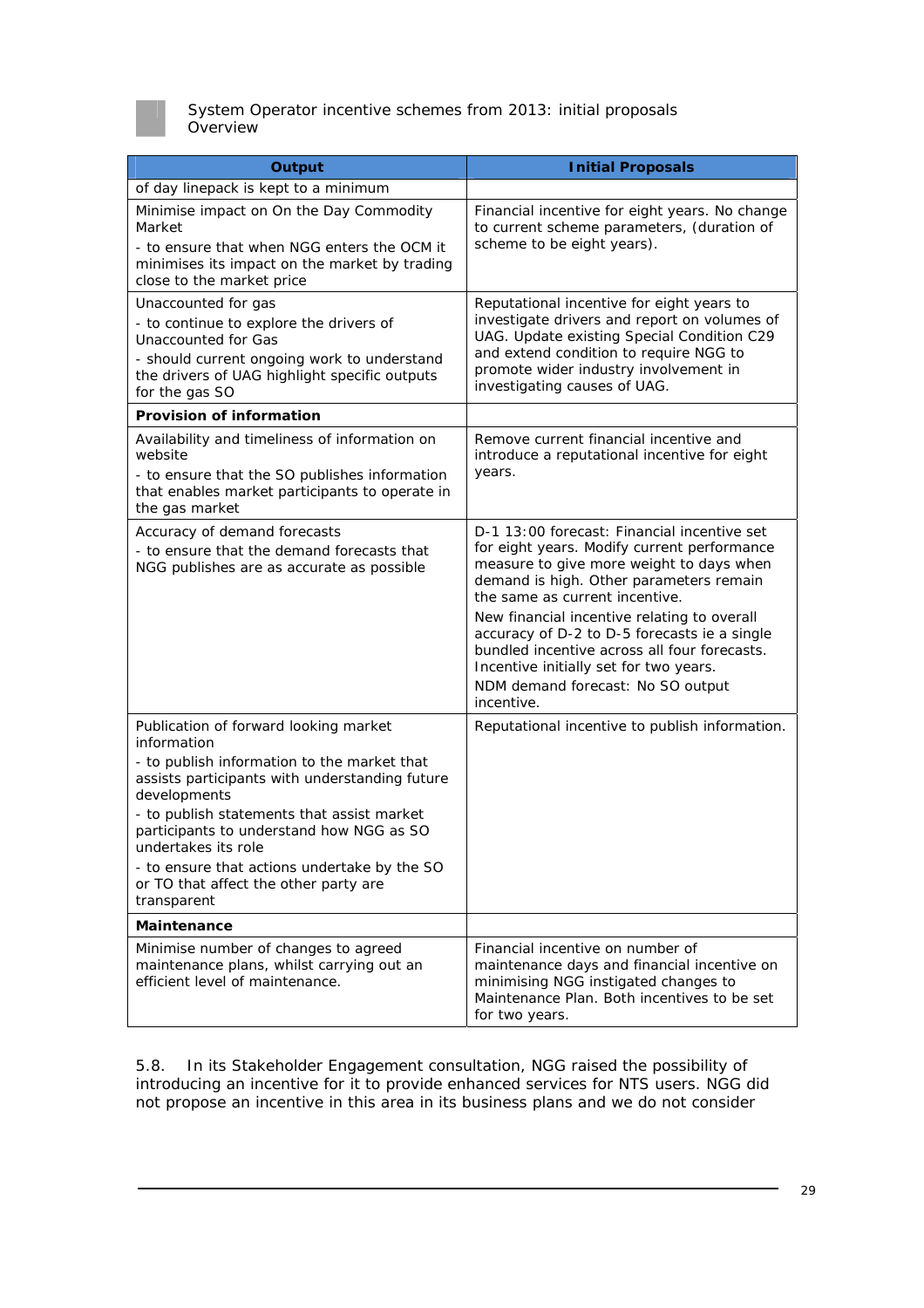

that it would be appropriate to introduce such an incentive until it is clearer what types of services stakeholders would value.

5.9. We also note that, in its March 2012 RIIO-T1 submission, NGG submitted proposals on how it intended to use innovation funding to drive improvements in its business. It considers that this funding should also be available to the SO and we concur with this view.

## **Gas SO Cost incentives**

**Question 13**: In respect of Operating Margins, do you agree with our proposal to put in place a reputational incentive and to remove the current cost incentive? **Question 14:** Please provide your comments in respect of our proposals for a shrinkage incentive, in particular:

- a. Do you agree that it is appropriate for NGG to have in place a volume methodology statement?
- b. Do you agree that the proposed changes to the reference prices are appropriate?
- c. Do you agree with the proposed sharing factor? Do you agree with increasing the cap and floor of the incentive?

5.10. NGG is currently subject to two cost incentives – one on shrinkage costs and the other on operating margins costs. In our January consultation, we also raised the possibility that it should be subject to a residual balancing cost incentive (either in place of or in addition to the residual balancing output incentives). Our proposals for these three incentives are summarised in Table 5 below.

5.11. We have decided not to introduce a residual balancing cost incentive at present. Most respondents to the January consultation were of the view that there was no need for such an incentive since the current output schemes worked well and were understood by stakeholders. We concur with this view but will revisit the possibility in the future should within day gas flow volatility increase significantly.

5.12. Whilst we are proposing that the format of the shrinkage cost incentive remains broadly comparable to the current scheme, we are proposing a number of adjustments largely based on NGG's business plan. There are three main amendments that we consider would improve the incentive. First, NGG will be required to produce a methodology statement that explains how the target shrinkage volumes for each year will be determined. This will ensure that stakeholders understand how the targets are arrived at whilst at the same time providing sufficient flexibility for the target volume to reflect changing market conditions over the eight year period. Second, we are proposing to change the way in which the reference price for the quarterly baseline volume is calculated so that it takes into account forward prices up to the month prior to the start of the quarter. Third, we propose that the short-term adjustment to the baseline volume should be priced at a short-term (ie within month) reference price rather than being derived from a month-ahead price adjusted by an uplift factor.

5.13. As regards the operating margins cost incentive, taking into account respondents' views to the January consultation and NGG's business plan assessment,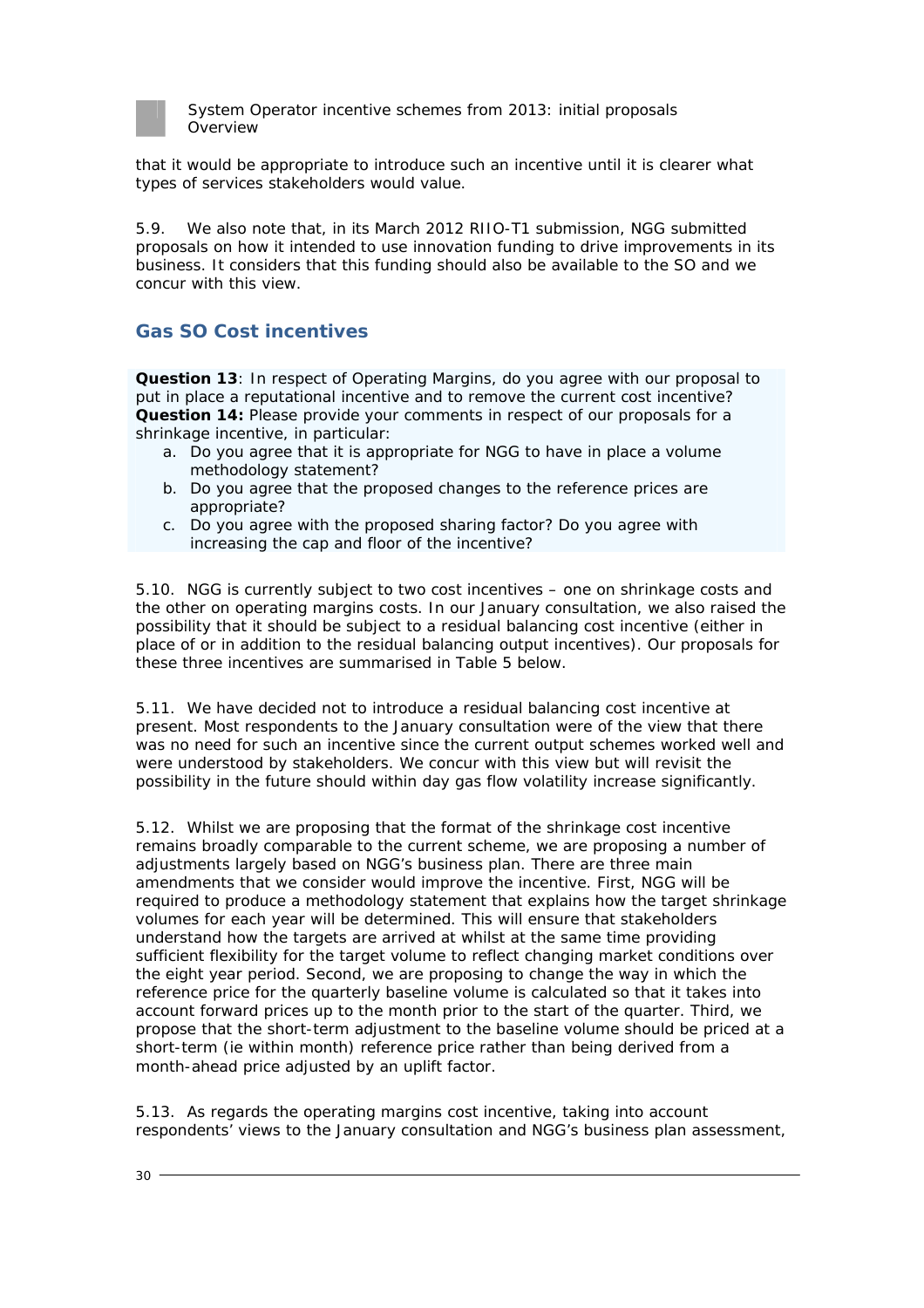

we have come to the view that it may not be appropriate to continue with a cost incentive at present but instead to rely on the operating margins output incentive discussed above. There are a number of reasons for this decision, which are set out in Appendix 5.

| <b>Scheme</b>                         | <b>Scheme</b><br>length                      | <b>Cost target methodology</b>                                                                                                                                                                                                                                                                                                                                | <b>Sharing</b><br>factor                                                                         |
|---------------------------------------|----------------------------------------------|---------------------------------------------------------------------------------------------------------------------------------------------------------------------------------------------------------------------------------------------------------------------------------------------------------------------------------------------------------------|--------------------------------------------------------------------------------------------------|
| Shrinkage cost (bundled) <sup>6</sup> | Eight<br>years                               | NGG to put in place a methodology<br>statement to forecast baseline shrinkage<br>volumes. Methodology subject to annual<br>audit requirement.<br>Reference prices better aligned with NGG's<br>energy purchases:<br>• Forward prices: nine month rolling<br>average<br>• Short term prices: shorter than month<br>ahead (eg week ahead)<br>• No swing uplift. | 45%<br>Cap and floor<br>to be<br>determined<br>after<br>methodology<br>statement is<br>consulted |
| Operating margins cost                | Reputational incentive                       |                                                                                                                                                                                                                                                                                                                                                               |                                                                                                  |
| Residual Balancing cost               | No scheme (see table 4 for output incentive) |                                                                                                                                                                                                                                                                                                                                                               |                                                                                                  |

#### **Table 5: Gas SO cost incentives**

<sup>&</sup>lt;sup>6</sup> The shrinkage cost scheme will, as now, bundle Compressor Fuel Use costs, Calorific Value Shrinkage costs and Unaccounted for Gas costs.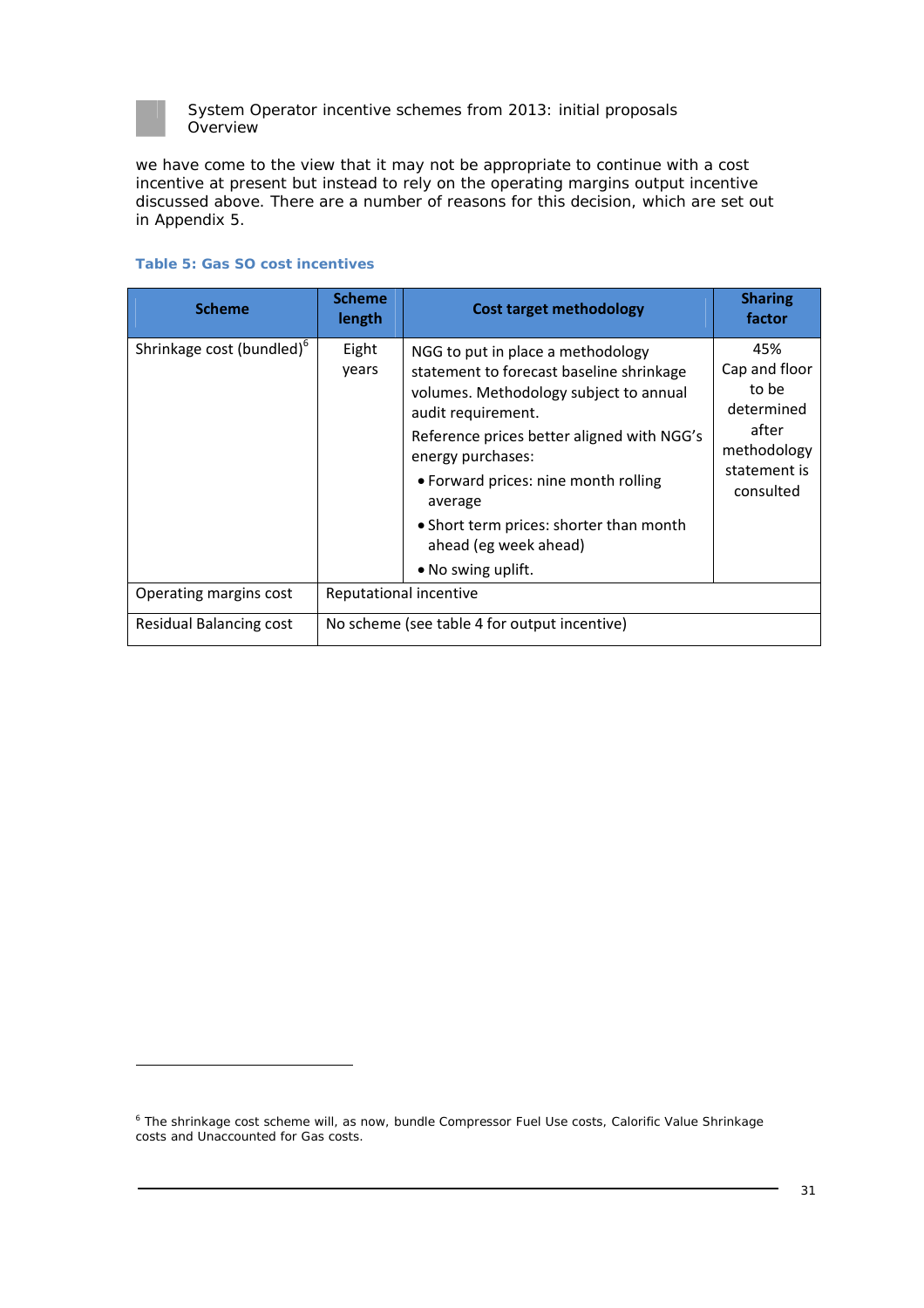

# 6. Uncertainty mechanisms and risk premium

For both the gas and electricity SOs we are proposing uncertainty mechanisms. This section also sets out our proposals on the risk premium that National Grid included in its business plans.

**Question 15:** Do you agree with our proposals for uncertainty mechanisms and on not including a risk premium?

## **Uncertainty mechanisms**

6.1. As outlined in our January consultation, we consider that it is appropriate to introduce a general uncertainty mechanism that will permit Ofgem to reopen the regulatory framework in certain extreme circumstances. This general uncertainty mechanism is particularly important since we are increasing the length of some of the schemes and this inevitably increases the risk that a scheme will become unfit for purpose at some point in its period of application or that legislative change or other one-off events will significantly change the role of the SO.

6.2. There are two broad sets of circumstances that, we propose, could lead us to use the uncertainty mechanism:

- a) Firstly, where expected or unexpected 'events' that have a significant impact on the role of the SO occur. For example, the outcome of Electricity Market Reform or the outcome of our gas security of supply review could have significant implications for the role of the SO. Where the role of the SO is likely to change significantly, we envisage a review of SO regulation triggered by the uncertainty mechanism which would involve looking at all the schemes in the round. We will be able to specify in our final proposals and therefore in the licence drafting some of the events that we expect would trigger the uncertainty mechanism.
- a) Secondly, individual schemes, or sets of schemes, may become unfit for purpose. For example, an output may become irrelevant or a scheme may hit its cap or floor and appear likely to continue doing so in future years rendering the incentive for 'right' behaviours ineffective.

6.3. Our proposed mechanism would operate in a different way to the current income adjusting event (IAE) uncertainty mechanism, which we propose to remove. We consider that the current IAE mechanism can be triggered in too many circumstances, potentially undermining the credibility of the targets and the strength of the incentives. We therefore propose that the new uncertainty mechanism can only be triggered by the Authority. We consider that this will mean that there is more certainty that it would be triggered where National Grid is receiving payments under its SO incentive schemes as well as when National Grid is making losses under the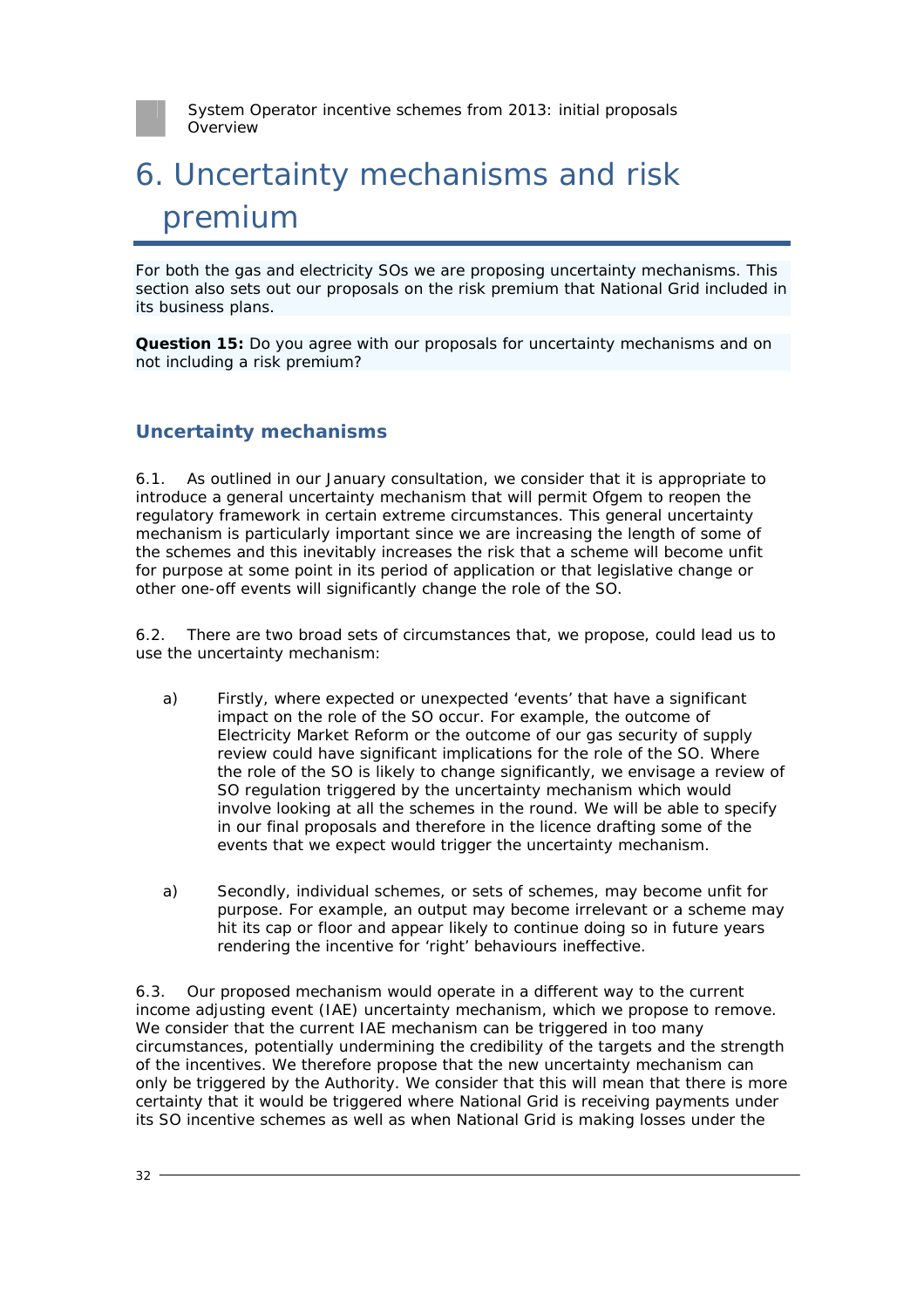

schemes. This will ensure that individual incentive schemes are not continually being reopened at varying times over the period. We also propose that National Grid can apply to the Authority to reopen a scheme or set of schemes under the uncertainty mechanism. The decision would rest with the Authority and would therefore be open to Judicial Review. Where the uncertainty mechanism is used, any changes to schemes by way of a direction as a result of using the mechanism would be subject to consultation and would not be retrospective.

## **Risk premium**

6.4. In its Business Plans, National Grid set out its view that it considers that ex ante risk premiums (£3.3m a year for the gas SO and £7.7m a year for the electricity SO) are required to cover the residual risk within its proposals.

6.5. Our view is that the schemes that we are proposing, including the sharing factors, caps, floors and uncertainty mechanisms adequately reflect the risks to National Grid. In addition, our initial proposals adequately manage the financial scope of the schemes. Therefore, we consider that the risks associated with the proposals are not significantly different to those the SOs face under the current schemes and we are not proposing that an additional risk premium is included as part of the incentive framework.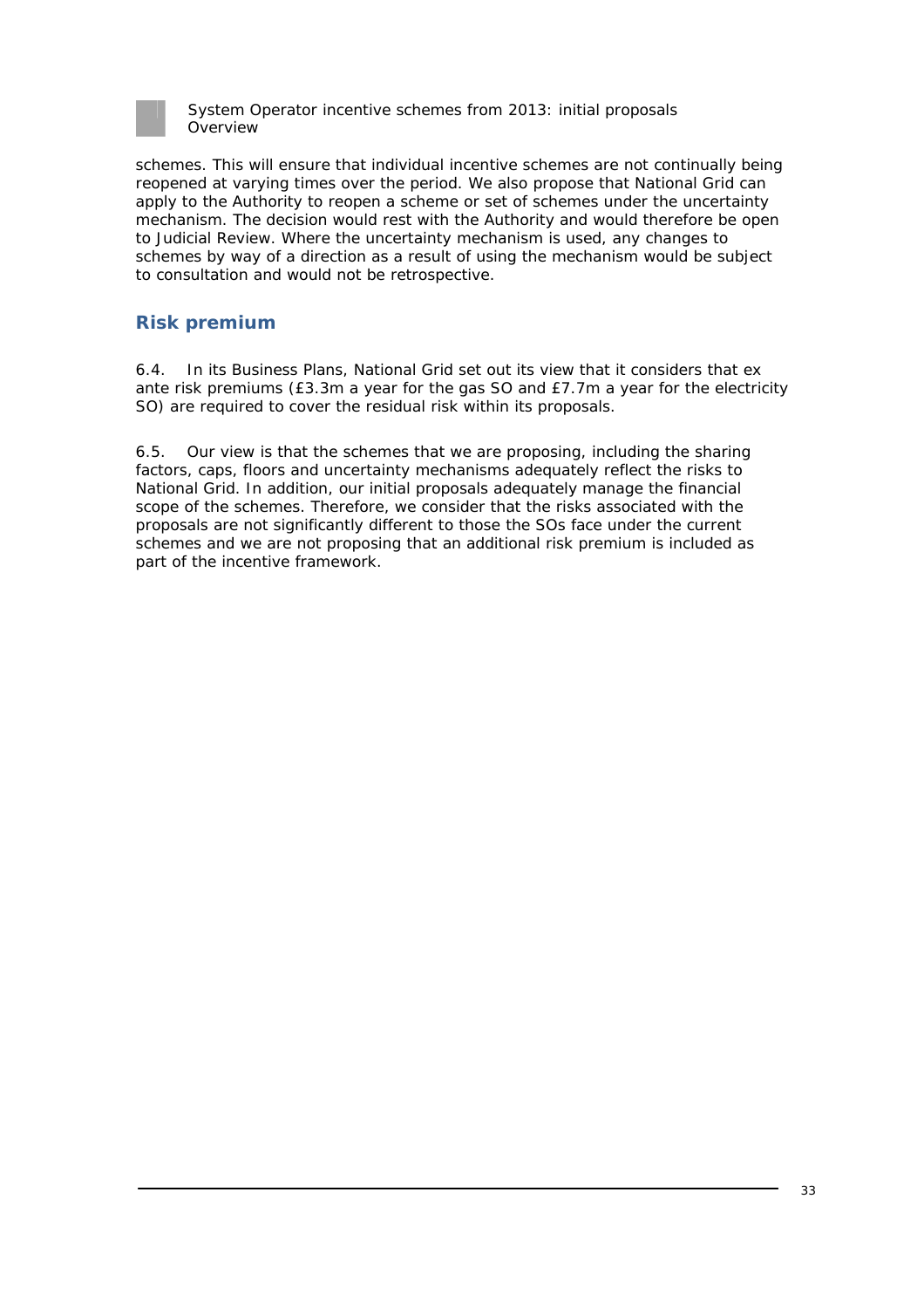

# 7. Appendices

|               | <b>Name of Appendix</b>                    | Page Number |
|---------------|--------------------------------------------|-------------|
| 1             | <b>Consultation Response and Questions</b> | 35          |
| $\mathcal{L}$ | Electricity outputs and output incentives  | 38          |
| 3             | Electricity cost incentives                | 39          |
| 4             | Gas outputs and output incentives          | 40          |
| 5             | Gas cost incentives                        | 41          |
| 6             | Glossary                                   | 42          |
|               | Feedback Questionnaire                     | 51          |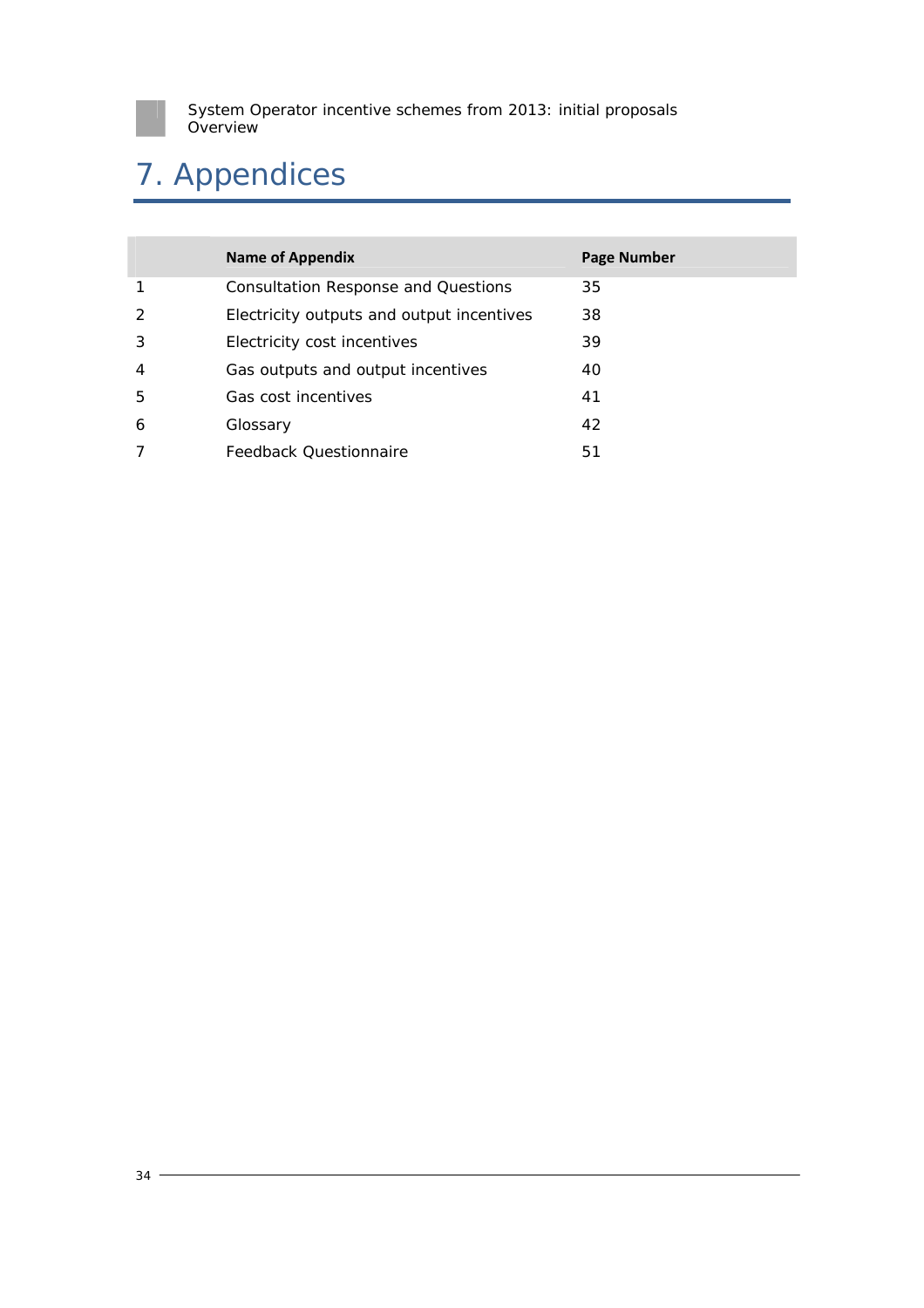

# Appendix 1 – Consultation Response and **Ouestions**

1.1. Ofgem would like to hear the views of interested parties in relation to any of the issues set out in this document. We would especially welcome responses to the specific questions which we have set out at the beginning of each section heading and which are replicated below.

1.2. Responses should be received by **21 September 2012** and should be should be sent to soincentive@ofgem.gov.uk for the attention of:

Giuseppina Squicciarini Head of Regulatory Economics **Ofgem** 9 Millbank London SW1P 3GE

1.3. Unless marked confidential, all responses will be published by placing them in Ofgem's library and on its website www.ofgem.gov.uk. Respondents may request that their response is kept confidential. Ofgem shall respect this request, subject to any obligations to disclose information, for example, under the Freedom of Information Act 2000 or the Environmental Information Regulations 2004.

1.4. Respondents who wish to have their responses remain confidential should clearly mark the document/s to that effect and include the reasons for confidentiality. It would be helpful if responses could be submitted both electronically and in writing. Respondents are asked to put any confidential material in the appendices to their responses.

1.5. Any questions on this document should, in the first instance, be directed to Giuseppina Squicciarini, Head of Regulatory Economics, European Wholesale (Ph: 020 7901 7366), email: giuseppina.squicciarini@ofgem.gov.uk or to David O'Neill, (Ph: 020 7901 3874), email: david.o'neill@ofgem.gov.uk.

#### **SECTION: Four**

**Question 1:** In respect of transmission losses, do you agree with our proposal to put in place a reputational incentive and to remove the current financial incentive? **Question 2:** Please provide your comments in respect of our proposals for an incentive on renewable forecasting. In particular:

- a. Do you agree that an incentive is appropriate?
- b. Which renewable output forecast would you like to be incentivised (5pm, 5am, 11am or 11pm)?
- c. Do you have a view on which error measure should be incentivised and whether the monthly target should be set on an annual or a seasonal basis?
- d. Do you agree with the proposed cap, floor and range of the incentive?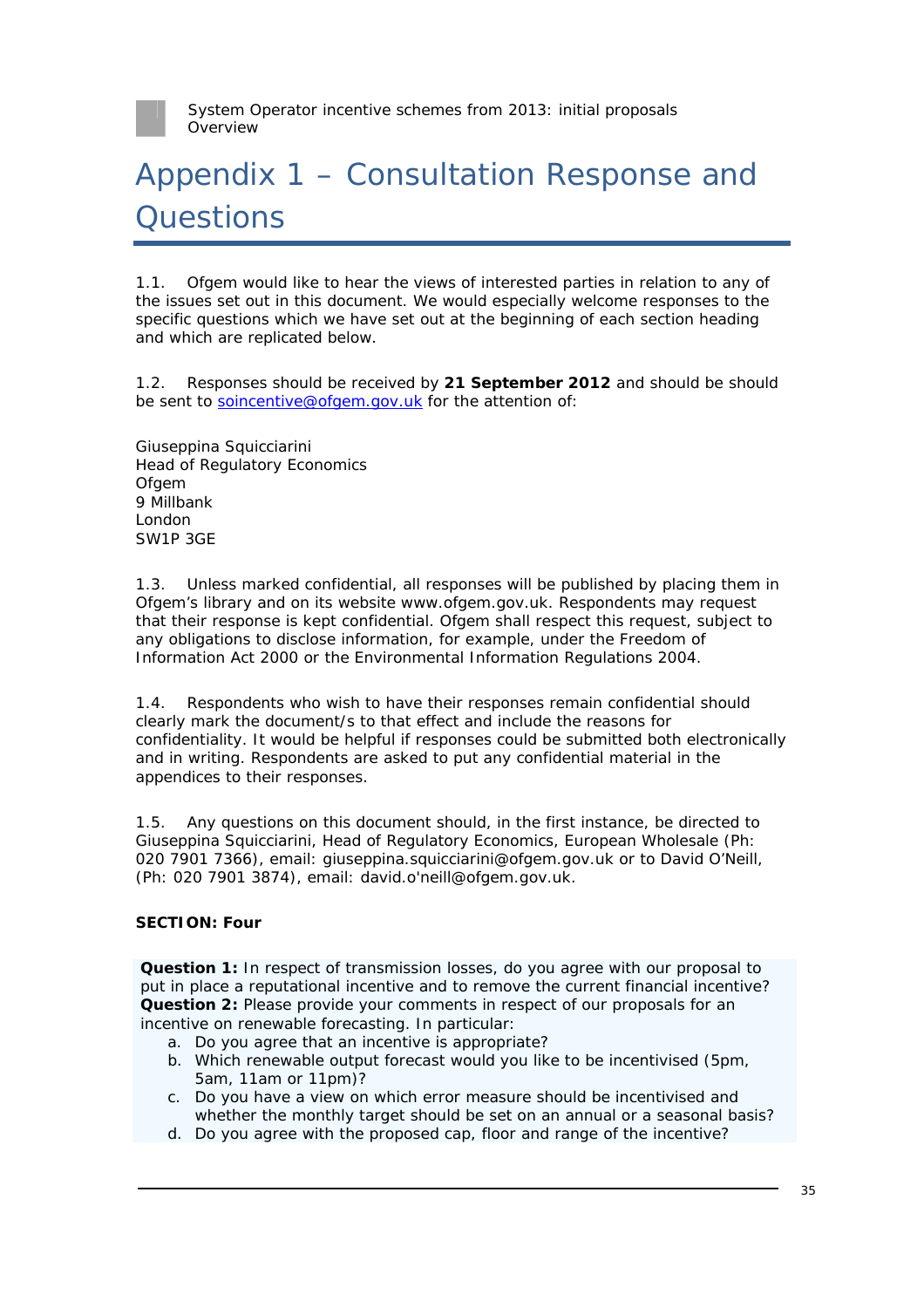

e. Do you agree that the incentive should initially be set for 2 years? **Question 3:** In respect of the incentive on energy balancing and constraint costs, do you agree that direct financial incentive should be removed? **Question 4:** Do you agree that we should put in place a licence condition to enable

us to disallow costs incurred by NGET if they are uneconomic or inefficient? **Question 5:** Please provide you comments in respect or our proposals for a discretionary reward mechanism. In particular:

- a. Do you consider that the proposed process for agreeing to a reward is appropriate?
- b. Who should be the members of the panel that decides upon reward requests?
- c. Is the size of the potential reward appropriate?
- d. Are the examples of behaviours that might lead to a reward being made appropriate?

**Question 6:** Do you consider that a cost incentive on black start should be retained? Do you consider that the proposed parameters for a black start scheme are appropriate?

**Question 7:** What are your views on NGET's proposals for commercial contracts with non-NGET TOs to incentivise them in respect of constraint costs caused by changes to their output plans?

#### **SECTION: Five**

**Question 8:** In respect of an incentive on greenhouse gas emissions, is your preference for Option 1 (penalty only) or Option 2 (upside and downside payment) and why?

**Question 9:** Please provide your comments in respect of our proposals for a residual balancing incentive. In particular, do you agree that by fixing the targets for the eight year period this will provide NGG with an incentive continuously to improve its performance in this area?

**Question 10:** Do you agree that we should continue to put in place a reputational incentive on NGG in respect of investigating the drivers of UAG? Do you support the proposed industry workgroup to assist the investigation of the drivers of UAG? **Question 11:** Please provide your comments in respect of our proposals for demand forecasting incentives. In particular:

- a. Do you agree that by fixing the targets for the eight year period in respect of the D-1 forecast this will provide an NGG with an incentive continuously to improve its performance in this area?
- b. Do you agree with our proposal to amend the calculation of the error target, including increasing the weighting for days of higher demand?
- c. Do you agree with our proposals for the D-5 to D-2 forecast incentive?
- d. Do you agree that the improvement in the NDM forecast should be taken forward by the DNs?

**Question 12:** Do you consider that our proposals in respect of maintenance could address the concerns that you have in respect of NGG's behaviour in this area? Are our proposals appropriate and likely to be effective?

**Question 13**: In respect of Operating Margins, do you agree with our proposal to put in place a reputational incentive and to remove the current cost incentive? **Question 14:** Please provide your comments in respect of our proposals for a shrinkage incentive, in particular:

- a. Do you agree that it is appropriate for NGG to have in place a volume methodology statement?
- b. Do you agree that the proposed changes to the reference prices are appropriate?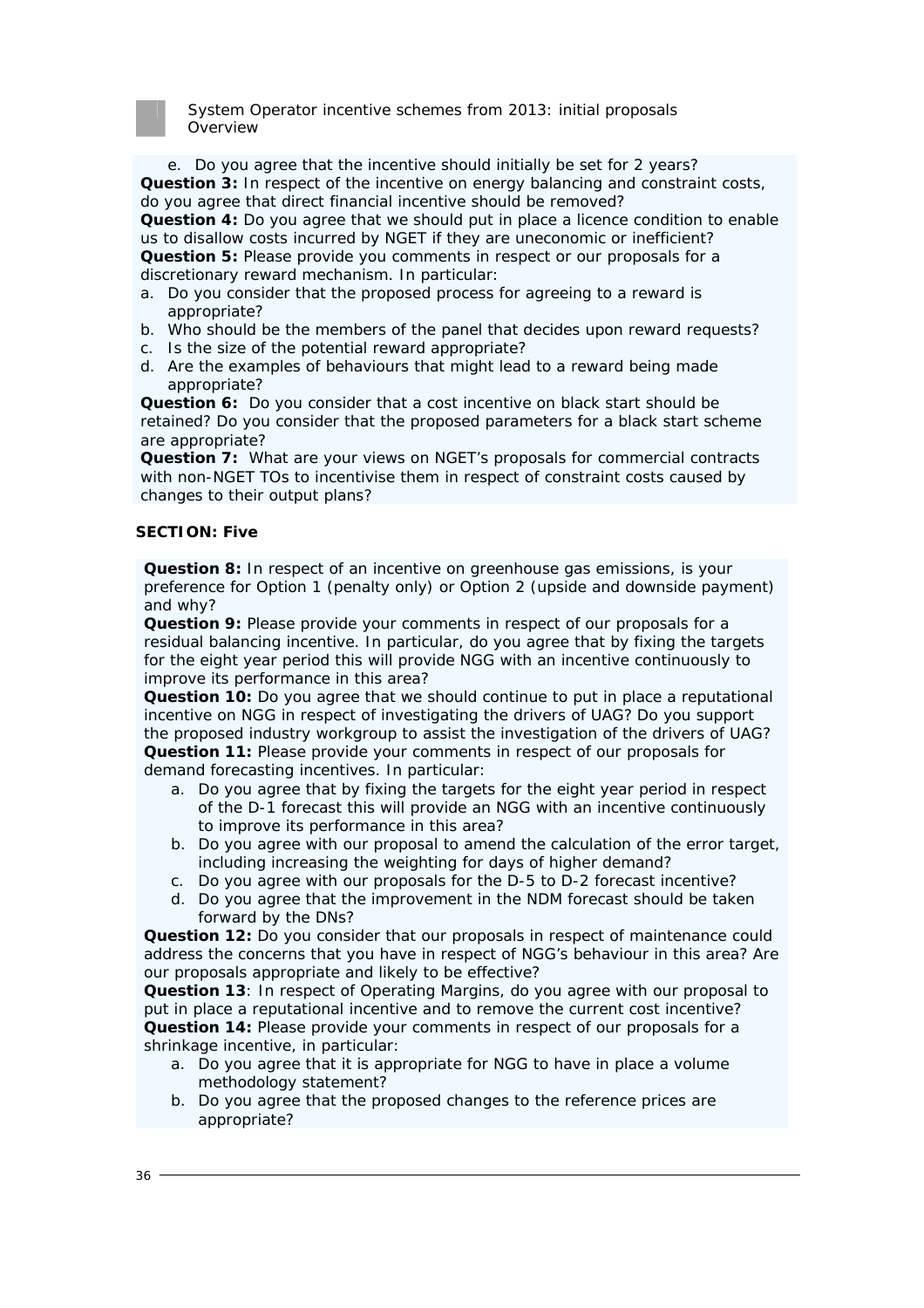| __ |  |  |  |
|----|--|--|--|
|    |  |  |  |
|    |  |  |  |
|    |  |  |  |
|    |  |  |  |
|    |  |  |  |
|    |  |  |  |
|    |  |  |  |

c. Do you agree with the proposed sharing factor? Do you agree with increasing the cap and floor of the incentive?

#### **SECTION: Six**

**Question 15:** Do you agree with our proposals for uncertainty mechanisms and on not including a risk premium?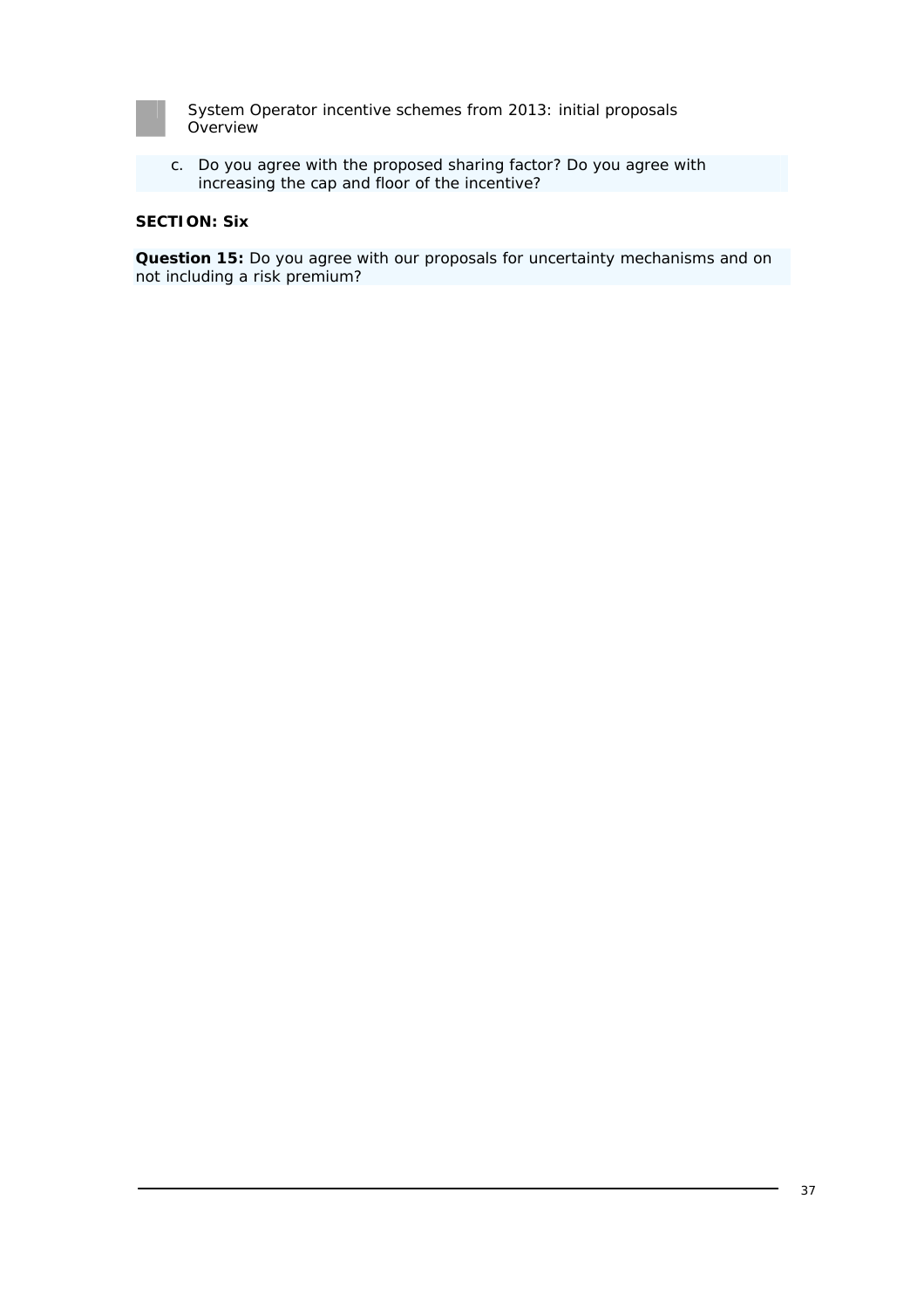

# Appendix 2 – Electricity outputs and output incentives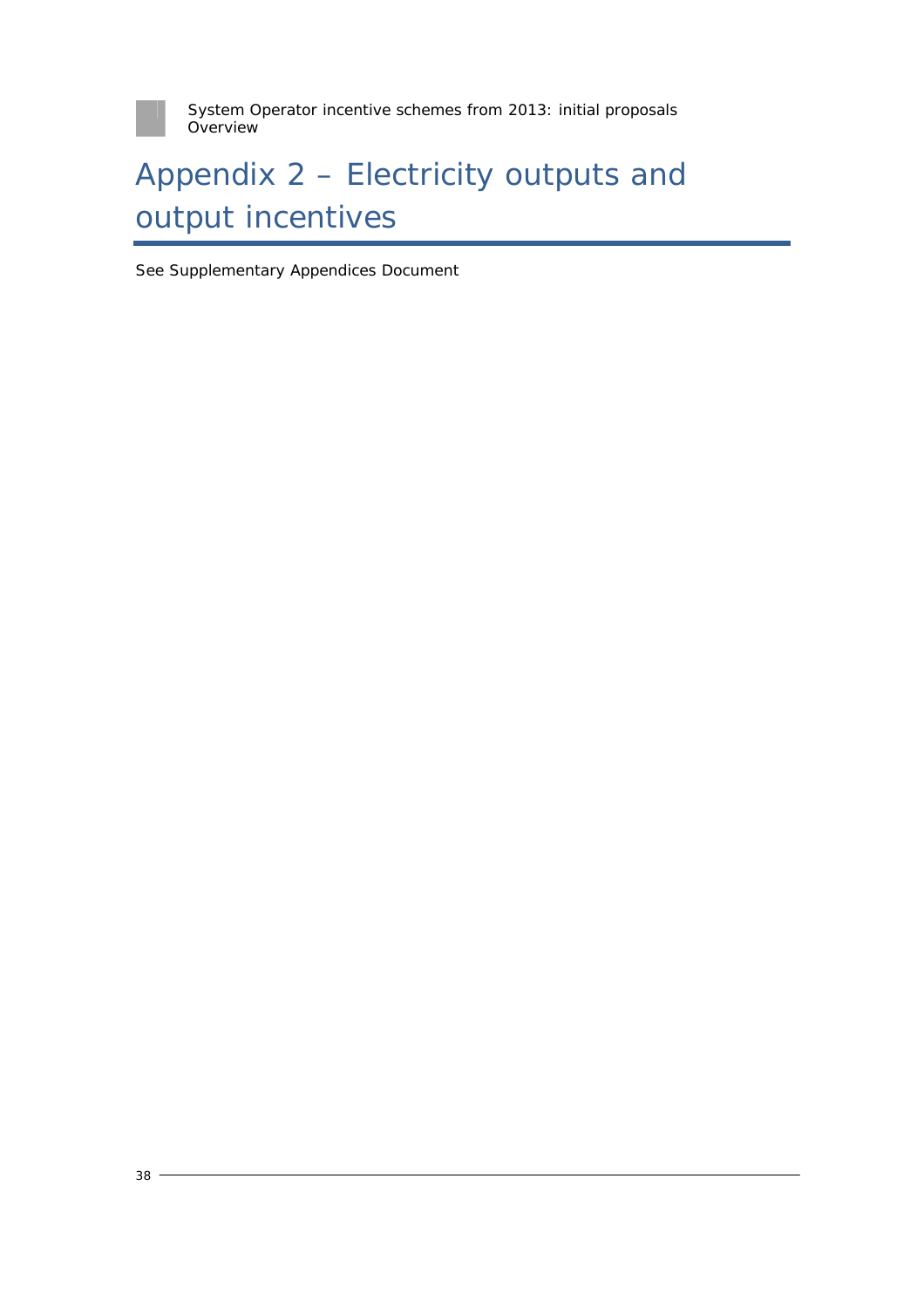

# Appendix 3 – Electricity cost incentives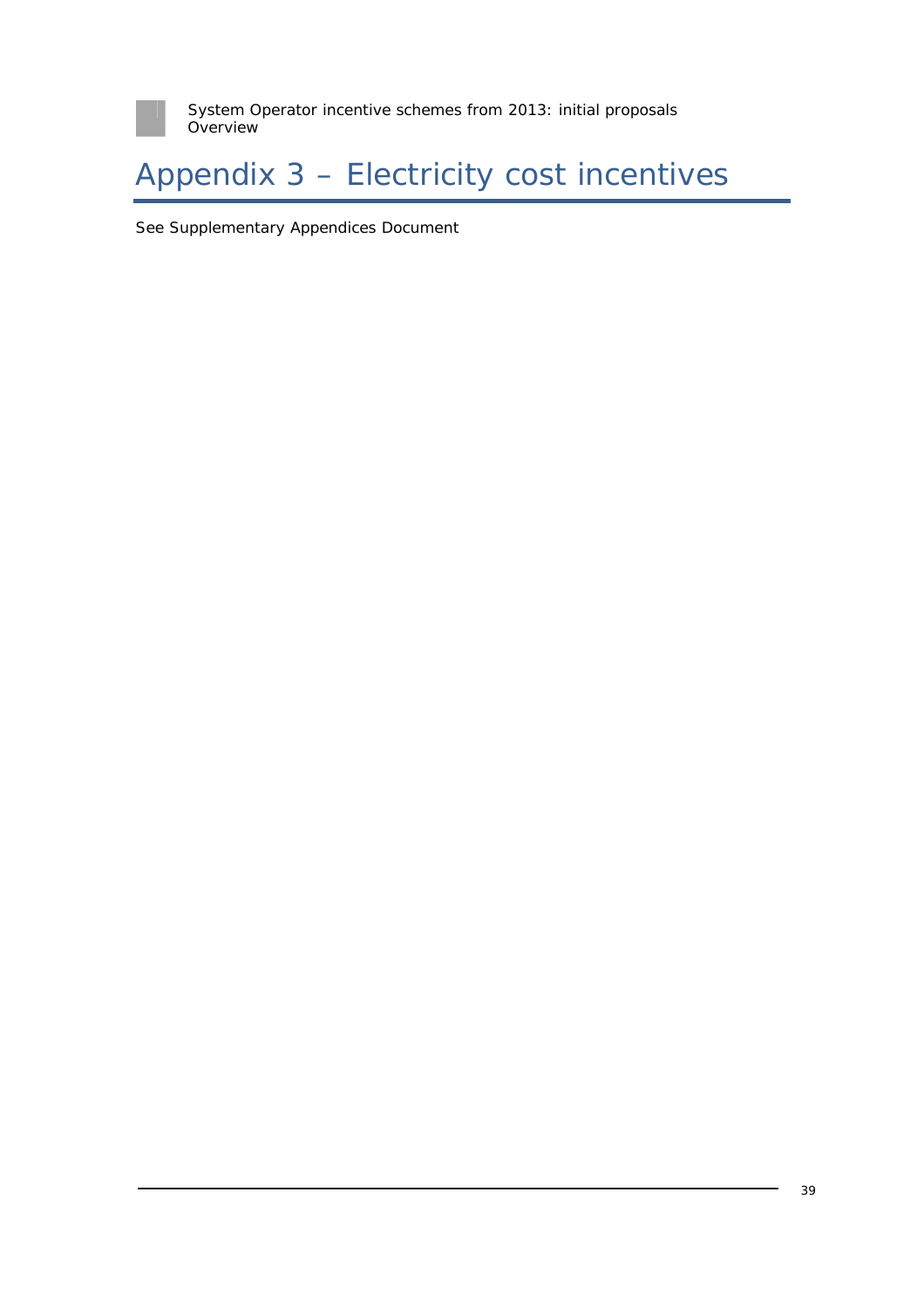

# Appendix 4 – Gas outputs and output incentives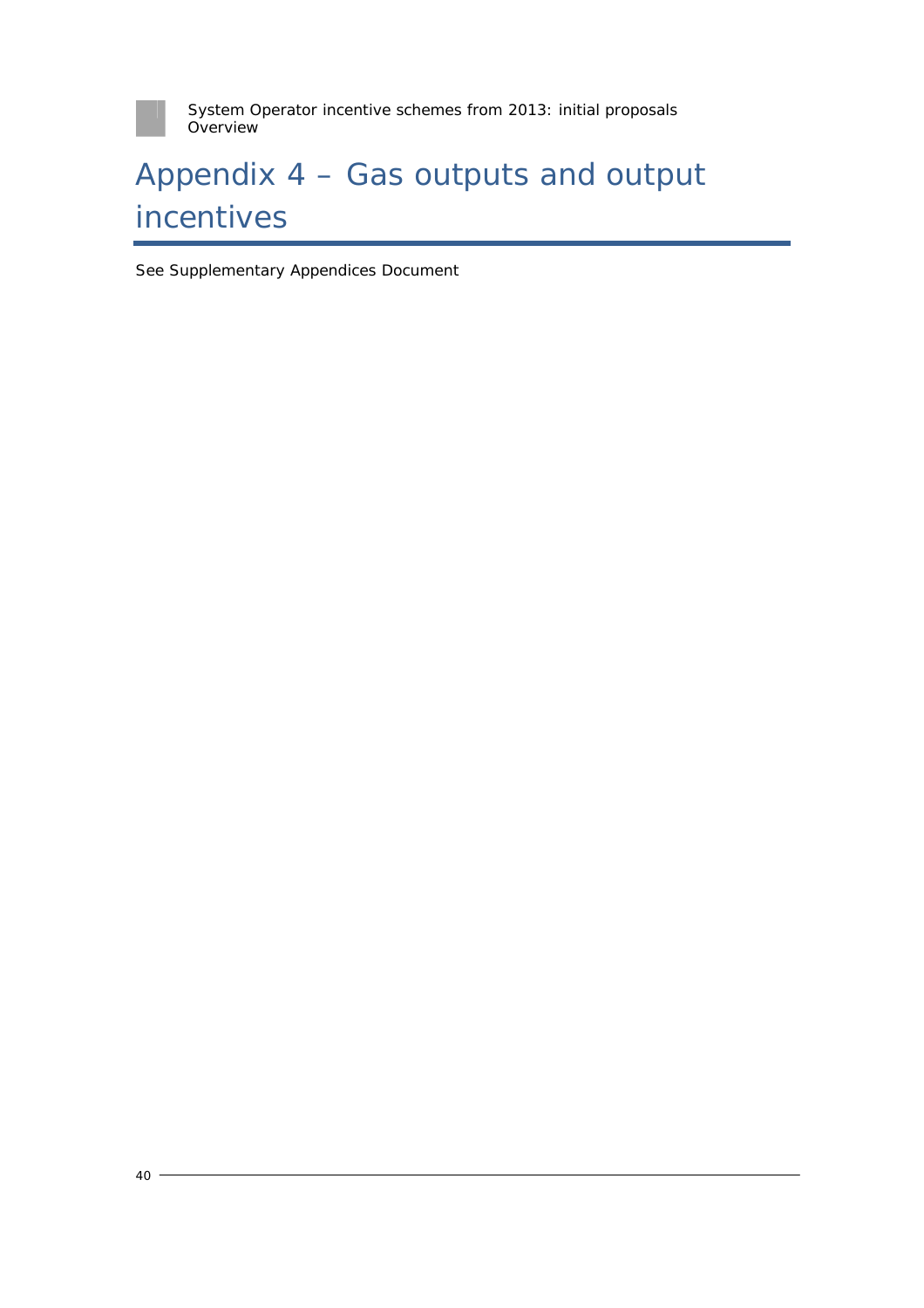

# Appendix 5 – Gas Cost Incentives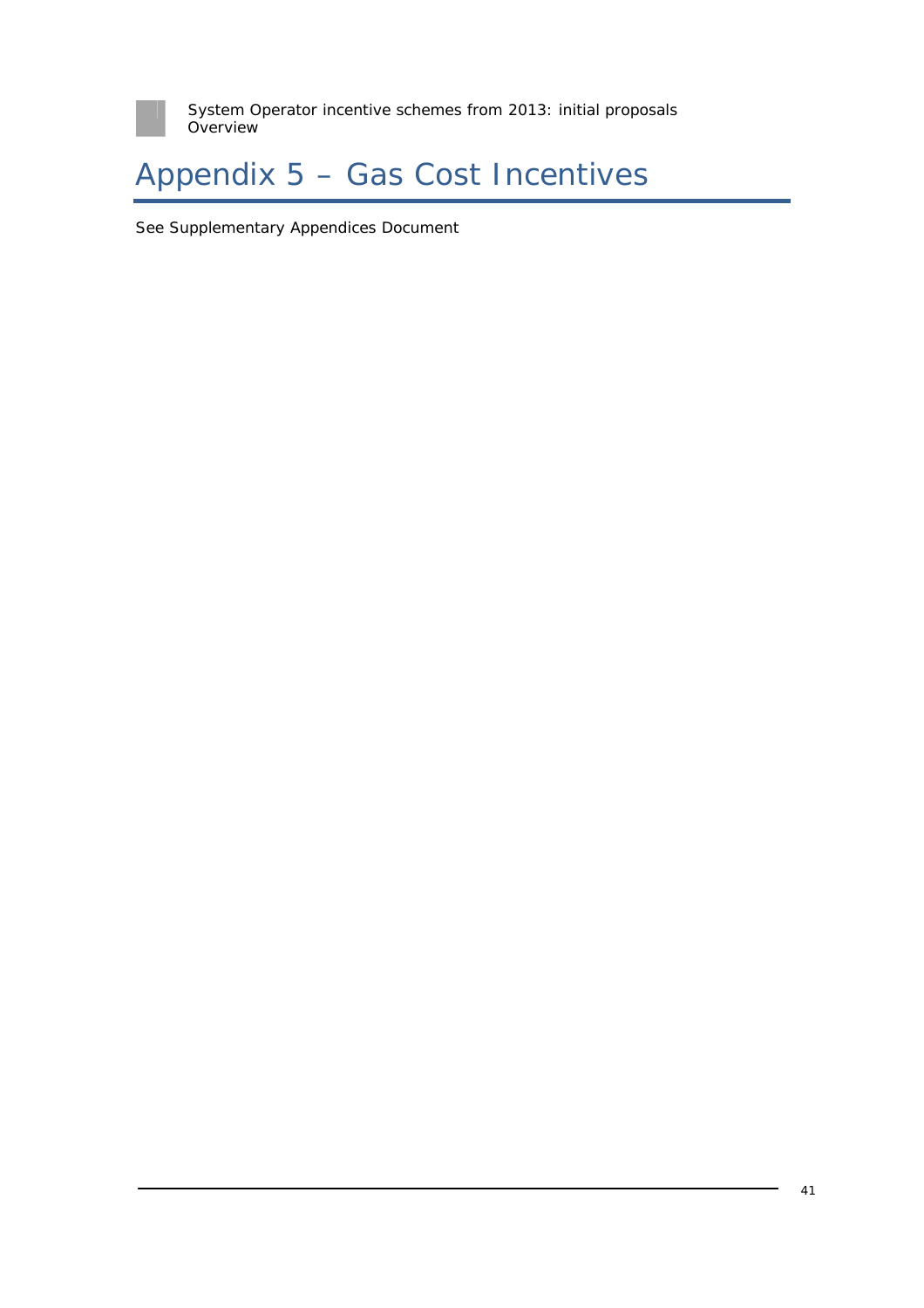# Appendix 6 – Glossary

### **A**

#### Ancillary Services

Mandatory, necessary or commercial services used by the electricity System Operator to manage the system and to meet their licence obligations.

#### The Authority/Ofgem/GEMA

Ofgem is the Office of Gas and Electricity Markets, which supports the Gas and Electricity Markets Authority (GEMA), the body established by Section 1 of the Utilities Act 2000 to regulate the gas and electricity markets in Great Britain.

#### **B**

#### Balancing and Settlement Code (BSC)

Sets out the rules for governing the operation of the Balancing Mechanism and the Imbalance Settlement process and also sets out the relationships and responsibilities of all electricity market participants.

#### Balancing charges

Charges that NTS users pay for differences between their inputs and offtakes from the NTS and for differences between its nominated and delivered quantities.

#### Balancing Mechanism (BM)

The mechanism by which the electricity System Operator procures commercial services (Balancing Services) from generators and suppliers post gate closure, in accordance with the relevant provisions of the Balancing and Settlement Code (BSC) and the Grid Code.

#### Balancing Services

The services that the electricity System Operator needs to procure in order to balance the transmission system. Balancing services include ancillary services.

#### Balancing Services Incentive Scheme (BSIS)

A scheme that has been applied to the SO to incentivise efficient balancing of the transmission network.

#### Balancing Services Use of System charges (BSUoS)

The half-hourly charge, levied by the electricity System Operator on users of the transmission system, in order to recover the costs of operating the transmission system and procuring and utilising Balancing Services.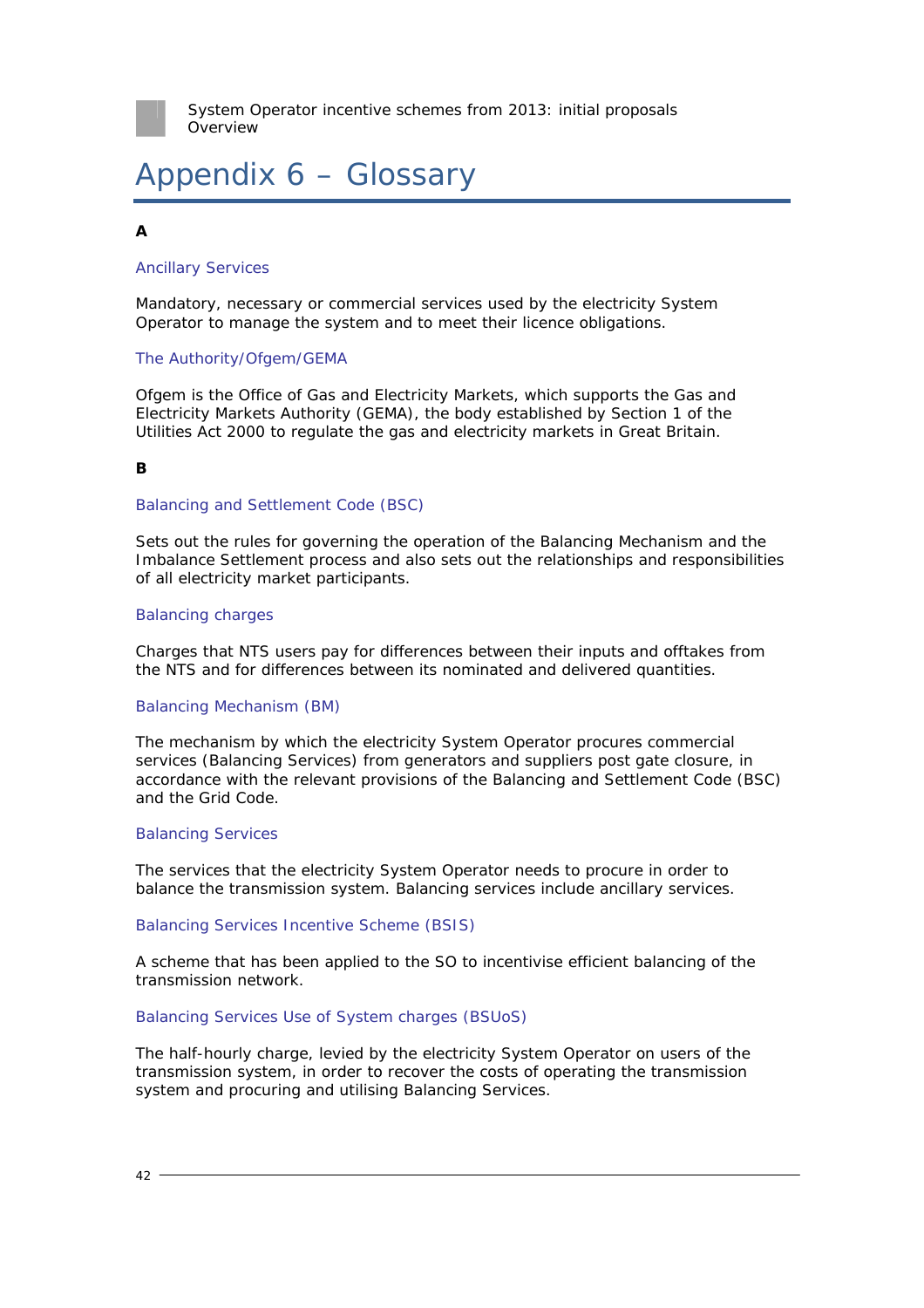

#### Black Start

If the electricity system experiences a full or partial shut down, isolated power stations that have black start capability (an auxiliary generating plant located onsite) are started individually and gradually connected to each other to form an interconnected system again.

#### **C**

#### Cap

The maximum incentive payment the SO is permitted to receive as part of an incentive scheme (this may also be subject to a 'sharing factor').

#### Capacity (gas)

The amount of natural gas that can be produced, transported, stored, distributed or utilised in a given period of time under network design conditions.

#### Capital expenditure (capex)

Expenditure on investment in long lived transmission assets, such as gas pipelines or electricity overhead lines.

#### Carbon footprint

Total amount of greenhouse gas emission caused directly and indirectly by a business or activity.

#### Connect and Manage

Under this regime generators can connect to the transmission network in advance of all the necessary upgrades and reinforcements to the wider transmission system being put in place.

#### Consumer

In considering consumers in the regulatory framework we consider users of network services (for example, generators, shippers) as well as domestic and business end consumers, and their representatives.

#### Compressor Station

An installation on the National Transmission System (NTS) that uses gas turbine or electricity driven compressors to boost pressures in the pipeline system; it is used to increase transmission capacity and move gas through the system.

#### Constraints (also known as congestion)

A constraint occurs when the capacity of transmission assets is exceeded so that not all of the required generation can be transmitted to other parts of the network, or an area of demand cannot be supplied with all of the required generation.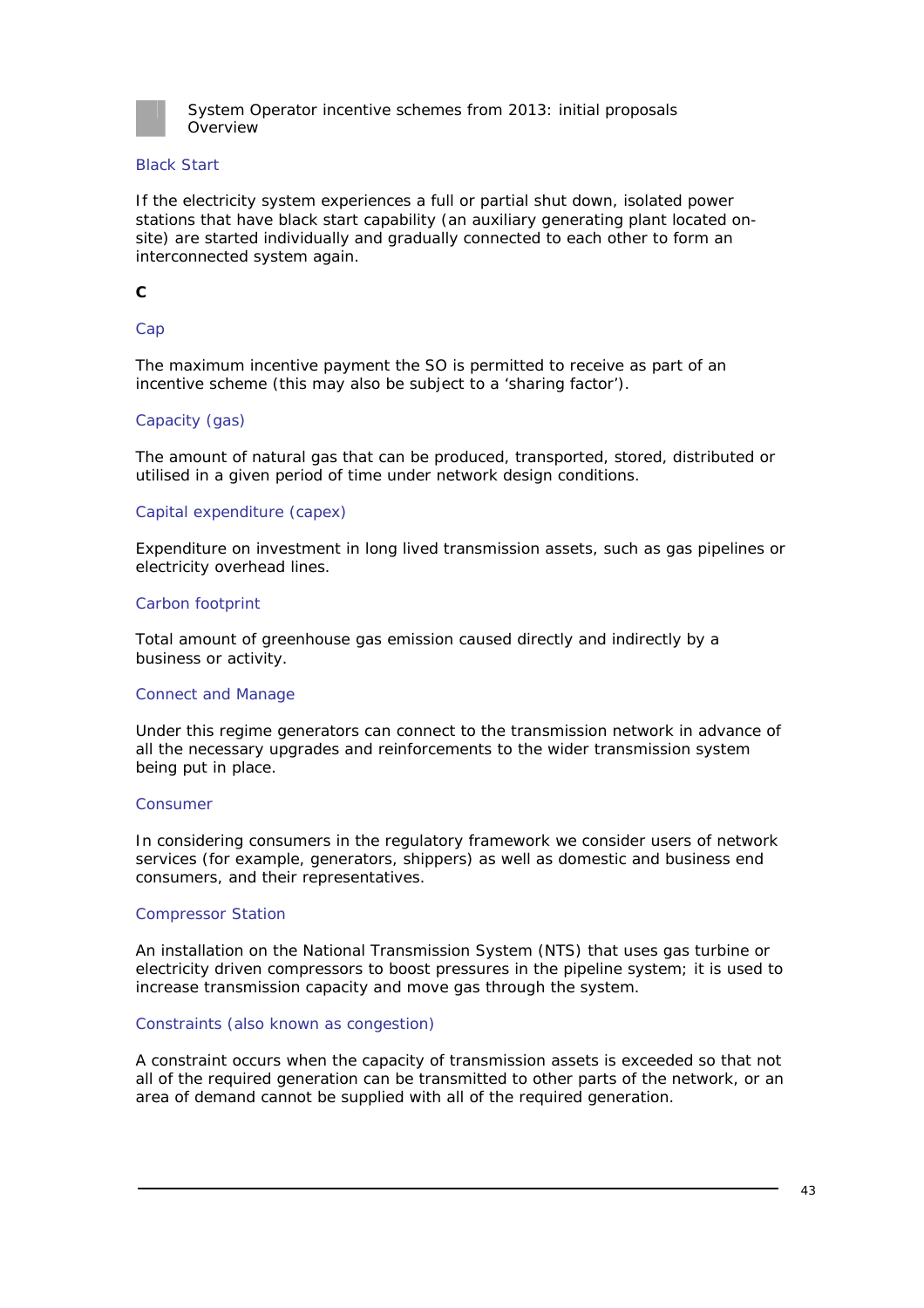

#### Connection and Use of System Code (CUSC)

Constitutes the contractual framework for connection to, and use of, National Grid's high voltage electricity transmission system.

#### Calorific Value Shrinkage (CV Shrinkage)

The volume of the energy which cannot be billed due to calorific value capping under application of the Gas (Calculation of Thermal Energy) Regulations 1996 (amended in 1997). Calorific value capping creates a shortfall between the amount of energy delivered and the energy that customers are charged for.

### **D**

#### Demand side response

The reduction of customer energy usage at times of peak usage in order to help system reliability, to reflect market conditions and pricing, or to support infrastructure optimisation or deferral of additional infrastructure.

### **E**

#### Ex Ante / Ex Post Inputs

Ex ante inputs to National Grid's models are those whose values are set prior to the start of the scheme and are not updated as the scheme progresses (except under specific agreed circumstances). Ex post inputs are collected on a monthly basis using outturn data. Ex ante and ex post data are combined with the agreed models to determine the level of costs against which National Grid should be incentivised.

#### Energy Imbalance

Energy imbalance costs are those incurred by National Grid to correct for differences between the generation supplied by the market and the demand on the system (see also Market Length).

#### **F**

#### Financeability

Financial models are used to determine whether the regulated energy network is capable of financing its necessary activities and earning a return on its regulated asset value (RAV) under the proposed price control. This financeability is assessed using a range of different financial ratios.

#### Floor

The maximum loss the SO can make as part of an incentive scheme (this may also be subject to a 'sharing factor').

#### Frequency Response

The electricity SO has a statutory obligation to maintain system frequency between +/– 1% of 50 hertz. The immediate second-by-second balancing to meet this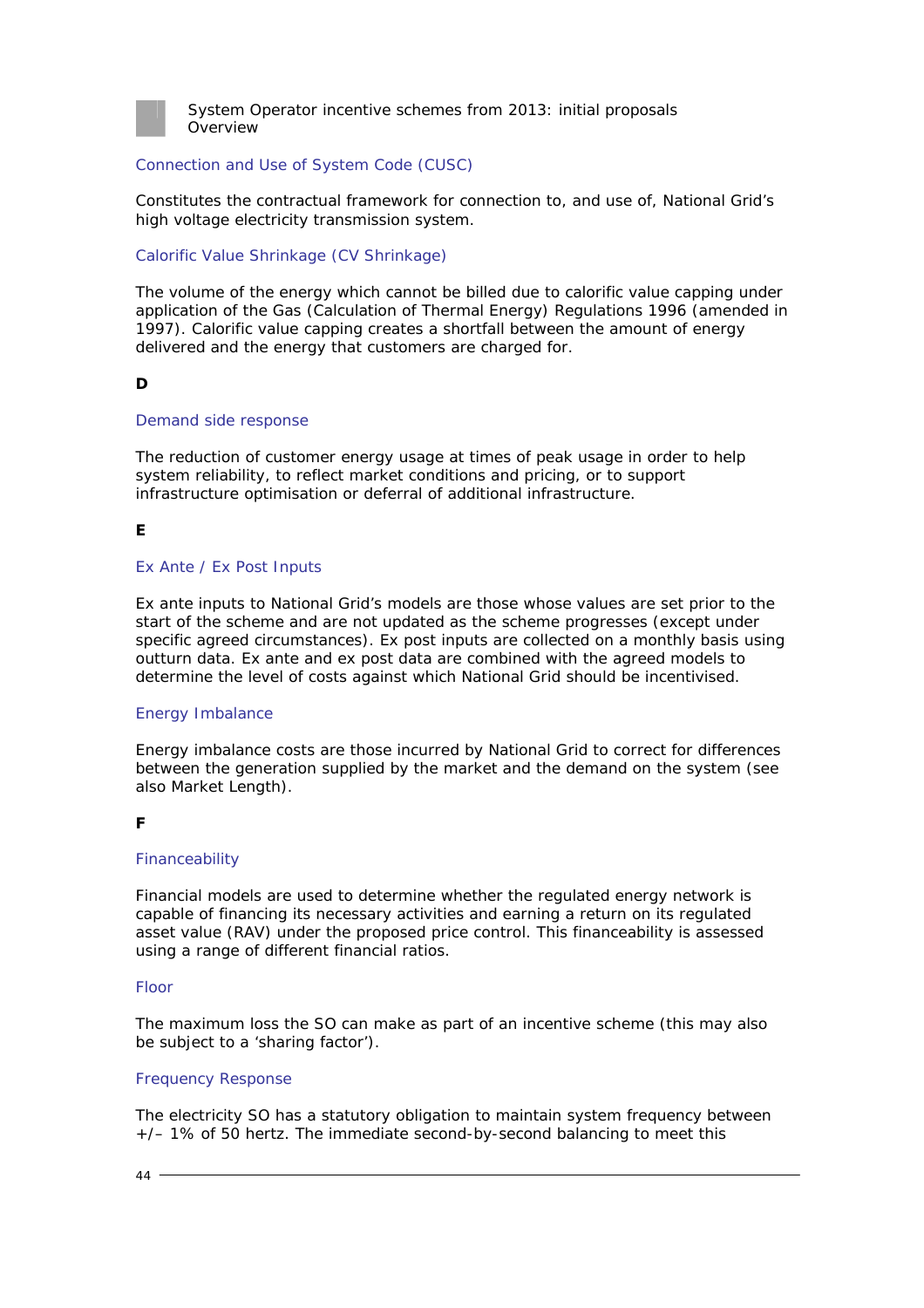

requirement is provided by continuously modulating output through the procurement and utilization of mandatory and commercial frequency response.

### **G**

#### Gas Transporter (GT)

Formerly Public Gas Transporter (PGT). GT's are licensed by the Gas and Electricity Markets Authority to transport gas to consumers.

#### Gate closure

Gate Closure is the point in time when market participants notify the SO of their intended final physical position. It is set at one hour ahead of real time.

#### **H**

#### The Health and Safety Executive (HSE)

A public body responsible for regulating health and safety in Great Britain with the primary function to secure the health, safety and welfare of people at work and to protect others from risks to health and safety from work activity.

**I** 

#### **Interconnector**

Equipment used to link electricity or gas systems, in particular between two Member States.

#### **L**

#### Licence conditions (obligations)

Obligations placed on the network companies to meet certain standards of performance. The Authority (GEMA) has the power to take appropriate enforcement action in the case of a failure to meet these obligations.

#### Linepack

The volume of gas within the National or Local Transmission System at any time.

#### Liquefied Natural Gas (LNG)

LNG consists mainly of methane gas liquefied at around -260 degrees Fahrenheit. Cooling and liquefying the gas reduces its volume by 600 times such that a tonne of LNG corresponds to about 1,400 cubic metres of methane in its gaseous state. LNG may be stored or transported by special tanker.

#### Low carbon economy

An economy which has a minimal output of greenhouse gas emissions.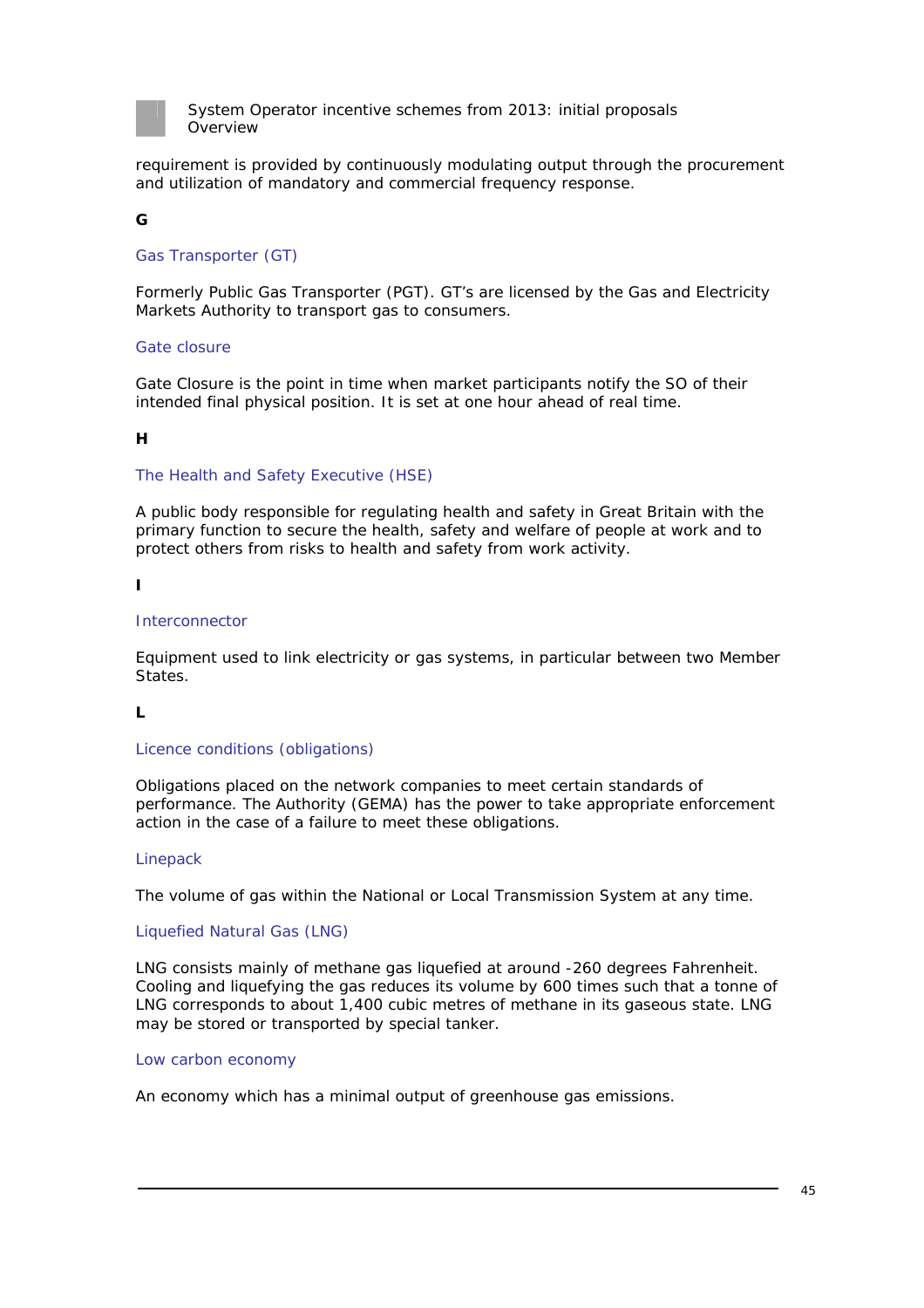

#### **M**

#### Margin (in electricity)

Margin is the need for NGET to ensure that the units synchronised at any given time have sufficient spare capacity to ensure that the Short Term Operating Reserve Requirement (STORR) is met. The STORR is set such that there is a risk that total demand will not be able to be met on only 1 in 365 days.

#### Market Length

Market Length refers to the volume of excess demand (or supply) that exists at the point of gate closure. If generators generate more energy than they have contracted for and/or suppliers' customers consume less energy than their supplier has bought on their behalf, then the net effect is that there is a surplus of generation on the system. This is often described as a 'long' market. Conversely, if generators generate less energy than they have contracted for and suppliers' customers consume more energy than their supplier has bought on their behalf, then the net effect is that there is a shortfall of generation on the system. This is often described as a 'short' market.

#### **N**

#### National Grid Electricity Transmission (NGET)

NGET is the Transmission System Operator for Great Britain. As part of this role it is responsible for procuring balancing services to balance demand and supply and to ensure the security and quality of electricity supply across the Great Britain Transmission System.

#### National Grid Gas (NGG)

The licensed gas transporter responsible for the gas transmission system, and four of the regional gas distribution companies.

#### National Transmission System (NTS)

A high pressure system consisting of terminals, compressor stations, pipeline systems and offtakes. Designed to operate at pressures up to 85 bar. NTS pipelines transport gas from terminals to NTS offtakes.

#### National Electricity Transmission System Security and Quality of Supply Standard (NETS SQSS)

As referred to in the electricity Transmission Licence Standard Conditions C17 and D3, this is the standard in accordance with which the electricity transmission licensees shall plan, develop and operate the transmission system.

#### Net Present Value (NPV)

A NPV is the discounted sum of future cash flows, whether positive or negative, minus any initial investment.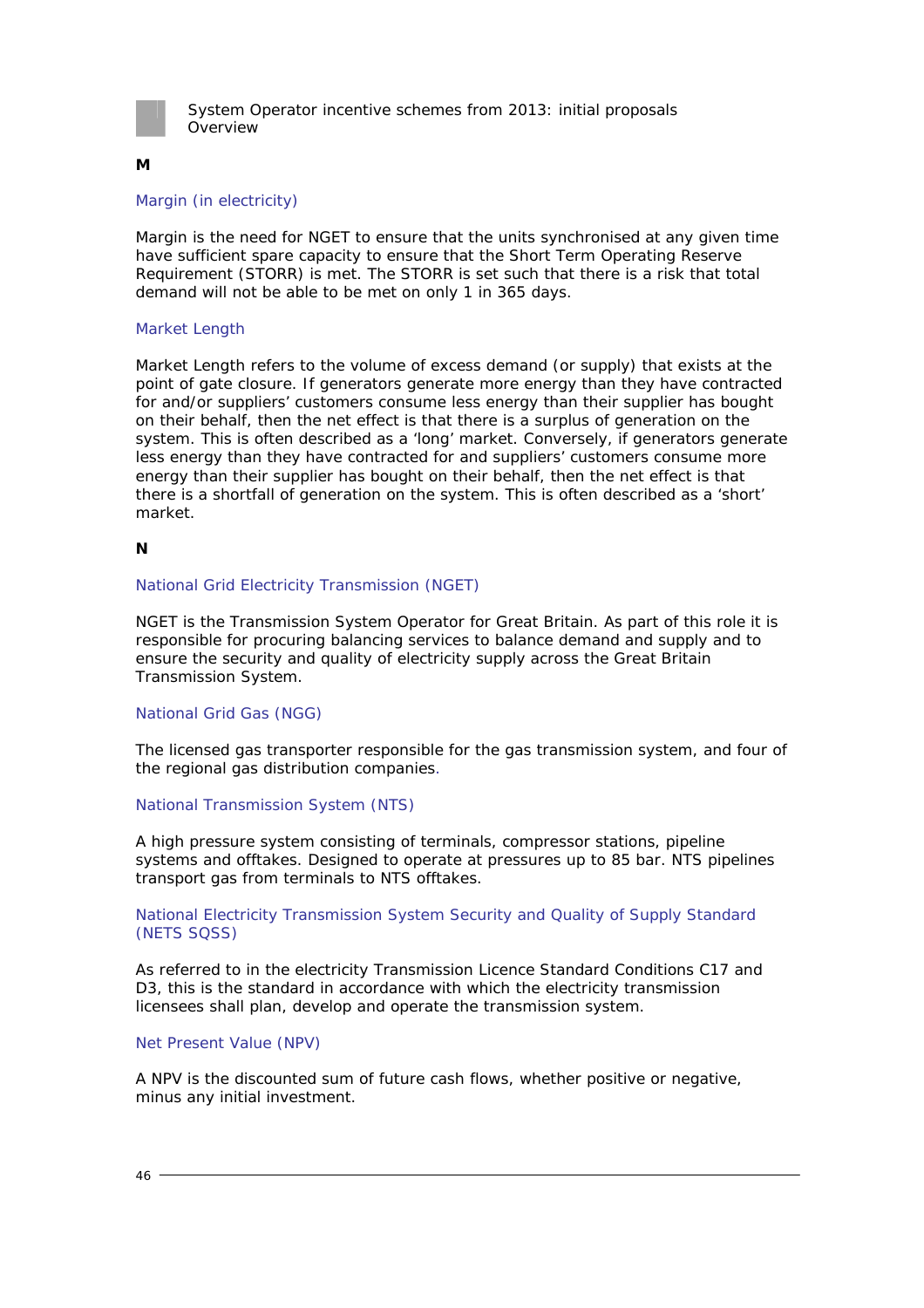

#### Network charges

These are charges set for the use of network services.

#### **O**

On the day Commodity Market (OCM)

Enables anonymous financially cleared on the day trading between market participants. In its role as residual balancer, NGG trades gas on the OCM to resolve imbalances.

#### OFTO

Offshore Transmission Owner.

#### Operating Margins (OM) (in gas)

Gas used to maintain system pressures under specific circumstances including periods immediately after a supply loss or demand forecast change before other measures become effective and in the event of plant failure, such as pipe breaks and compressor trips.

#### Operating Margin (OM) (in electricity)

A requirement to ensure that the system security can be properly managed across power exchange and Balancing Mechanism timescales, i.e. 'up to' and 'at real time'.

#### **Outputs**

What the SOs are expected to deliver, for example, the gas SO (NGG) is expected to deliver efficient and timely connections.

#### Own Use Gas

Gas used by system operators to operate the transportation system, this includes gas used for compressor fuel, heating and venting.

#### **P**

#### Plexos

A modelling tool for power market analysis.

#### Price control

The control developed by the regulator to set targets and allowed revenues for network companies. The characteristics and mechanisms of this price control are developed by the regulator in the price control review period depending on network company performance over the last control period and predicted expenditure in the next.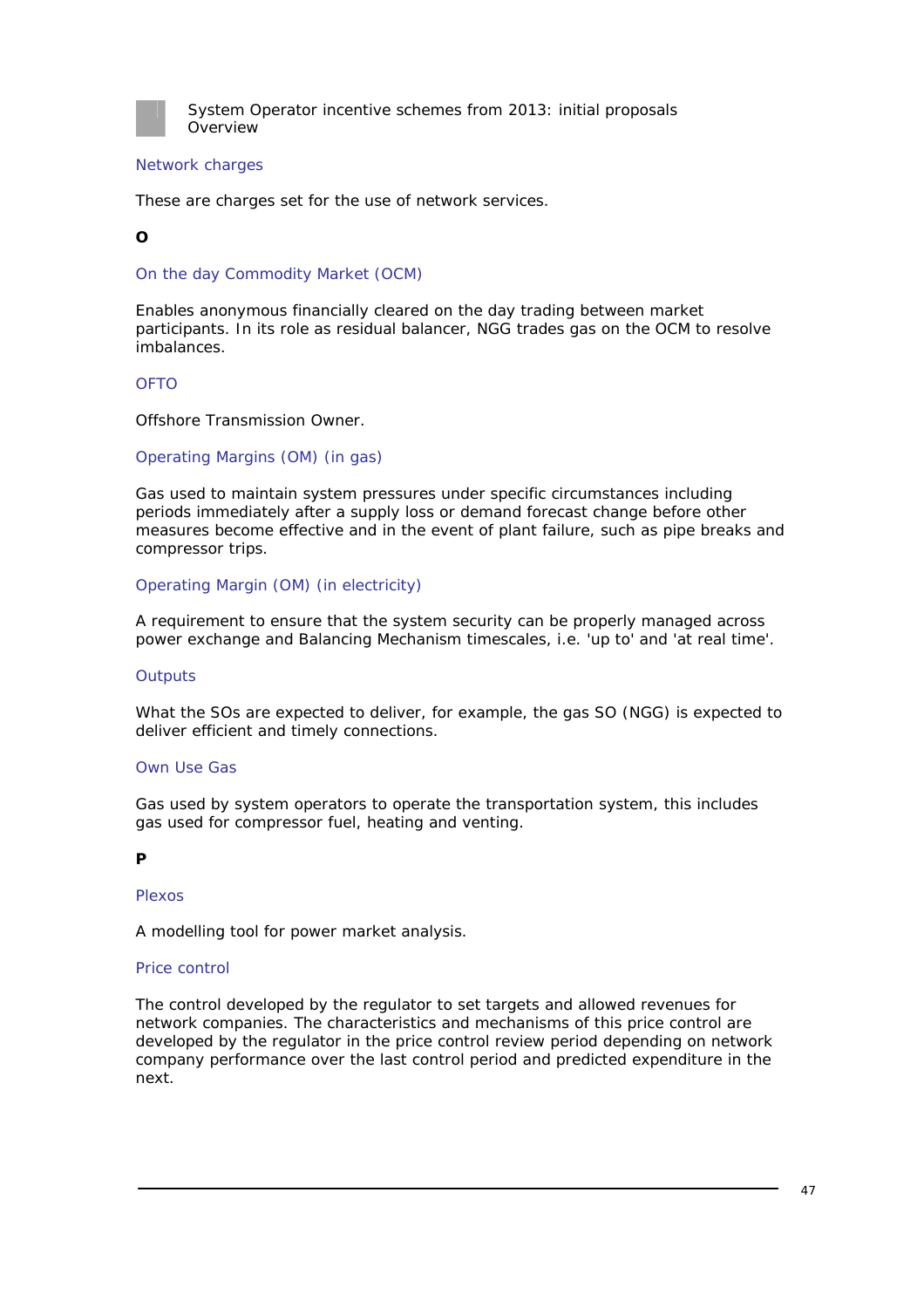

### **R**

#### Reactive Power

Power generation creates background energy which absorbs or generates reactive energy as a result of the creation of magnetic and electric fields. Reactive power needs to be provided to assist in balancing the system and retaining its integrity.

#### Reopeners

A process undertaken by Ofgem to reset the revenue allowances (or the parameters that give rise to revenue allowances) under a price control or incentive scheme before the scheduled next formal review date.

#### RIIO–T1

RIIO–T1 is the first transmission price control review under the new regulatory framework known as RIIO (Revenue = Incentives + Innovation + Outputs). The RIIO model builds on the previous RPI-X regime, but is designed to better meet the investment and innovation challenge by placing much more emphasis on incentives to drive the innovation needed to deliver a sustainable energy network at value for money to existing and future consumers.

#### **S**

#### Safety Case

A document required by the Gas Safety (Management) Regulations 1996. No person may convey gas without having a Safety Case accepted by the Health and Safety Executive.

#### Sharing factors

For cost incentives, these describe the percentage of profit or loss which the SO will have to bear if the relevant incentive performance measure falls below or exceeds the relevant incentive target. For output incentives, these describe the percentage of profit or loss which the SO will have to bear if the relevant incentive performance measure exceeds or falls below the relevant incentive target.

#### Short Term Operating Reserve (STOR)

A service that provides additional active power from generation and/or demand reduction.

#### Shrinkage

Shrinkage is a term used to describe gas either consumed within or lost from a transporter's system. For example, shrinkage can result from gas transmission companies using gas within their transportation systems to fuel gas compressors. At the distribution level, the majority of shrinkage results from gas escaping from old iron gas mains during transportation. Shrinkage also occurs when gas is stolen or not charged for in error.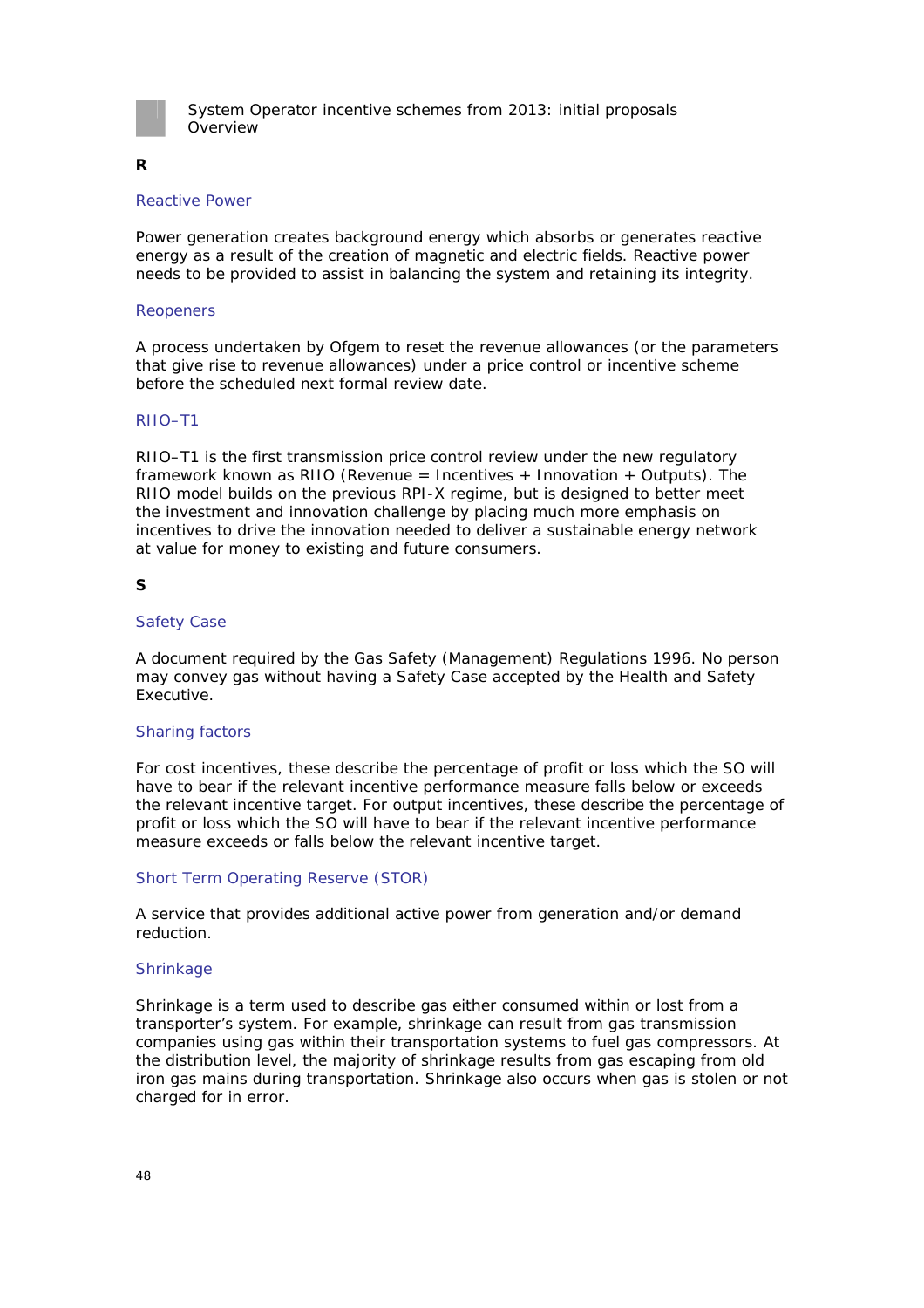

#### SO External costs

The costs National Grid incurs in relation to the operation of the gas and electricity system. These costs include contracts for balancing activities in electricity, purchasing energy to transport gas and entering into trades on the commodity market (gas) and the Balancing Mechanism (electricity).

#### SO Internal costs

Internal costs relate to the SO's own costs associated with its SO activities, such as building, staff and IT costs.

#### **Stakeholder**

Stakeholders are those parties that are affected by, or represent those affected by, decisions made by network companies and Ofgem. As well as consumers and companies involved in the energy sector, this would for example include Government and environmental groups.

#### Storage (gas)

Installations owned by Gas Distribution Networks (GDNs) and storage capacity contracted from third parties eg salt cavities, liquefied natural gas (LNG), storage vessels and gas holders. Gas storage is required to balance diurnal and seasonal variations in supply and demand.

#### Sustainable energy sector

A sustainable energy sector is one which promotes security of supply over time; delivers a low carbon economy and associated environmental targets; and delivers related social objectives (e.g. fuel poverty targets).

#### System Average Price (SAP)

The System Average Price (SAP) is calculated daily as the sum of all gas balancing charges divided by the sum of all balancing transactions quantities in respect of that Day.

#### System event (in gas)

An event that requires the utilisation of Operating Margins to maintain safe pressures within the NTS. Potential System Events are split into three categories: i) major events (eg loss of supply infrastructure, loss of largest sub-terminal), ii) multiple events (eg compressor failures, pipe breaks), and iii) orderly rundown (e.g. maintain pressures in the event of a National Gas Supply Emergency).

#### System Operator (SO)

The entity charged with operating either the GB electricity or gas transmission system. NGET is the SO of the high voltage electricity transmission system for GB. NGG is the SO of the gas NTS for GB.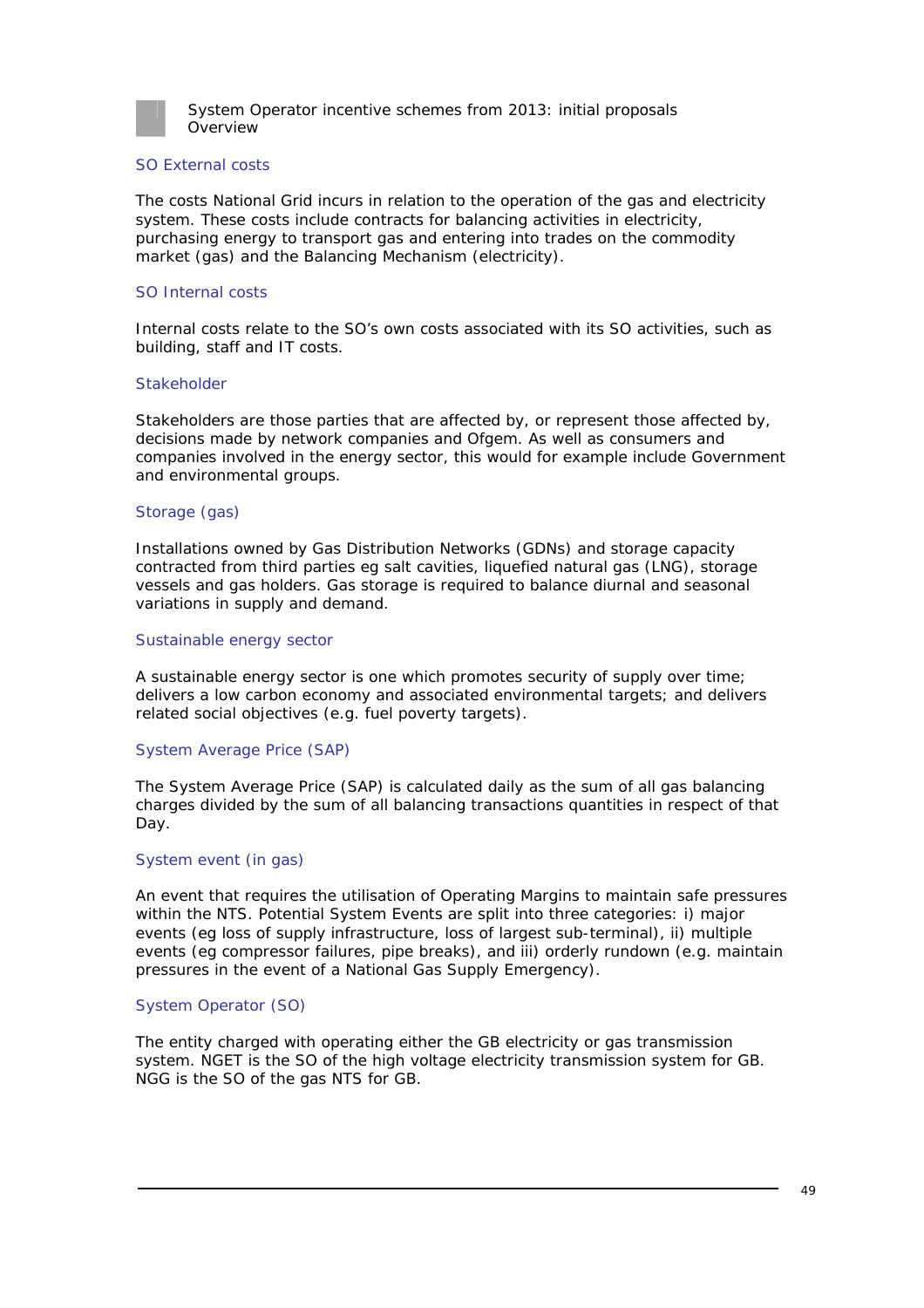

#### **T**

#### Third Package (Third Internal Energy Market Legislative Package)

The third package is a key step in implementation of the internal EU energy market. It recognises the need for better coordination between European network operators and continuing coordination between regulators at that level.

#### Transmission losses

Electricity lost on the GB transmission system through the physical process of transporting electricity across the network. The treatment of transmission losses is set out in the BSC.

#### Transmission Owner (TO)

There are three separate high voltage electricity Transmission Owners in GB. National Grid Electricity Transmission (NGET) owns and maintains the high voltage electricity transmission system in England and Wales. Scottish Hydro–Electric Transmission Limited (SHETL) is the electricity transmission licensee in Northern Scotland and Scottish Power Transmission Limited (SPT) is the electricity transmission licensee in Southern Scotland.

There is one gas Transmission Owner in Great Britain. National Grid Gas (NGG) owns and maintains the National Transmission System in Great Britain.

#### **U**

#### Uncertainty mechanisms

Uncertainty mechanisms allow changes to be made to the base revenue during the price control period to reflect significant cost changes that are expected to be outside the company's control. Examples include revenue triggers and volume drivers.

#### Uniform Network Code (UNC)

As of 1 May 2005, the UNC replaced National Grid Gas's Network Code as the contractual framework for the NTS, GDNs and system users.